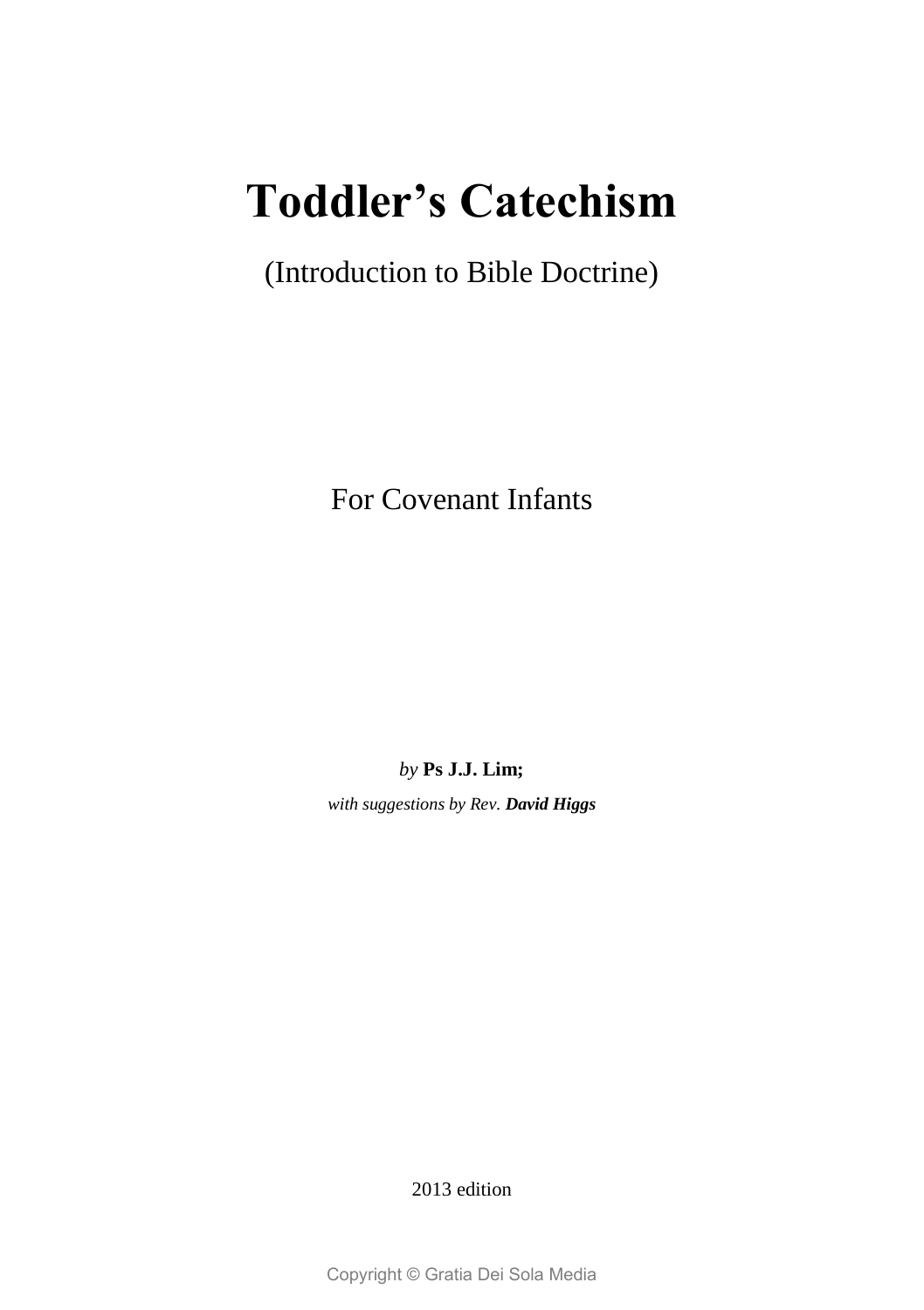#### Toddler**'**s Catechism (Introduction to Biblical Doctrine)

by Ps J.J. Lim; with suggestions by Rev. David Higgs

© 2013 by Pilgrim Covenant Church

First published 2011 Second edition 2013

E-published by Gratia Dei Sola Media Blk 203B, Henderson Road, #07-07, Singapore 159546. Website: www.gdsmedia.org Email: gdsmedia.sg@gmail.com

All rights reserved Printed in Singapore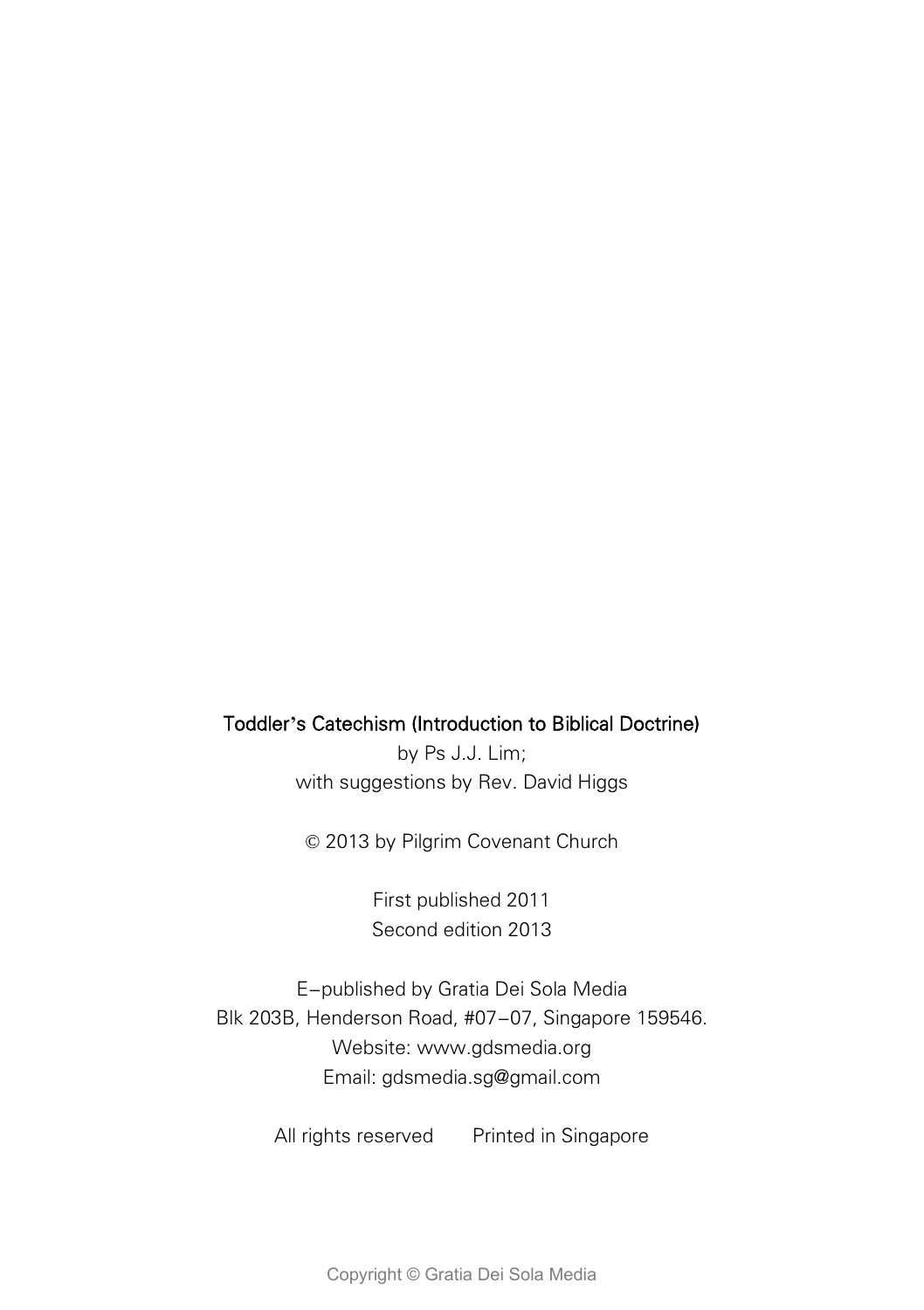### **Preface**

The use of the Catechism for the instruction of the young in the Church is an ancient and time-tested biblical method. We have, as such, adopted a Catechism regime that includes Bible History Catechisms as well as Doctrinal or Creedal Catechisms.

Our children would typically begin the regime once they are able to repeat the answers given in the Beginner's Book I. Before that, they attend a class where they are taught one question each week from the *Catechism for the Very Young* and then listen to a Bible Story.

Some of our parents, eager to start their children at the Beginner level, have, however, found it to be too great a transition from the Toddler's class to the Beginner's I class.

This catechism booklet is produced with the hope of narrowing the jump. It is still based on the *Catechism for the Very Young*. The child should still be trained to memorise one question each week. But a set of supplementary questions are provided to help the parents ensure that the child understands (as much as possible) what he is memorising.

If you are using this booklet, you should not require your child to memorise the answers to these questions. However, as the teachers in the class will use the same questions to instruct the children, your child will probably enjoy the class much more if you have already gone through them with him.

May the Lord bless our feeble efforts to instruct our children in the way of the Lord.

*- Ps J.J. Lim*

PS. Please report all errors or suggestions for improvement to  $\langle$ ilim@pilgrim-covenant.com>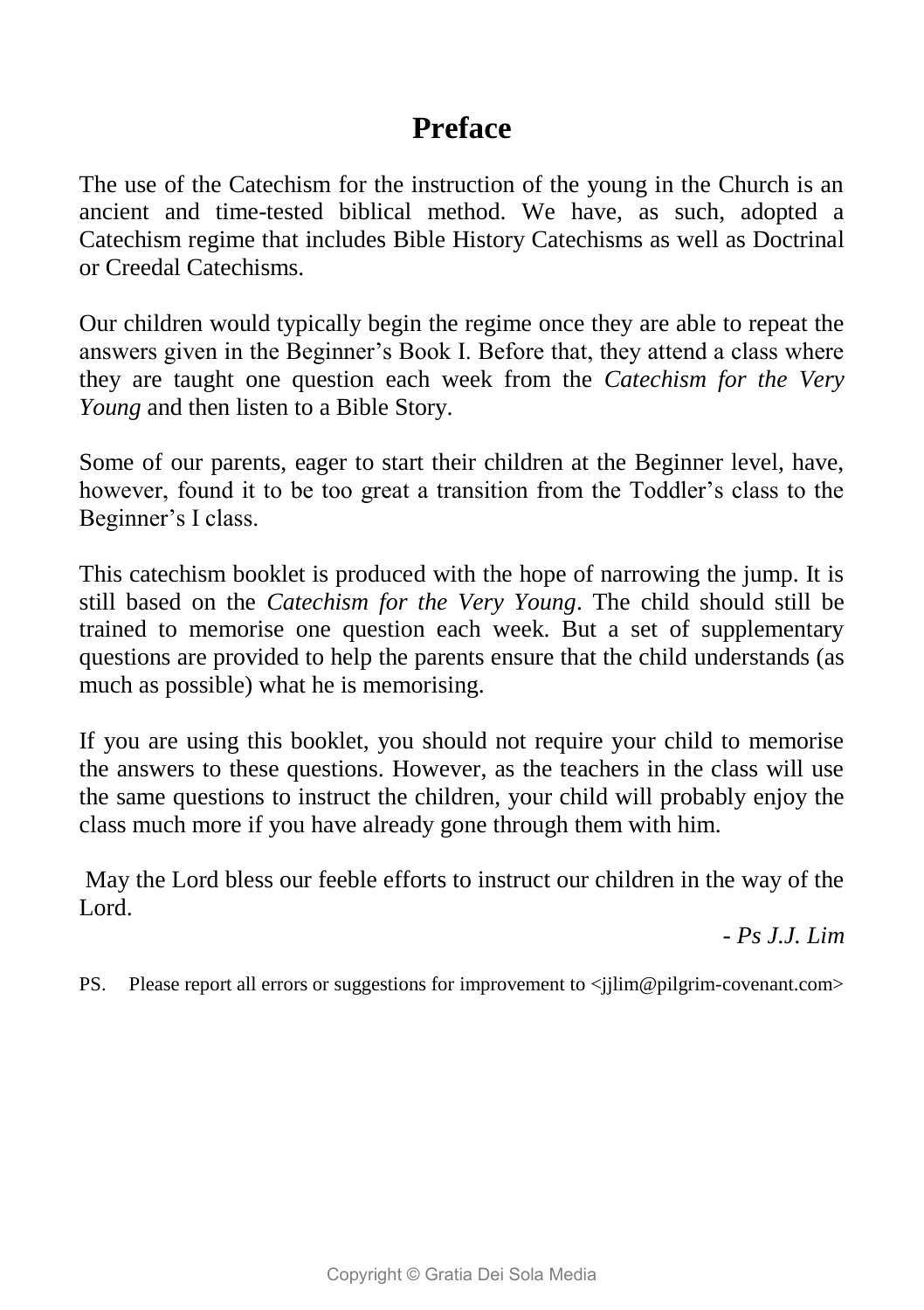# **Q1. Who made you? A. God**

- 1. What is your name?
- 2. Who made [child's name]?
- 3. Did daddy make you?
- 4. Did mummy make you?
- 5. Did God make you?
- 6. [Fold a paper aeroplane before child.] Who made this paper plane?
- 7. Who made you?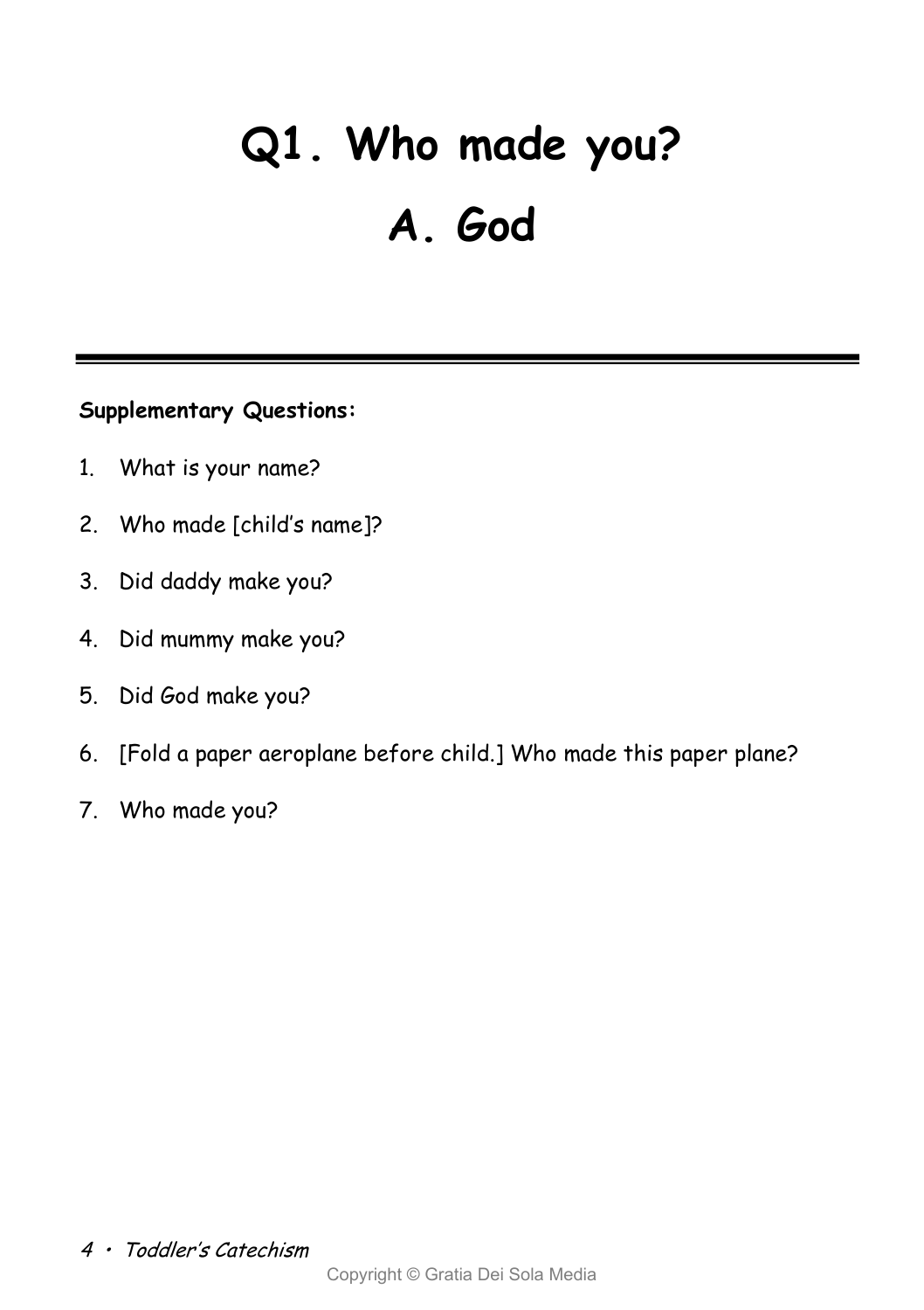# **Q2. What else did God make? A. All things.**

- 1. Did God make [child's name]?
- 2. Did God make [how child addresses you]?
- 3. Did God make the trees?
- 4. [Show picture or model of elephant; repeat with other animals and insects.] Did God make the elephants?
- 5. Did God make the sun? The moon? The stars? The earth?
- 6. Can you tell me some things God made? [Don't panic if child answers with artificial things like cars and pencils. It is OK to leave the answer as it is as the child will come to understand the full truth as he matures. But if you feel that the child can understand, explain that God made the materials and He made men who made the things. Do not do so in class however, as it may confuse rather than help.]
- 7. Who made you? What else did God make? [This is to return to the catechism answer.]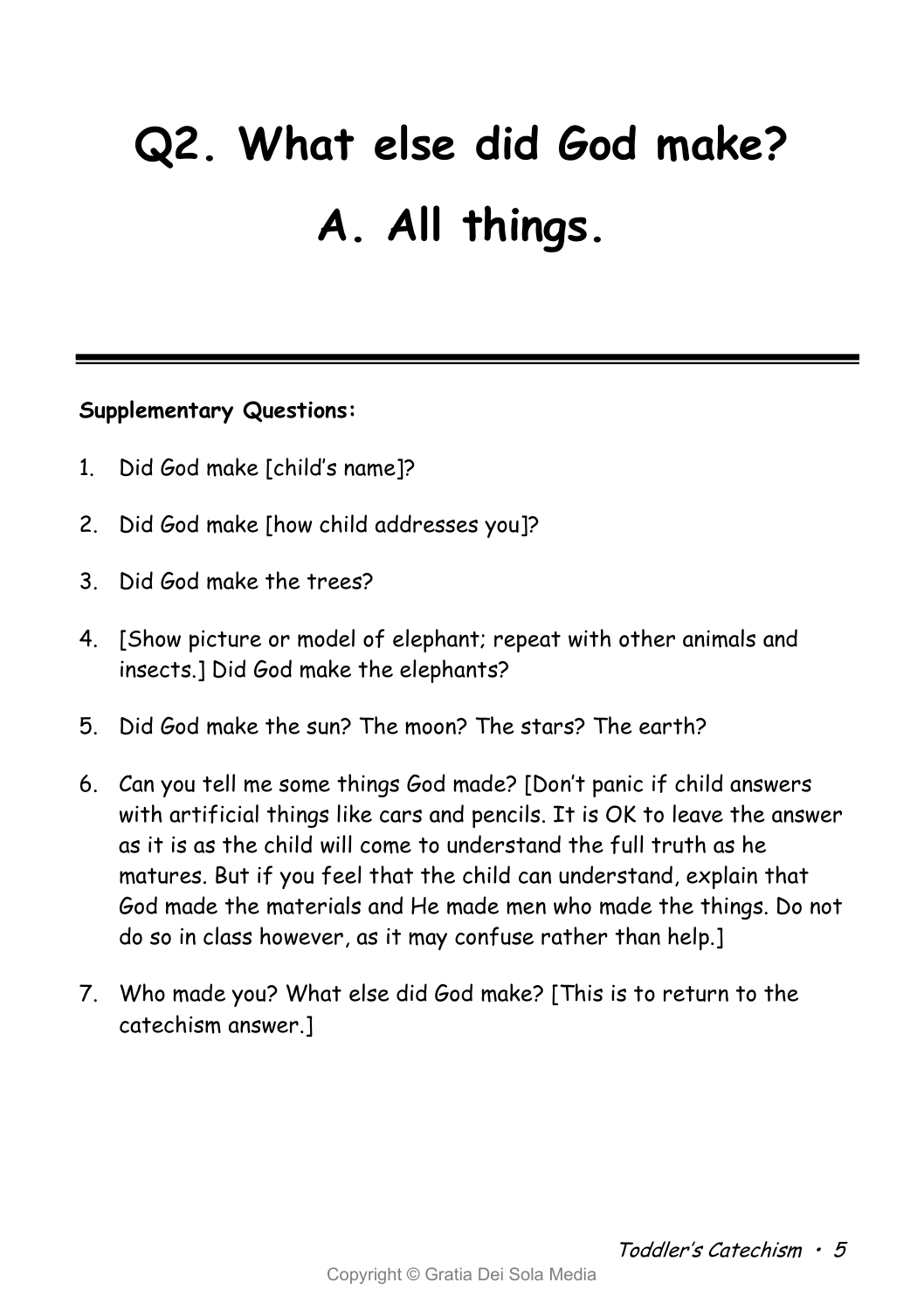# **Q3. Why did God make all things? A. For His own glory.**

- 1. Did God make the mountains? [Show picture of mountain.]
- 2. Do you think a mountain is great?
- 3. Is God greater than a mountain?
- 4. Did God make the lion?
- 5. [Show picture of lion.] Do you think a lion is powerful?
- 6. Is God more powerful than a lion?
- 7. [Show a real flower.] Did God make this flower?
- 8. Do you think this flower is beautiful?
- 9. Is God clever (wise) to make this flower?
- 10. God wants us to see that He is great, powerful, wise and good. This is the same as saying: "God made all things for his own glory."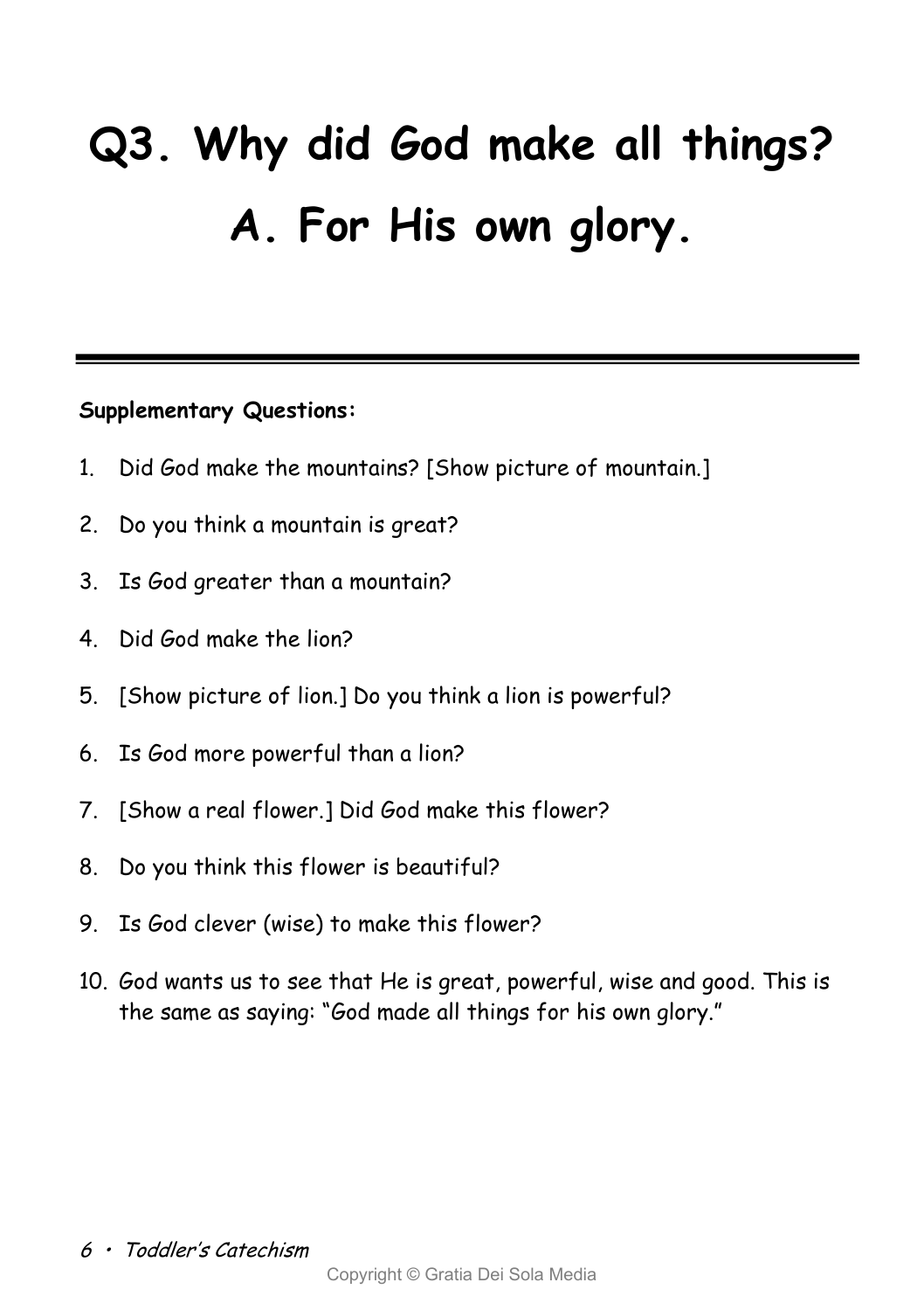## **Q4. From where can we learn about God? A. From the Bible**

- 1. Can you show me a Bible?
- 2. Do you have your own Bible?
- 3. [Show a newspaper.] Can we learn about God from the newspaper?
- 4. [Show a school textbook. Not a Christian book so as not to confuse the children.] Can we learn about God from this book?
- 5. [Show a few books, magazine and Bible.] From which of these books can we learn about God? [Children can pick the books.]
- 6. What can we learn from the Bible? [Children may give many answers, but lead them back to learning about God.]
- 7. Do you want to learn about God? [Speak about learning to read, listening carefully when the Bible is read, etc.]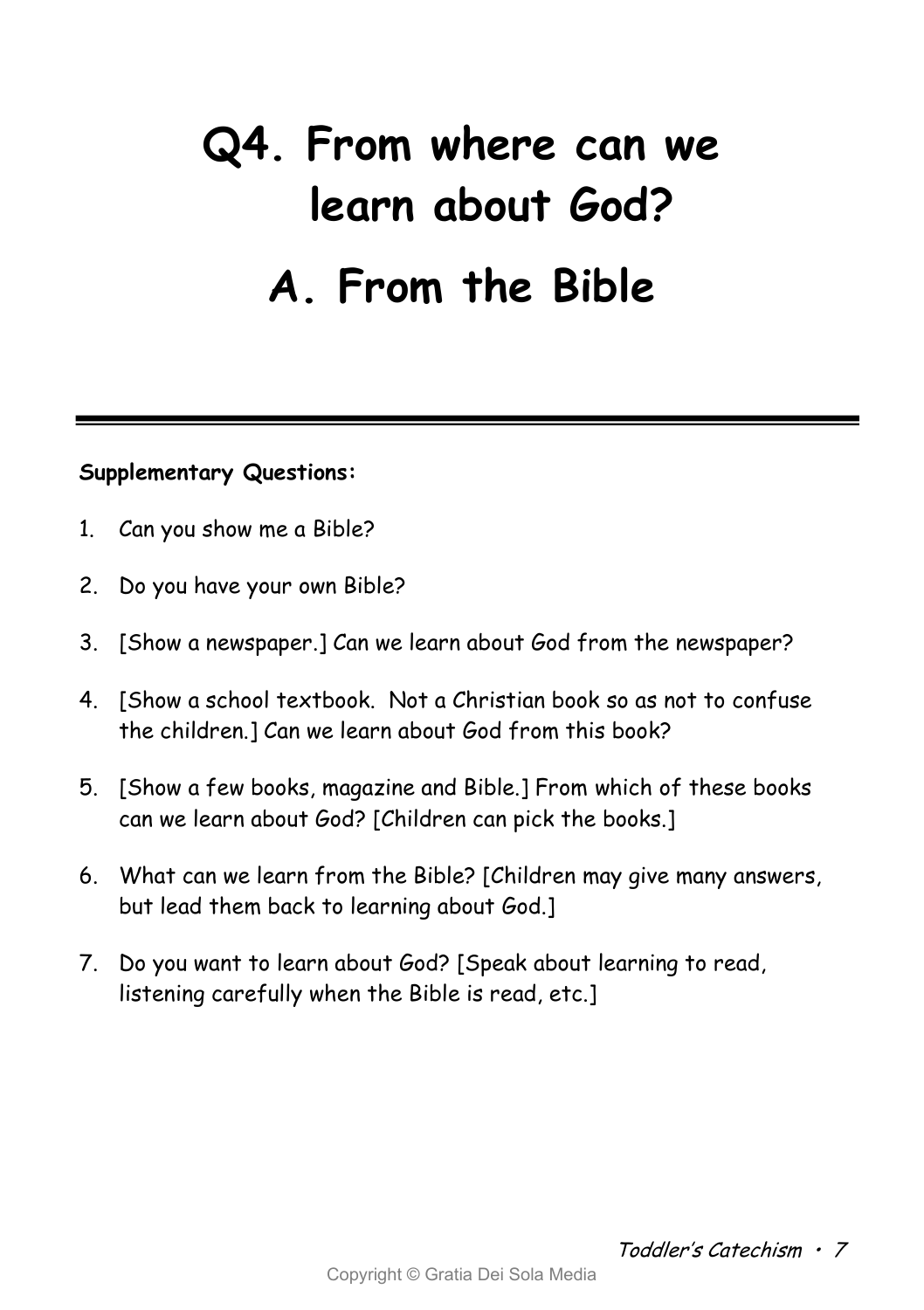## **Q5. What is the Bible? A. God's Word.**

- 1. From where can we learn about God?
- 2. [Bring a pile of books with a few Bibles.] Can you pick up the Bibles?
- 3. What can we learn from the Bible?
- 4. Who wrote the Bible? [Here there may be varied answers depending on the child's understanding and training. But the object is to have them know that although 'holy men' wrote the Bible, it is God's Word.]
- 5. [Show a Bible.] Whose words are in the Bible?
- 6. [Show a book.] Whose words are in this book?
- 7. [Repeat Q6, with a variety, including magazines, and Bibles.]
- 8. If the Bible is God's Word, what must we do when we read the Bible?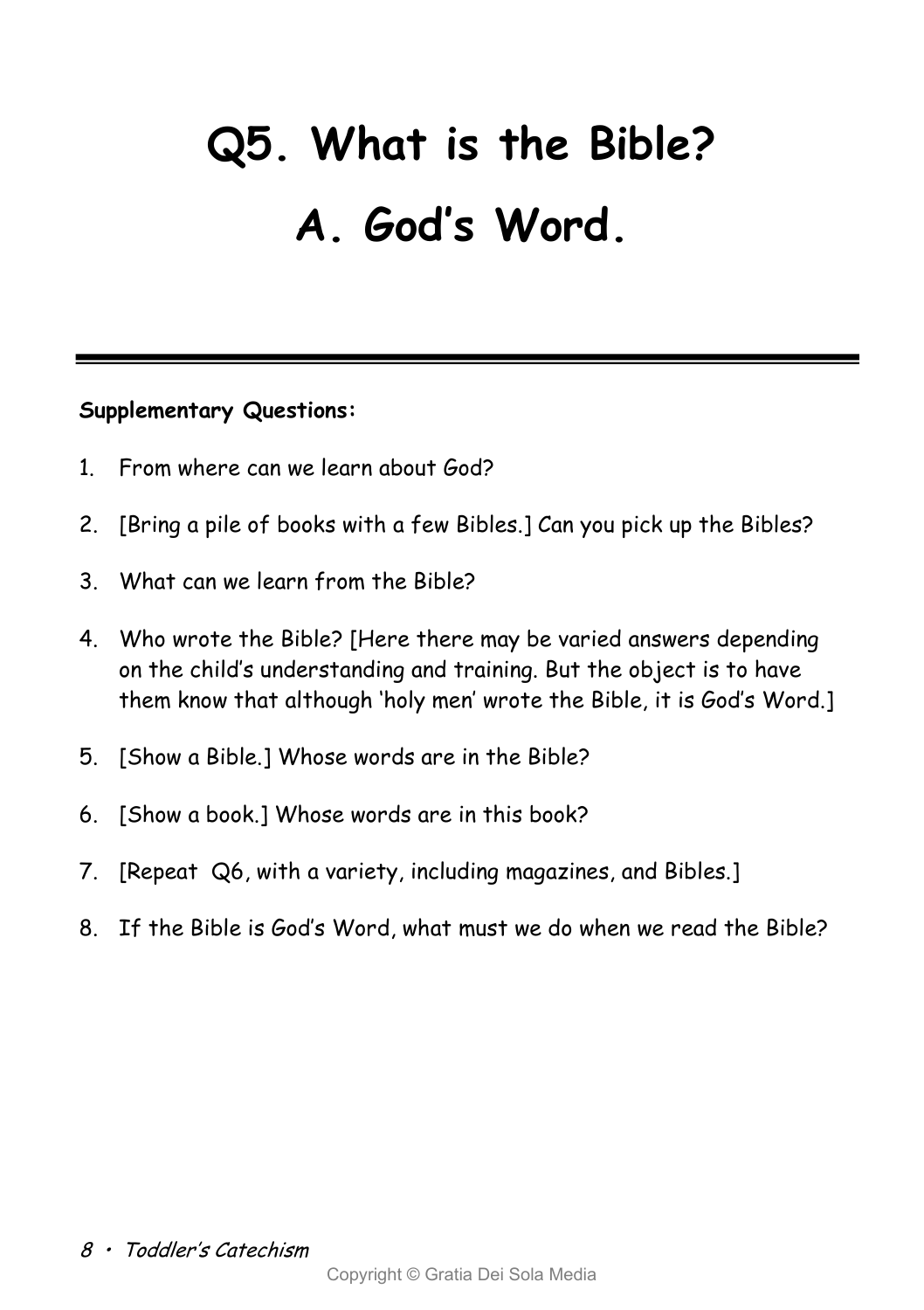# **Q6. How many Gods are there? A. Only one True God.**

- 1. [Counting exercise.] How many fingers do you have? [How many eyes, ears, hands—things for which there are more than one, etc?]
- 2. [Further on counting.] How many daddies do you have? [How many mummies, etc.]
- 3. Have you seen the sun? How many suns are there?
- 4. How many Gods are there?
- 5. How do you know there is only one God? [The Bible tells me so.]
- 6. Can we say there are many gods? [Some children may say there are many false gods, but don't go into it yet. Speak about one TRUE God.]
- 7. Can we say there are three gods?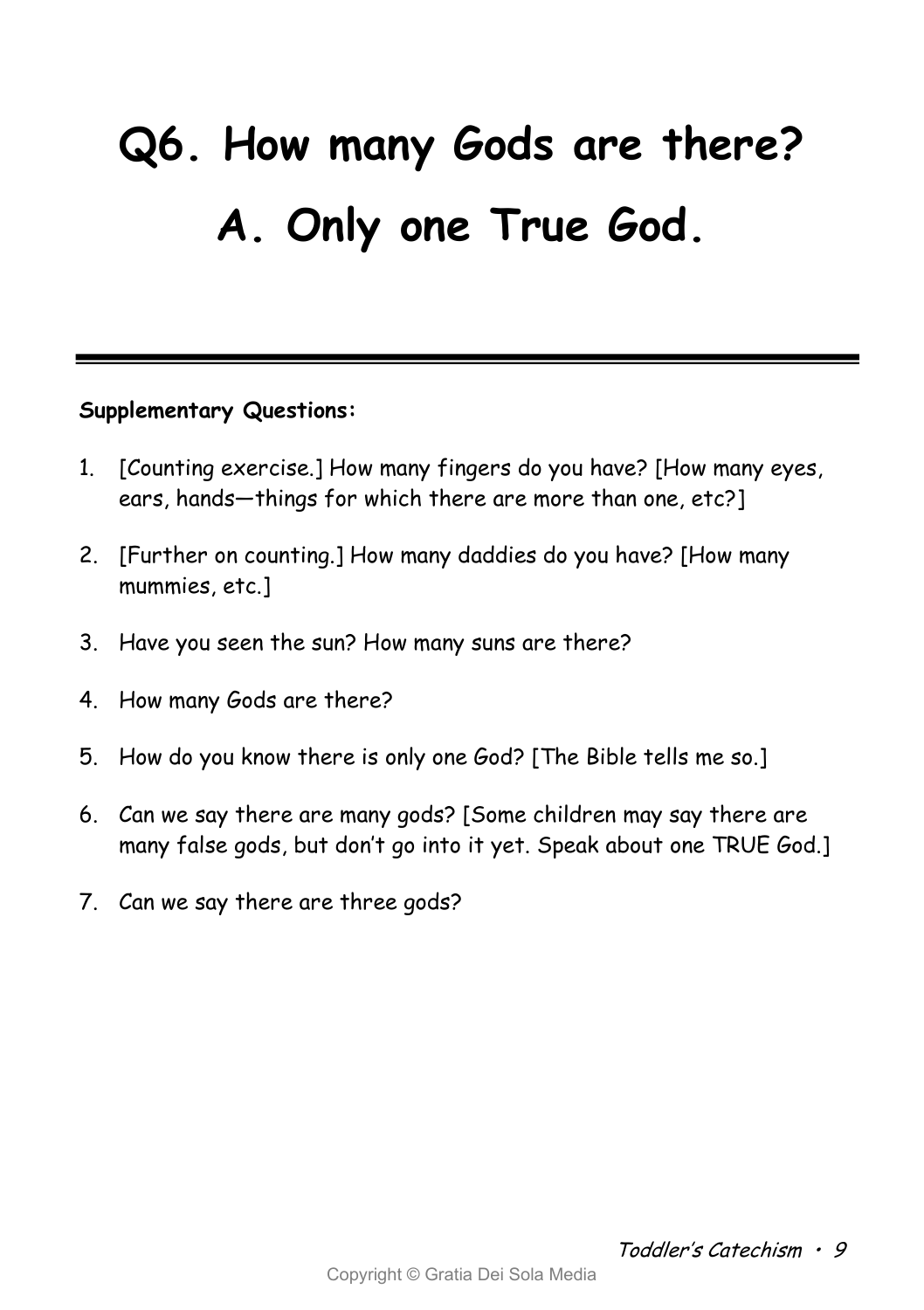## **Q7. What about idols of wood and stone? A. They are false gods.**

- 1. How many Gods are there?
- 2. Do you know what is true or false? [Explain with synonyms such as 'real' and 'fake'.]
- 3. [Show a real fish in a bottle, and a number of toy fishes.] Which of these is real? Which of these is true? Which of these are false? [Repeat with other things e.g., leaves or fruits. Remember not to use photographs though you may *draw* fishes, leaves, etc, and cut them out.]
- 4. How many true Gods are there?
- 5. What about idols of wood and stone? Have you seen idols of wood and stone? [You can use photographs or magazine cuttings here if necessary.]
- 6. Many people pray to false gods. Should you pray to false gods? Can they hear you? Can they help those who pray to them?
- 7. [To illustrate Q6, use a doll. Ask the children if they can make the doll move by talking to it?]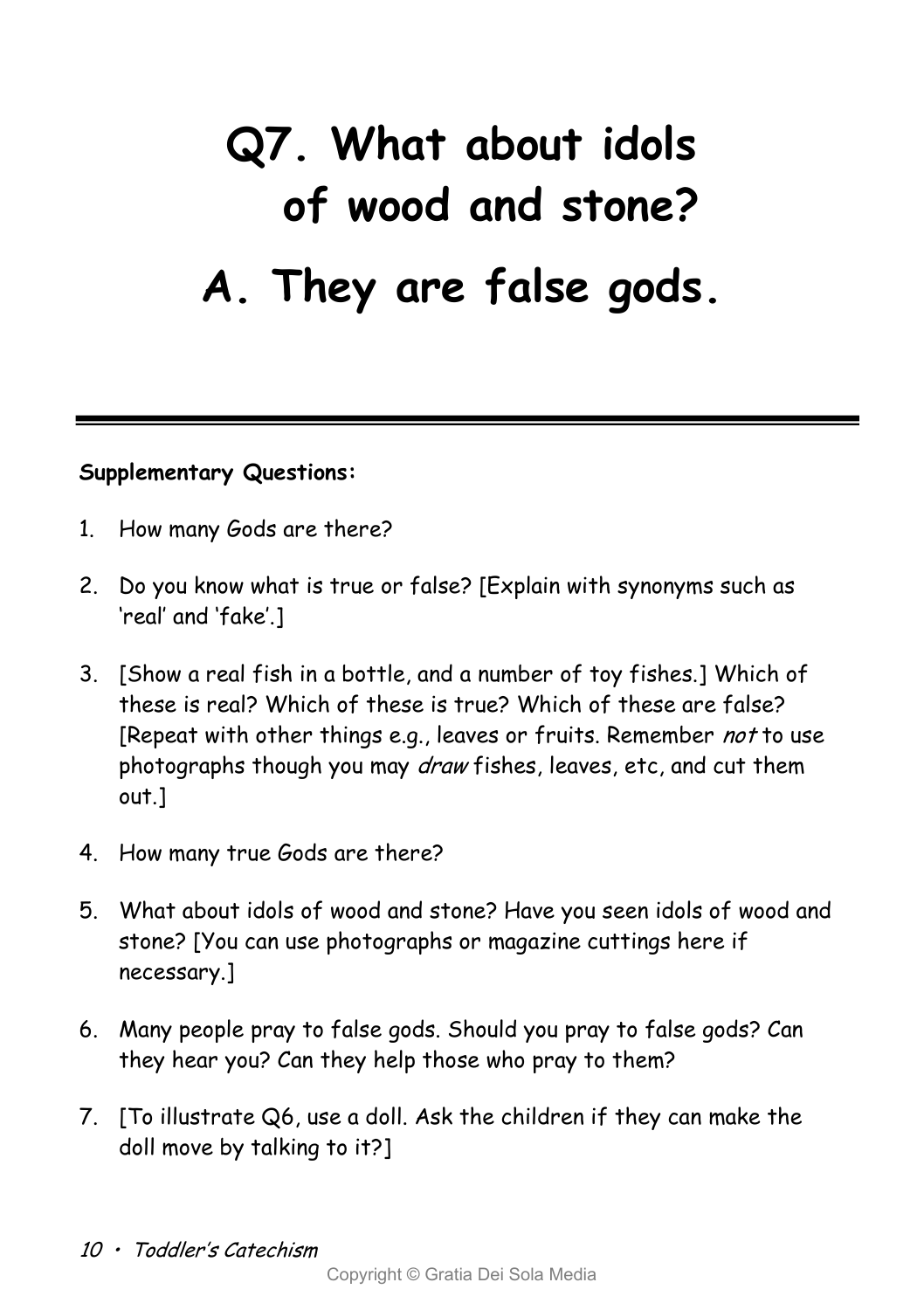## **Q8. How many Persons are there in the Godhead? A. Three.**

### **Supplementary Questions:**

*[The questions following are designed to help the parents to make sure that the children understand that there are three persons in the Godhead. Some may object that the corroborating questions may give a wrong impression about the doctrine of the Trinity. However, bear in mind that they are not designed to give a full theology of the Trinity. All that is required at this point is for the children to see that God is one in one sense, but three in another sense.]* 

- 1. How many hands do you have?
- 2. How many fingers do you have in each hand?
- 3. How many families do you have? [This may be difficult for many children if they do not understand what the word family means.]
- 4. [If child is able to answer Q3.] How many members are there in your family?
- 5. How many Gods are there?
- 6. How many Persons are there in the Godhead?
- 7. Are there only 2 (4, 5 etc) Persons in the Godhead?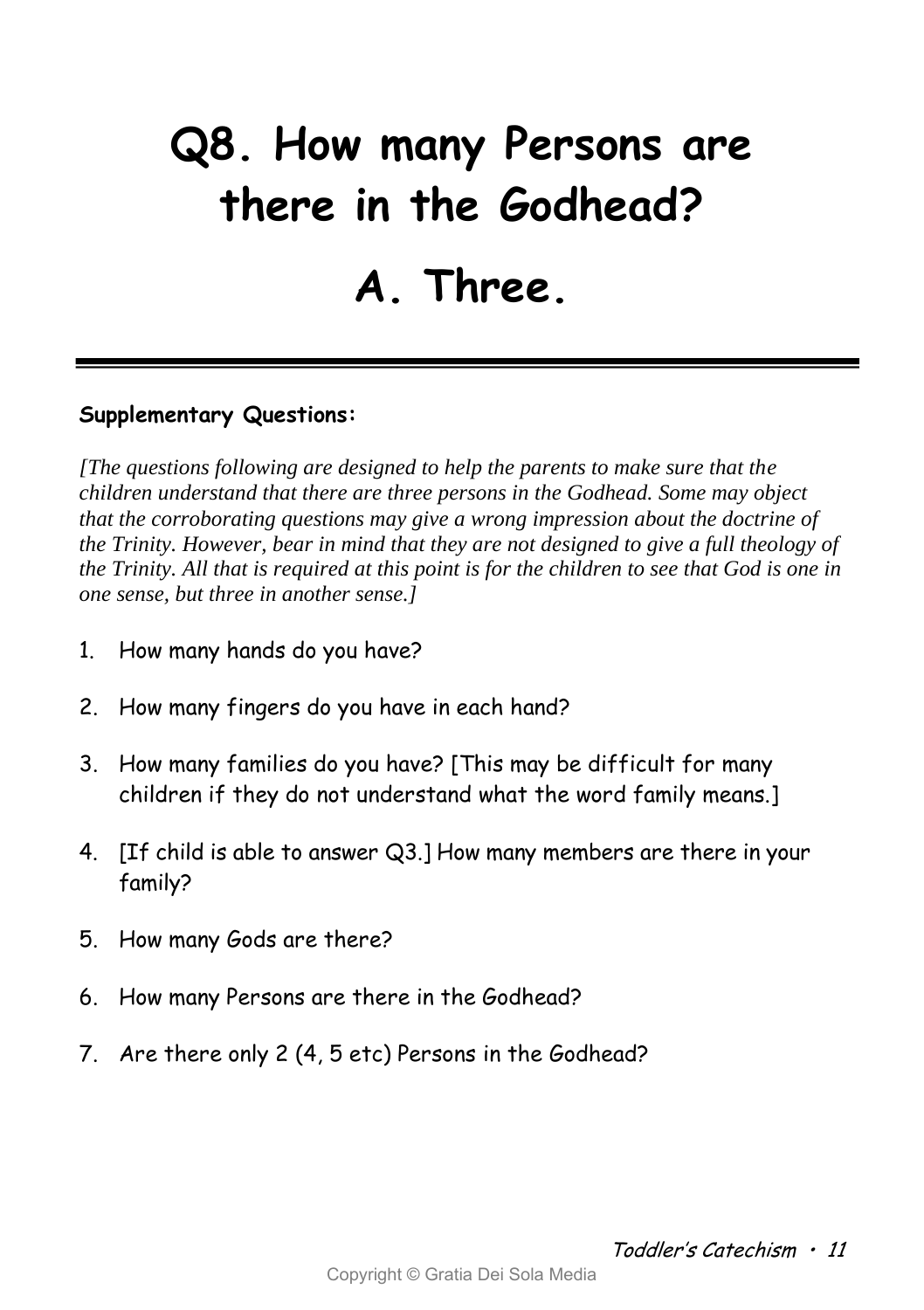## **Q9. Who are the Persons in the Godhead?**

### **A. Father, Son and Holy Spirit.**

- 1. How many Gods are there?
- 2. How many Persons are there in the Godhead?
- 3. Who are these Persons?
- 4. Do you know Who is the Father? [He is our heavenly Father. We talk to Him when we pray.]
- 5. Is the Father God?
- 6. Do you know the name of the Son?
- 7. Is the Son God?
- 8. Is the Holy Spirit God?
- 9. How many Gods are there?
- 10. How many Persons are there in the Godhead?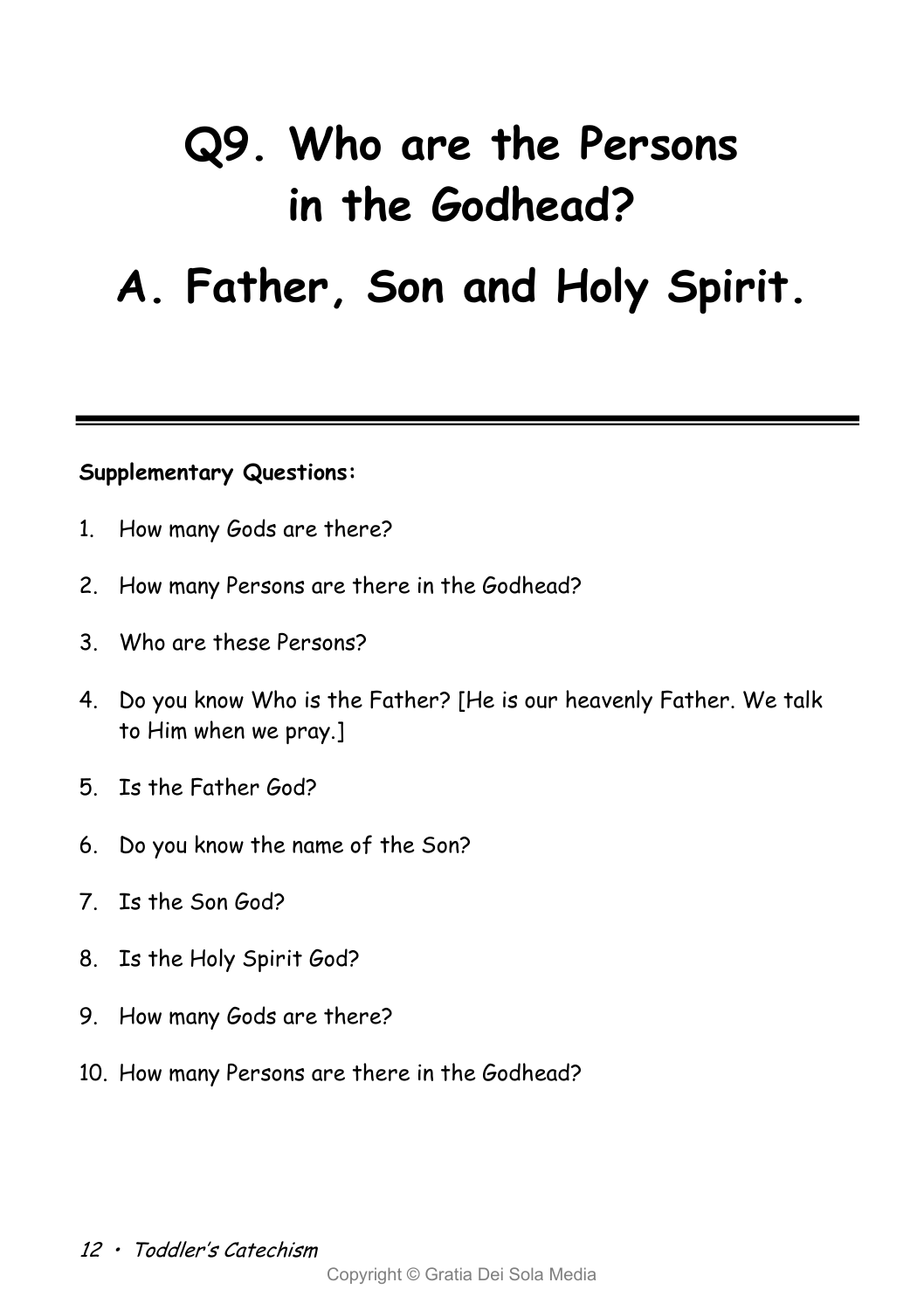# **Q10. Where is God? A. He is Everywhere.**

- 1. From where can we learn about God?
- 2. How many Gods are there?
- 3. What about the idols of wood and stone?
- 4. Where do you find idols? [In the temples, at the coffee shop, at grandma's home, etc.]
- 5. Where is God?
- 6. Is God in heaven?
- 7. Is God here now?
- 8. Is He in Australia [China, America, etc]?
- 9. If you go to the mountain [under the sea, to the moon etc] will God be there?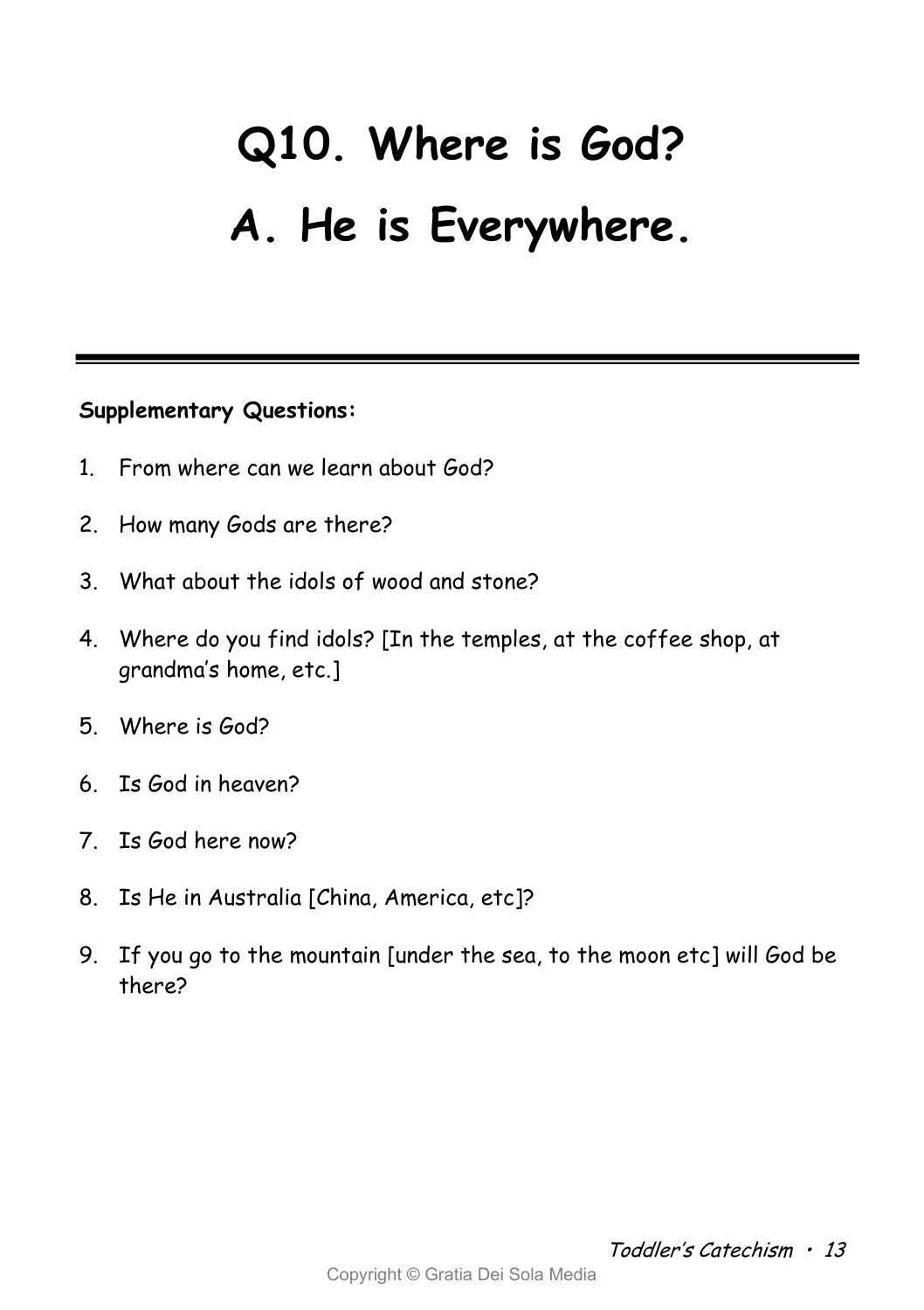## **Q11. Can you see God? A. No. But He sees me.**

### **Supplementary Questions:**

*[The questions following are designed to help the child understand that, though they cannot see God, He can see them and He knows what they are doing, always. Most toddlers are not yet able to reason that what they cannot see may or may not exist. This is not so much because they associate existence with sight, but because most would not really comprehend the concept of "existence" as yet! Thus a child will generally not question about the existence of God. Young children may not even question about the existence of Santa Claus and his reindeer; how much less the existence of God, seeing that they are made in the image of God. This is the reason why we have not included questions that will prove that what we cannot see can exist. But if the teacher should think such a proof is necessary because a child asks, then one method to teach the idea is to hold a coin in the hand and ask: "Do you see the coin?" The child will answer "no." Then explain that it is there though he does not see it. This, of course, does not prove the second part of the answer, for which proof is unnecessary.]* 

- 1. From where can we learn about God?
- 2. How many Gods are there?
- 3. Where is God?
- 4. Is He in this room?
- 5. Can you see Him?
- 6. Does God know your name?
- 7. Does God know what you are doing?
- 14 •Toddler's Catechism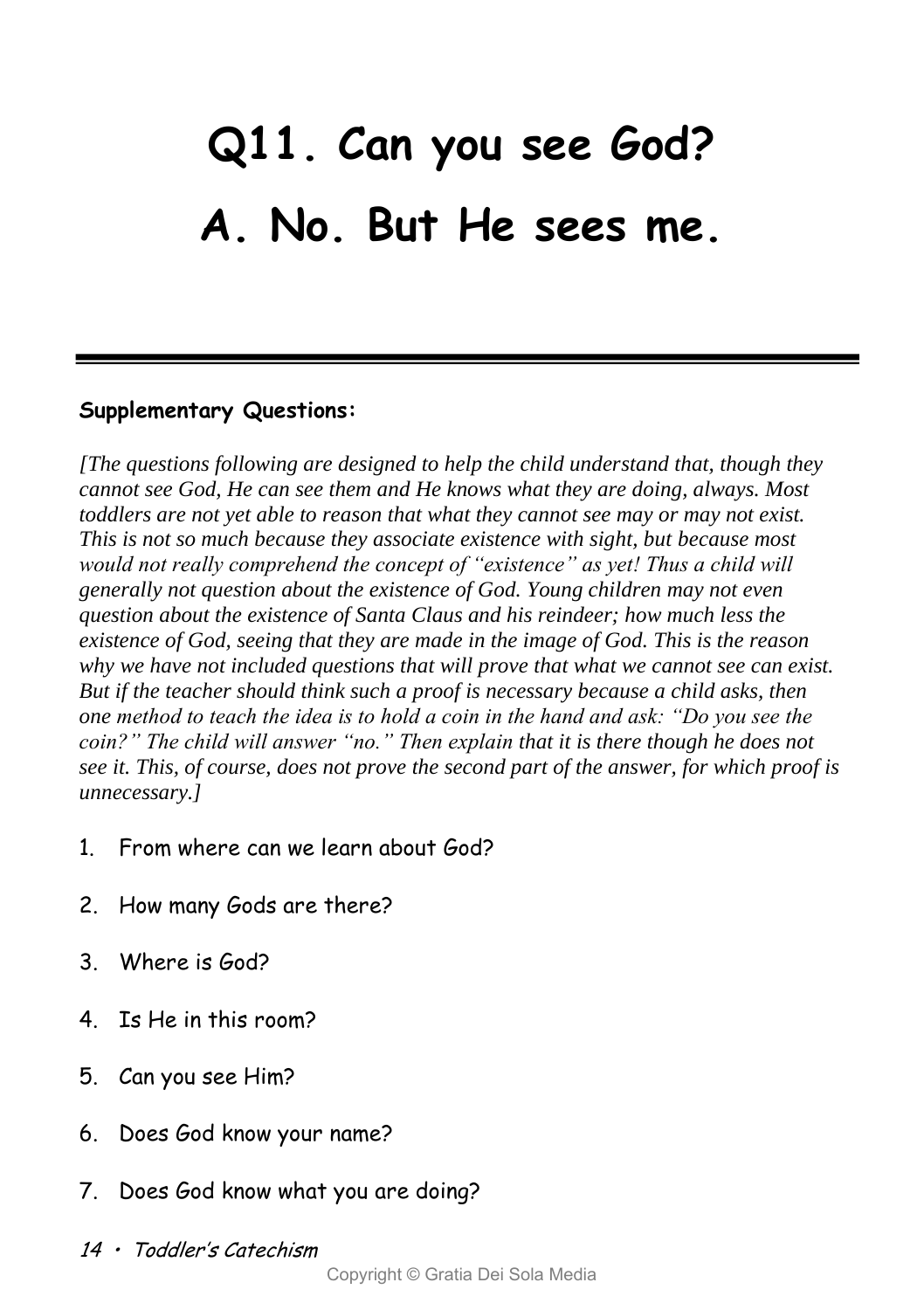## **Q12. How are we different from animals? A. God's image is in us**

- 1. Some people say that boys and girls are not different from monkeys and donkeys. Are you different from monkeys and donkeys?
- 2. How are you different from monkeys and donkeys? [Prompt with: how are you different from animals? God's image is in me.]
- 3. What do you mean when you say that "God's image is in you"? [Suggest: it means you have a soul. Animals do not have souls.]
- 4. Do you know what a soul is? [Suggest: it is something in you which you cannot see. Because you have a soul, you can think, you can talk, you can smile, you can pray, you know what is right or wrong.]
- 5. Do you think a monkey has a soul? [Note: some theologians hold that animals have animal-souls, but not rational-soul. Don't confuse the children with this idea. Always mean **rational**-soul when speaking to young children about the soul.]
- 6. How do you know a monkey has no soul? Have you seen a monkey praying? Have you seen a monkey smiling? Has a monkey ever said hello to you?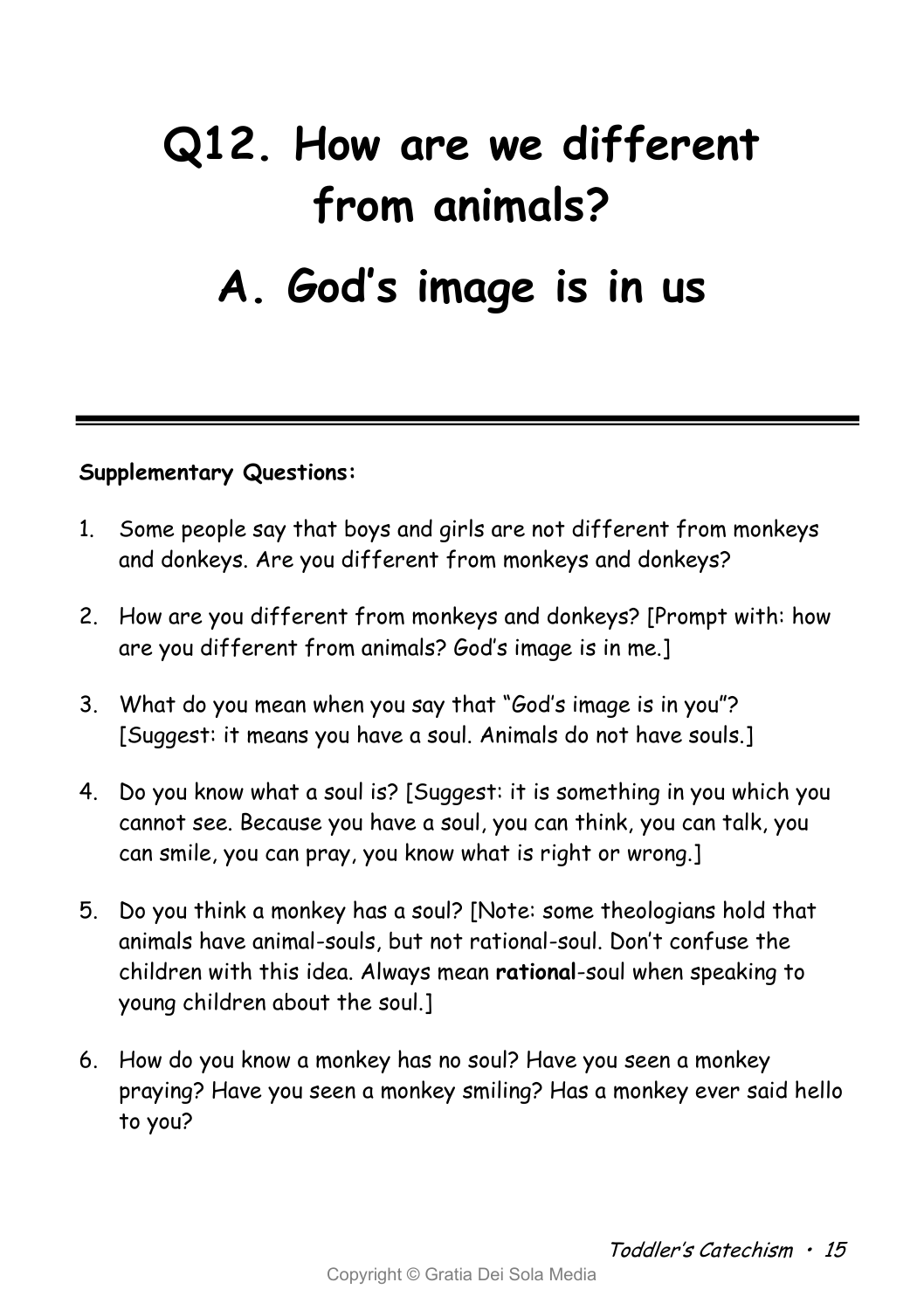## **Q13. Who was the first man? A. Adam**

- 1. Do you know where you can find the name 'Adam' in the Bible? [In the first few pages.]
- 2. Was Adam an animal? Was he a man or a woman?
- 3. Do you know what Adam looked like? [No; he lived a long, long time ago. He lived before you were born, before your daddy was born, before anyone else was born.]
- 4. How did God make Adam? [He made him from the dust of the ground.]
- 5. Can you make a person from the dust of the ground? [Optional: do playdough model of man, to demonstrate.]
- 6. Can God make a person from the dust of the ground? [Yes; and He gave him a soul.]
- 7. God also made a woman. Do you know what her name was?
- 8. Do you have a grandfather and grandmother? Do you know that Adam and Eve are the great, great, great, great, great, great… grandfather and grandmother of all of us?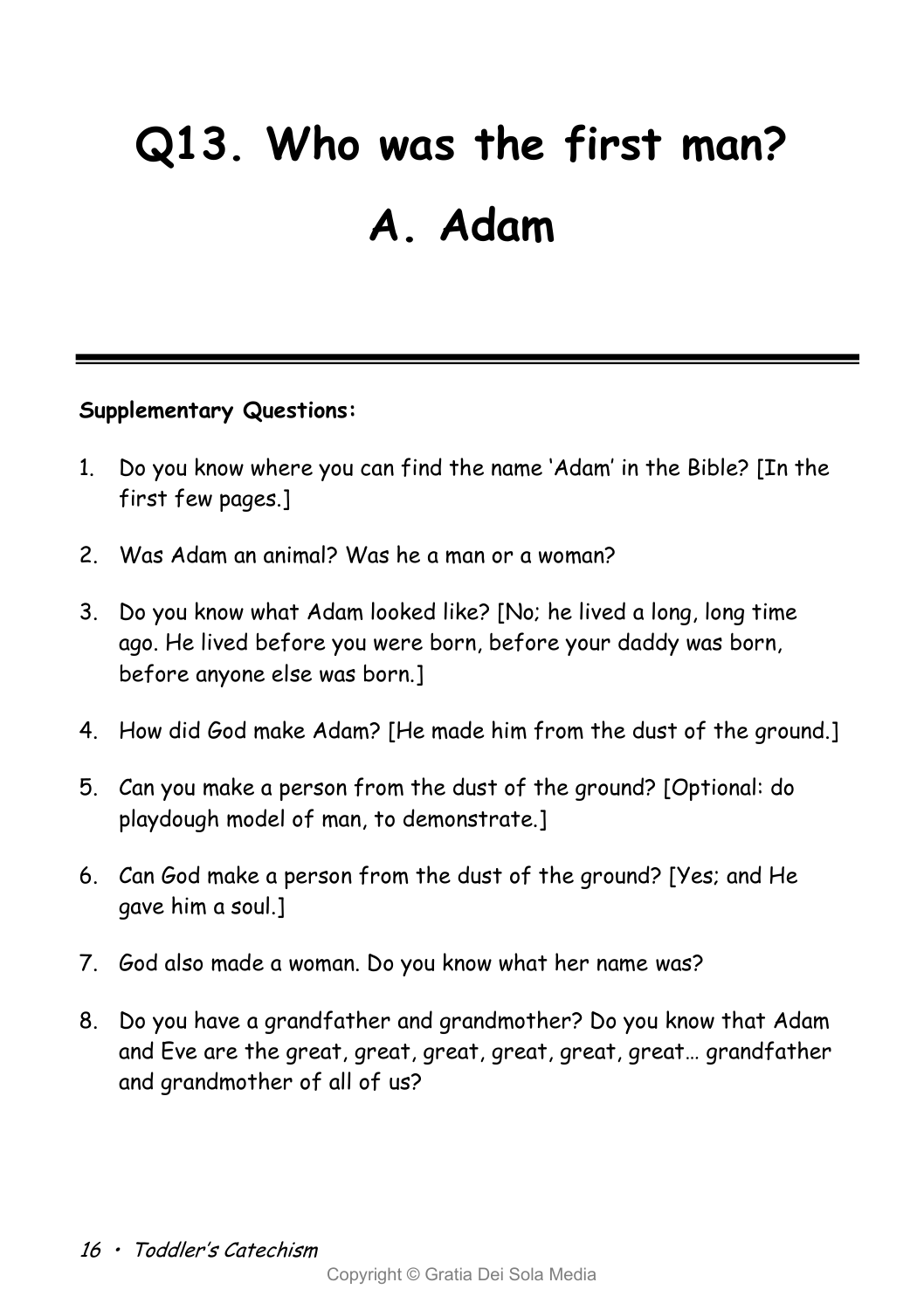# **Q14. What was Adam like at creation? A. He was good**

### **Supplementary Questions:**

*[These questions touch on the concept of good verses bad, which is actually quite a difficult concept for the little ones. At this age, they will know that disobedience and crime are bad, but it will be difficult for them to understand that they and all men are bad. We will attempt to bring that across in the following questions. But for now, it is enough for them to know that Adam was obedient to God.]*

- 1. Is a robber good or bad? Is a murderer good or bad?
- 2. Why is a robber bad? [Because he breaks the law.]
- 3. Is a policeman good or bad? [Expect the answer 'good'.]
- 4. Why is a policeman good? [Because he keeps the law.]
- 5. Is [child's name] good or bad? [Most will say 'good' even with parental reminders! We are born Pelagians! But don't dispute answer for now, use to lead to next question.] Are you **always** good? [No]
- 6. When are you bad? [Or, are you good when you disobey mummy or daddy?]
- 7. Why was Adam good? [Because he was always obedient to God.]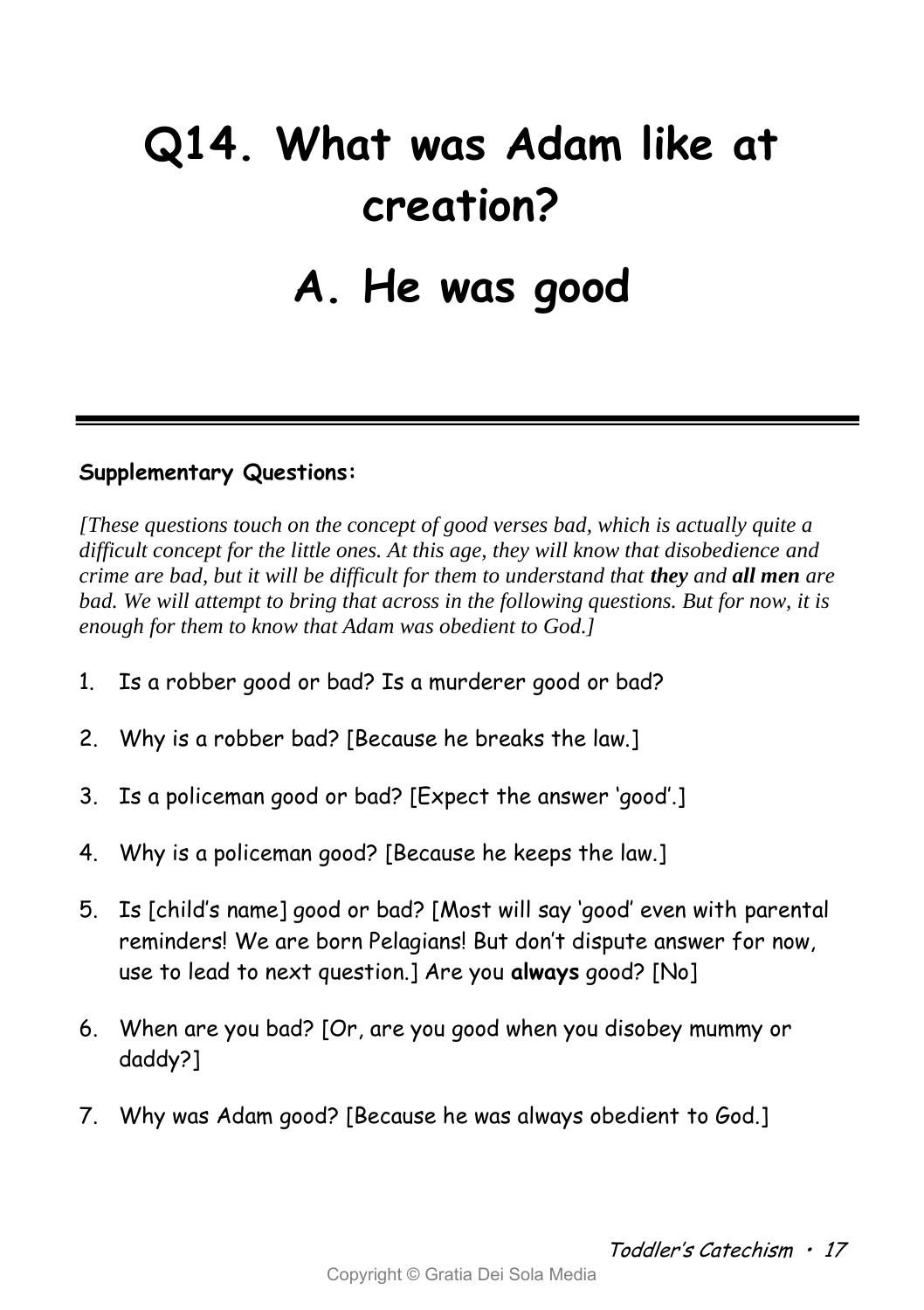# **Q15. Did Adam remain good? A. No, He sinned**

- 1. What was Adam like at creation? [He was good.]
- 2. Why was he good? [God made him good. He always obeyed God.]
- 3. There were two fruit trees in the Garden of Eden. Do you know the names of these 2 trees?
- 4. [Show an apple or juicy mango.] The tree of the Knowledge of Good and Evil produced a fruit like this. Does it look delicious?
- 5. Were Adam and Eve allowed to eat it? [No.]
- 6. Did Adam eat from it? [Yes.]
- 7. Was it right for him to do that? [No]
- 8. Was he obedient to God when he ate the fruit from the tree? [No.]
- 9. [Explain that when you are disobedient, you sin. We will come back to this in the next question.]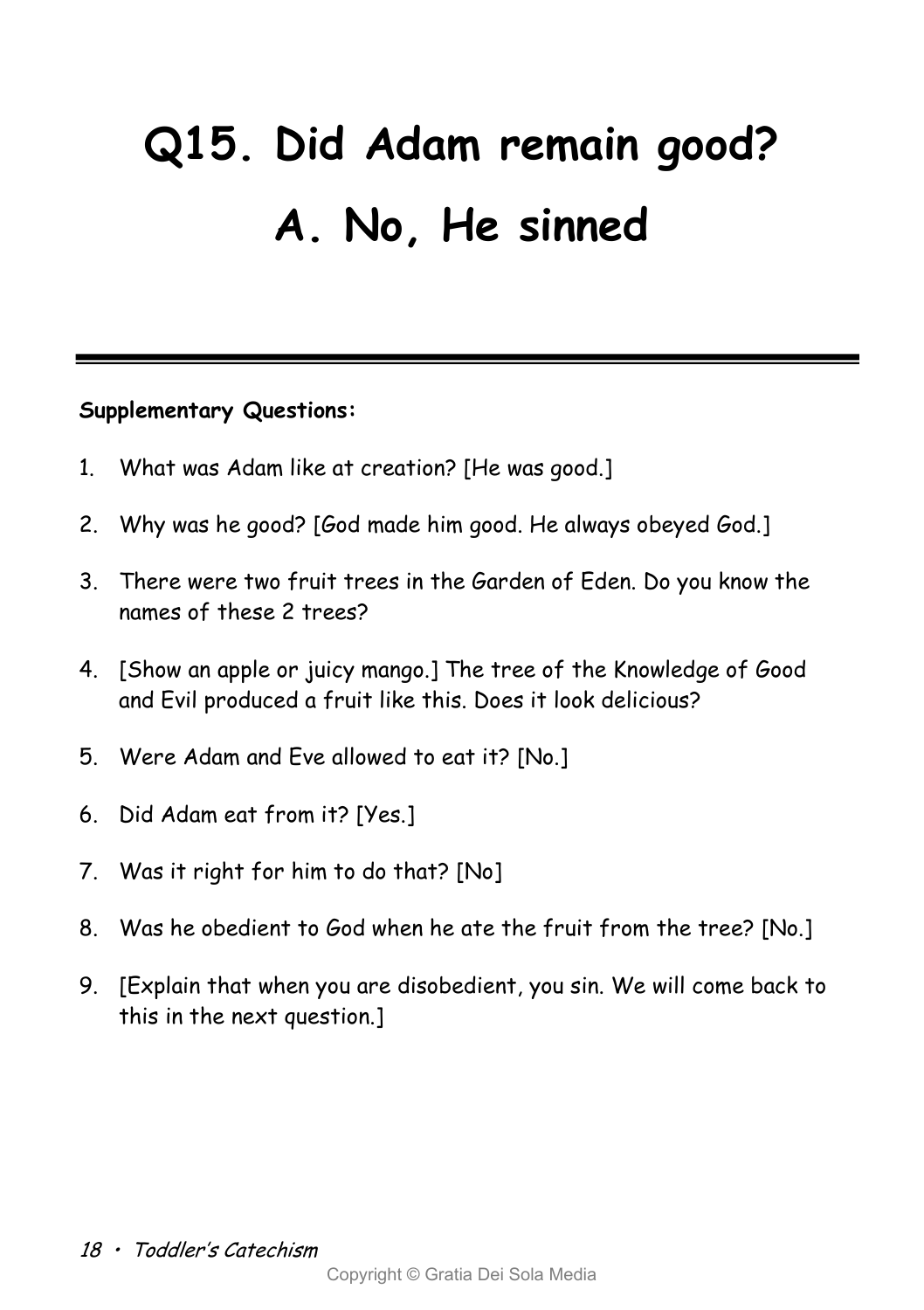# **Q16. What is sin? A. Disobedience to God.**

- 1. God told Adam not to eat the fruit from the Tree of the Knowledge of Good and Evil. Did Adam obey?
- 2. When Adam disobeyed God, he sinned. Do you know that you sin whenever you disobey God?
- 3. Have you ever sinned? [If answer is 'yes'; ask: what did you do? If answer is 'no'; lead to a correct answer with examples.]
- 4. Do you know that God has given us many instructions on what we are to do or not to do? Where are the instructions found?
- 5. Can you give a few examples of these instructions?
- 6. Do you think God will be pleased with you if you disobey Him?
- 7. What must you do when you know you have sinned against God?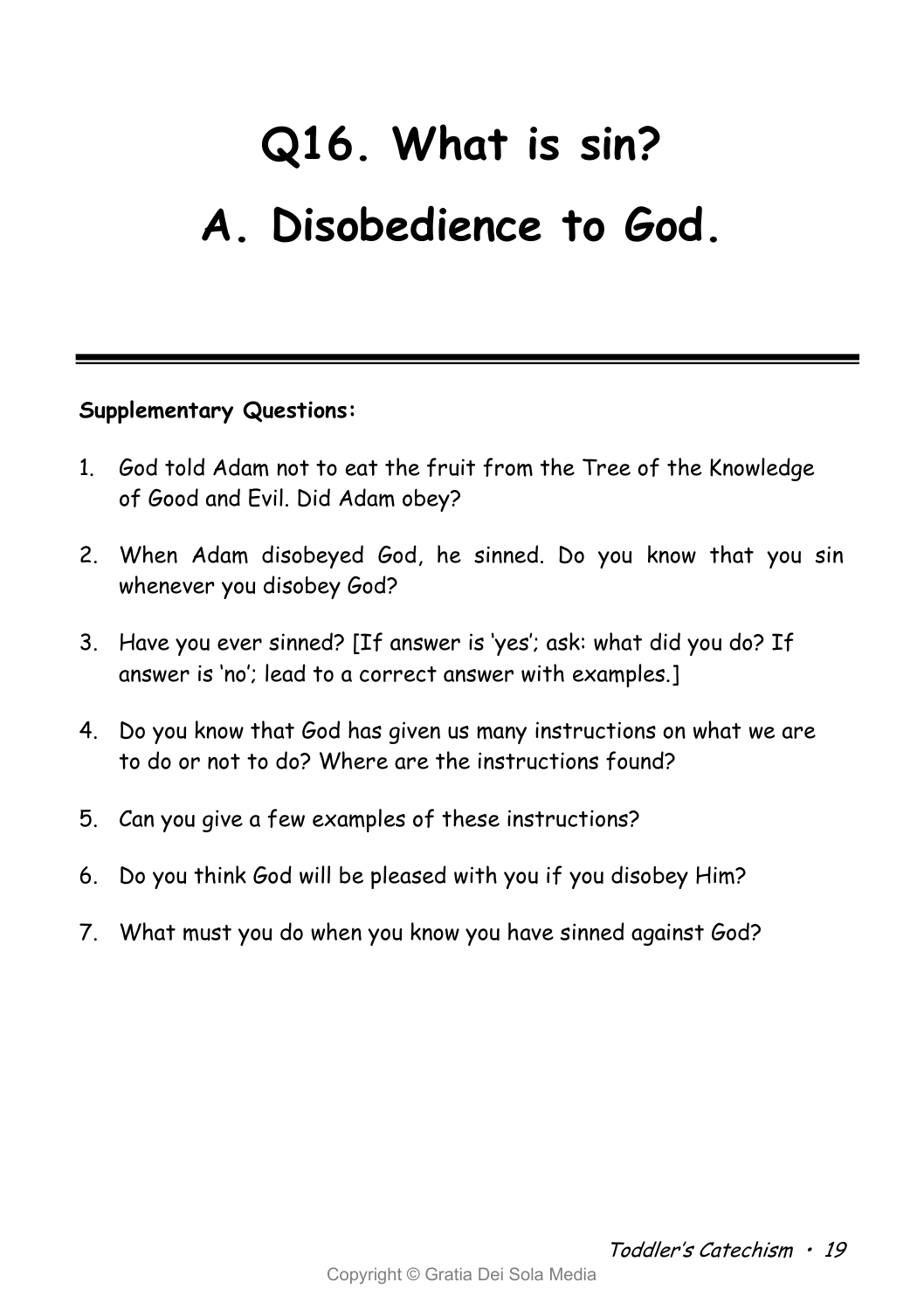# **Q17. What is the punishment for sin? A. Death.**

### **Supplementary Questions:**

*[This question introduces the subject of death, but because its focus is on sin rather than death, we will leave the issue of death till the next question.]*

- 1. When you disobey your daddy, what does your daddy do to you? [If the child answers, "he will punish me", or something in that line, ask: how does he punish you?]
- 2. Do you think it is bad to disobey your daddy? Is it right for your daddy to punish you?
- 3. Adam disobeyed God. How did he disobey God? [By eating of the Tree of the Knowledge of Good and Evil.]
- 4. Was it bad of Adam to disobey God? [Point out that it is more terrible to disobey God than to disobey our parents.]
- 5. Do you think God was angry with Adam for disobeying? [If the child answers, 'no'; follow up with: if daddy tells you not to something and you disobey, will he be happy?]
- 6. Do you know how God punished Adam? [He was chased out of the Garden of Eden and he had to die.]
- 7. Why did Adam die? [Because he sinned.]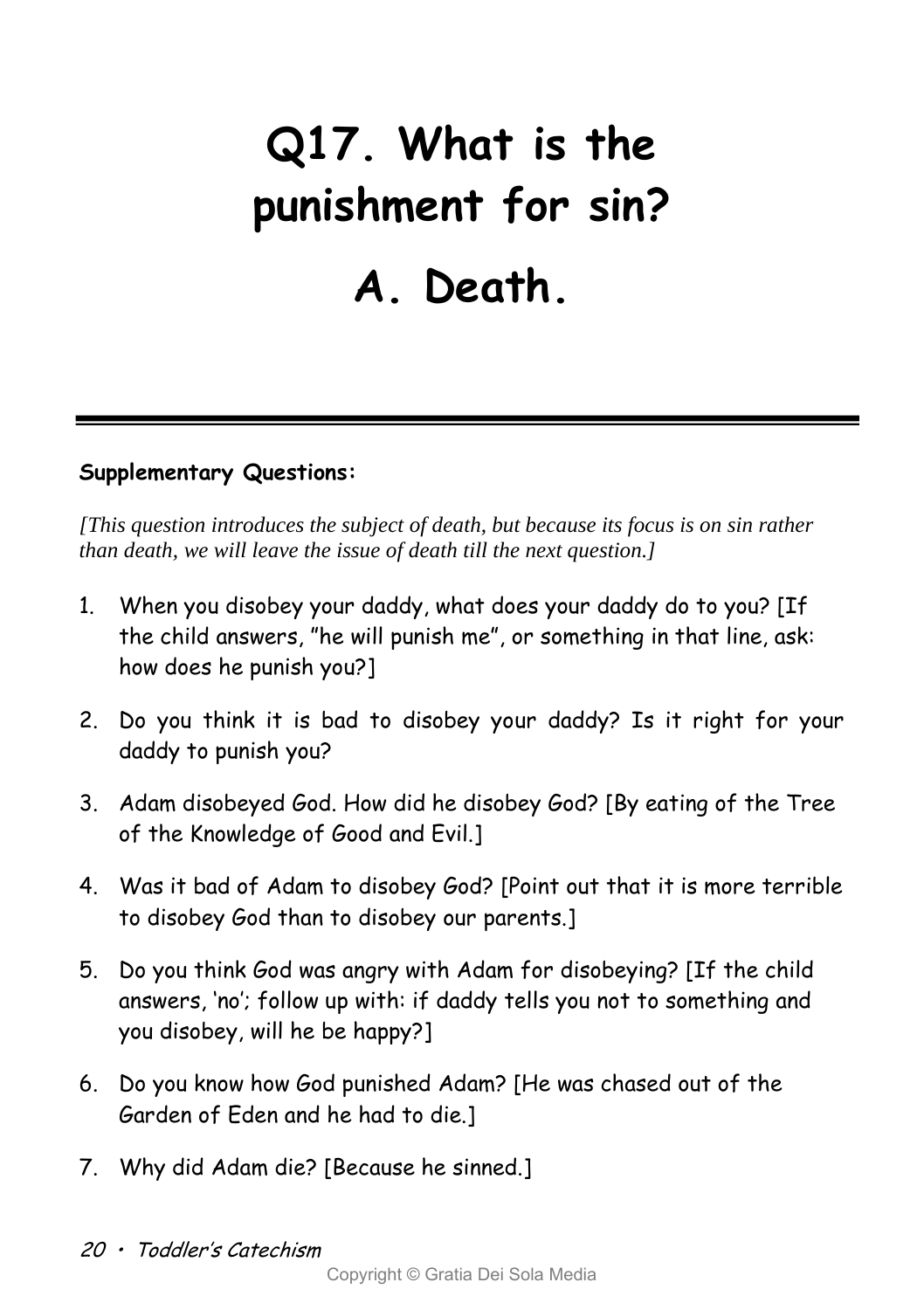## **Q18. What happened after Adam sinned? A. All men die in Adam.**

### **Supplementary Questions:**

*[The focus of this question is death. Children will have different levels of appreciation of death depending on their experience. For example, a child who has experienced losing someone he loves, or remembers attending a wake service, will likely appreciate death more than one who has not had such an experience. But since there is no other reference point for children to appreciate death than their experience with the death of someone, the supplementary questions will proceed along the line that the child, or at least someone in the group, has encountered death. We make no reference to the death of animals in the questions in order to avoid confusion, but it can be brought in if necessary.]*

- 1. Have you ever seen your grandpa's father? Do you know what happened to him? [Adjust question to someone whom the child/children know if possible.]
- 2. Have you ever seen a dead person? Who was it? Could he talk? Could he move his hand?
- 3. Do you know that we will all die one day? [Unless the Lord returns in our lifetime, we will all die.]
- 4. Do you know why everyone must die? [Because Adam sinned. Because we are all sinners.]
- 5. Do you think you will die one day too? Why? [Because Adam sinned. Because I am a sinner and the punishment of sin is death – See Q. 17. Note that death is no longer a punishment for the elect, but the entrance to glory. However, at this point it is too complex to explain the difference. We will touch on this again at Q. 24.]
- 6. Do you know what will happen when you die? [Your body will go to the grave, but your soul will go to heaven or to hell. Tell briefly about heaven and hell.]
- 7. Do you know who will go to heaven? [Only those who believe in the Lord Jesus Christ.]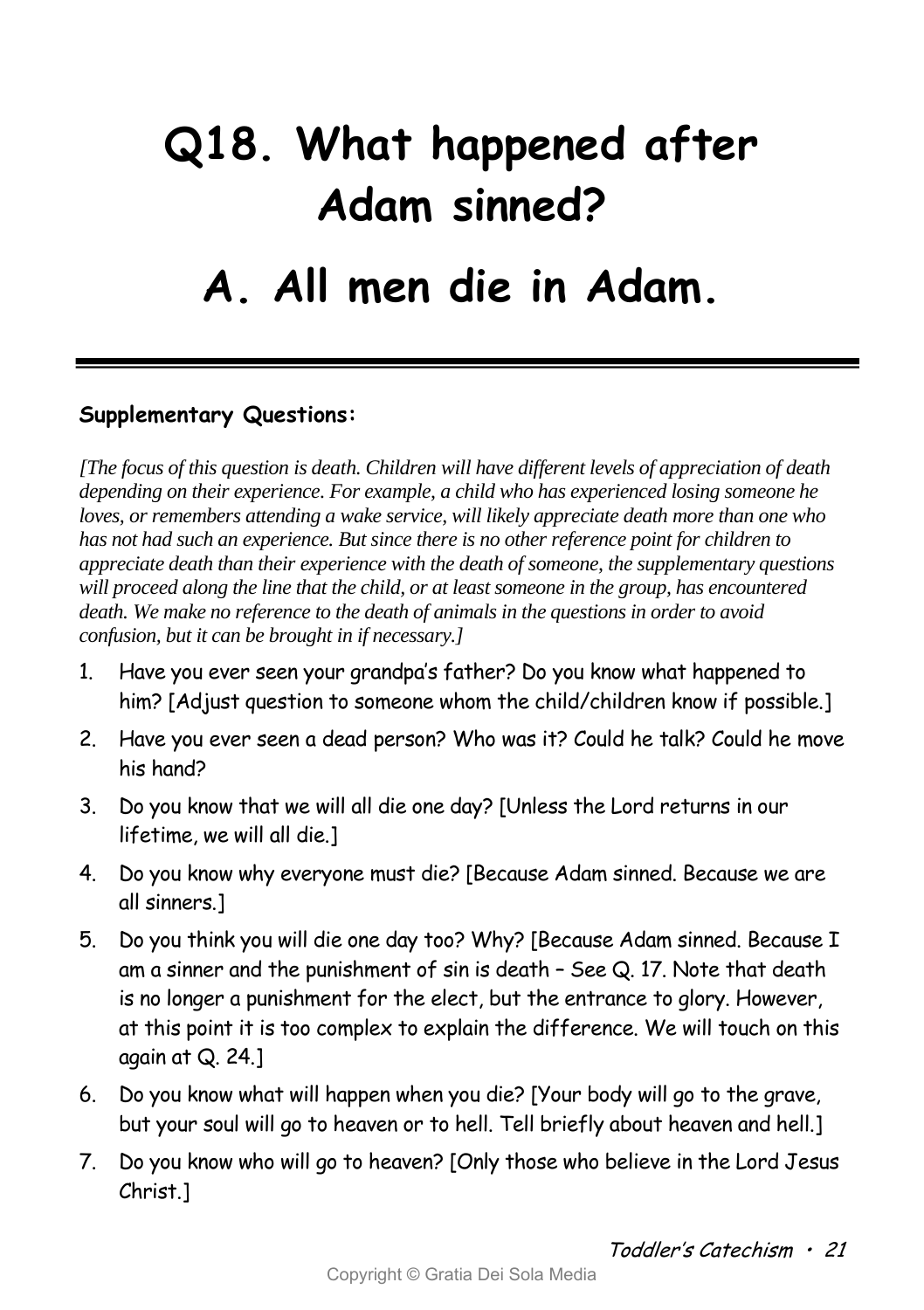## **Q19. Who can save us from sin and death?**

### **A. Only the Lord Jesus Christ.**

- 1. Do you remember how Adam sinned? [He disobeyed God. He ate of the Tree of the Knowledge of Good and Evil.] What happened after Adam sinned? [All men die in Adam.]
- 2. Are you a sinner?
- 3. Will you also die?
- 4. Where will you go after you die? [My body will go into the ground, but my soul will go to heaven/hell.]
- 5. Where would you like to go when you die?
- 6. Who can take you there? [Only Jesus Christ.]
- 7. The Lord Jesus Christ can take us to heaven because only He can save us from sin and death.
- 8. Do you believe in the Lord Jesus Christ?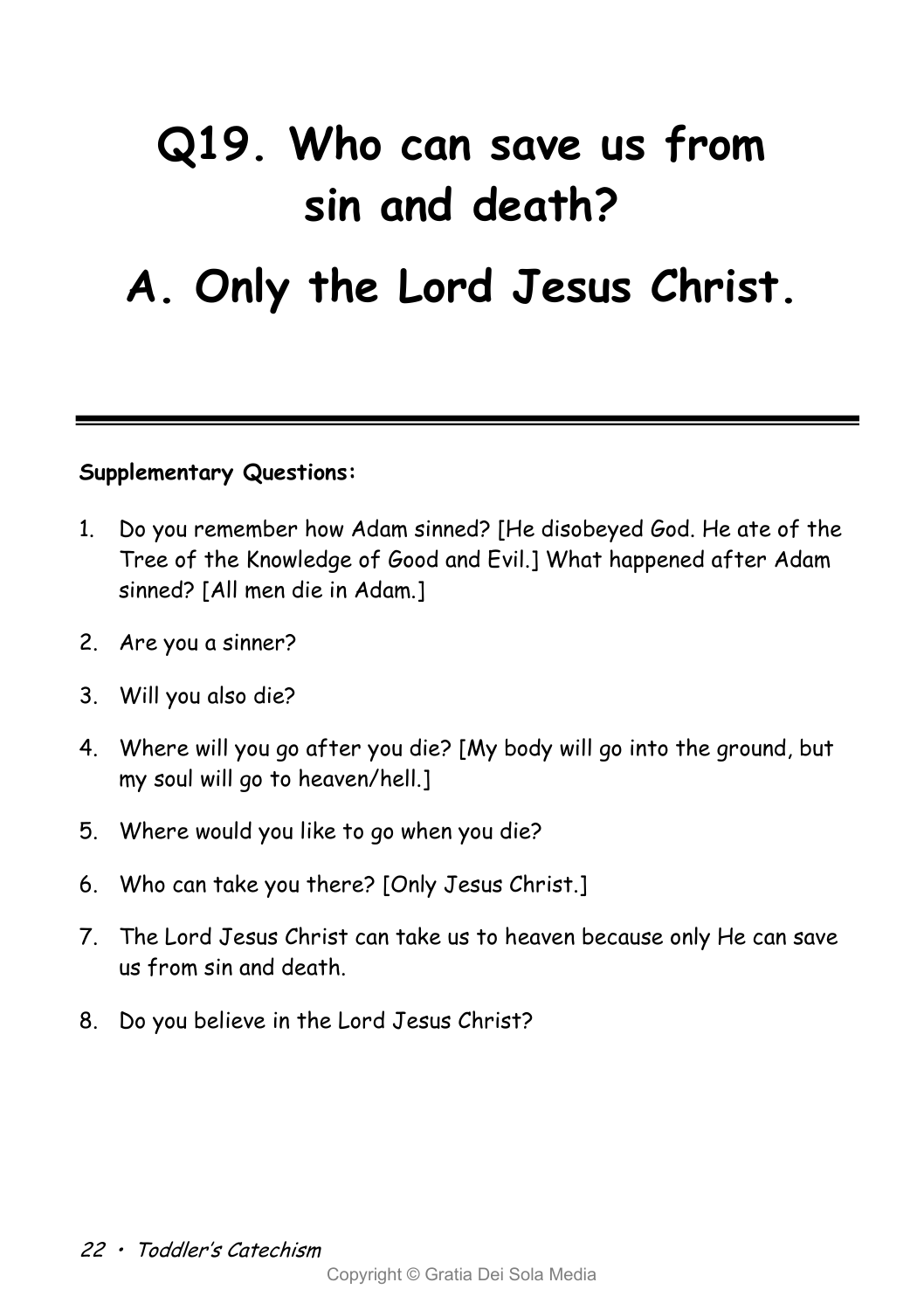## **Q20. Who is the Lord Jesus Christ? A. God's Son.**

- 1. Who can save us from sin and death? [Only the Lord Jesus Christ.]
- 2. Do you know who the Lord Jesus Christ is?
- 3. Have you ever seen the Lord Jesus Christ? [No; He lived on this earth many, many years ago.]
- 4. Where can we read about the Lord Jesus? [In the Bible.]
- 5. Can you tell me about some things that the Lord Jesus did? [He healed the sick; He caused the blind to see; He raised the dead; He calmed the storm; He rose from the dead, etc.]
- 6. Can you do all these things?
- 7. Do you know why the Lord Jesus was able to do all these wonderful things? [Because He is God. Or, because He is God's Son.]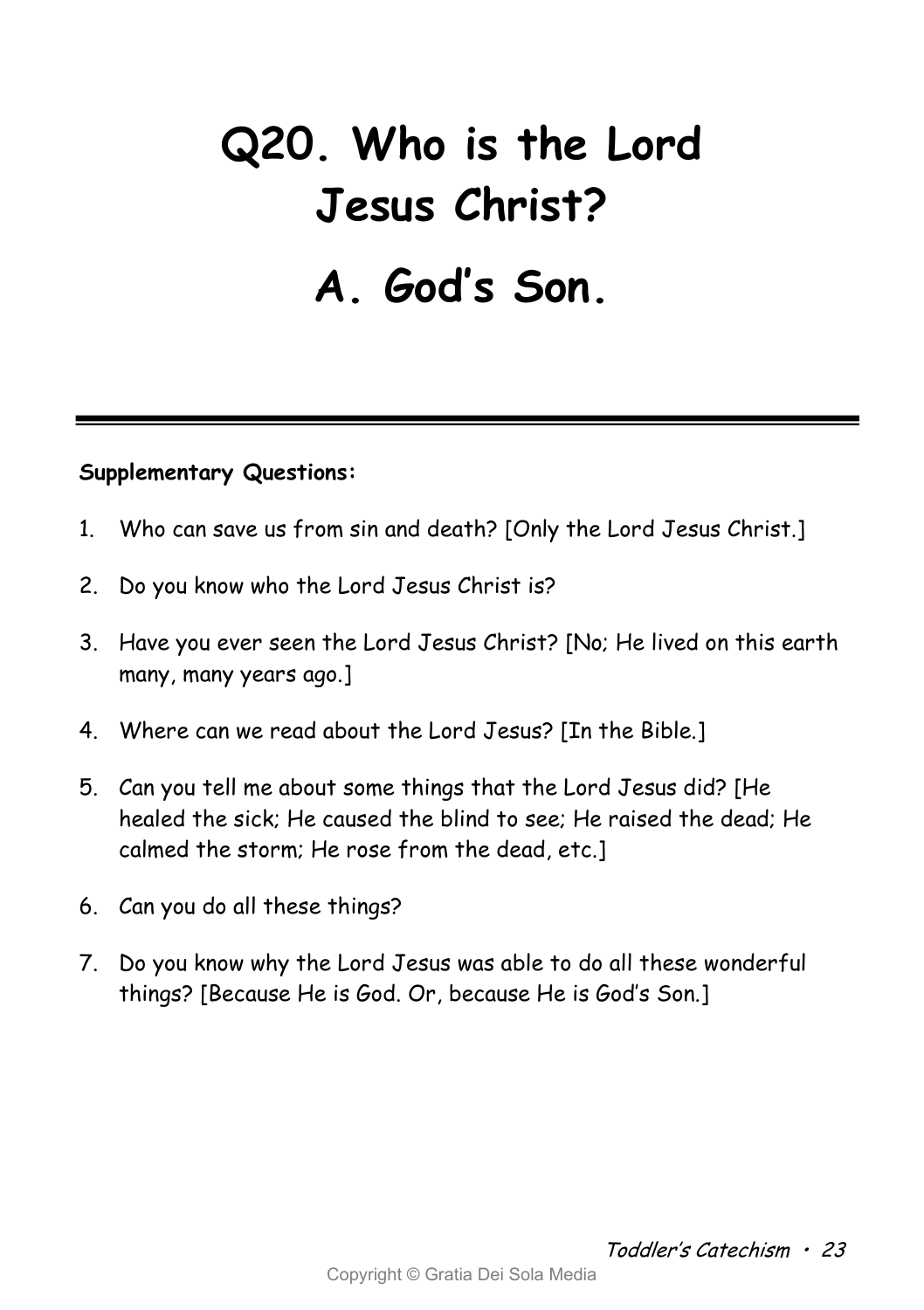# **Q21. Did the Lord Jesus ever sin?**

### **A. No; He alone never sinned.**

- 1. Do you remember what sin is? [Disobedience to God.]
- 2. Did Adam sin? How did he sin?
- 3. What other ways can a person sin?
- 4. A person who sins is a sinner. Are you a sinner? Is mummy a sinner? Is daddy a sinner? Is teacher a sinner? Is Pastor a sinner?
- 5. Is the Lord Jesus Christ a sinner?
- 6. Do you know anyone else who has never sinned?
- 7. Why is it that the Lord Jesus never sinned and will never sin? [Because He is God's Son.]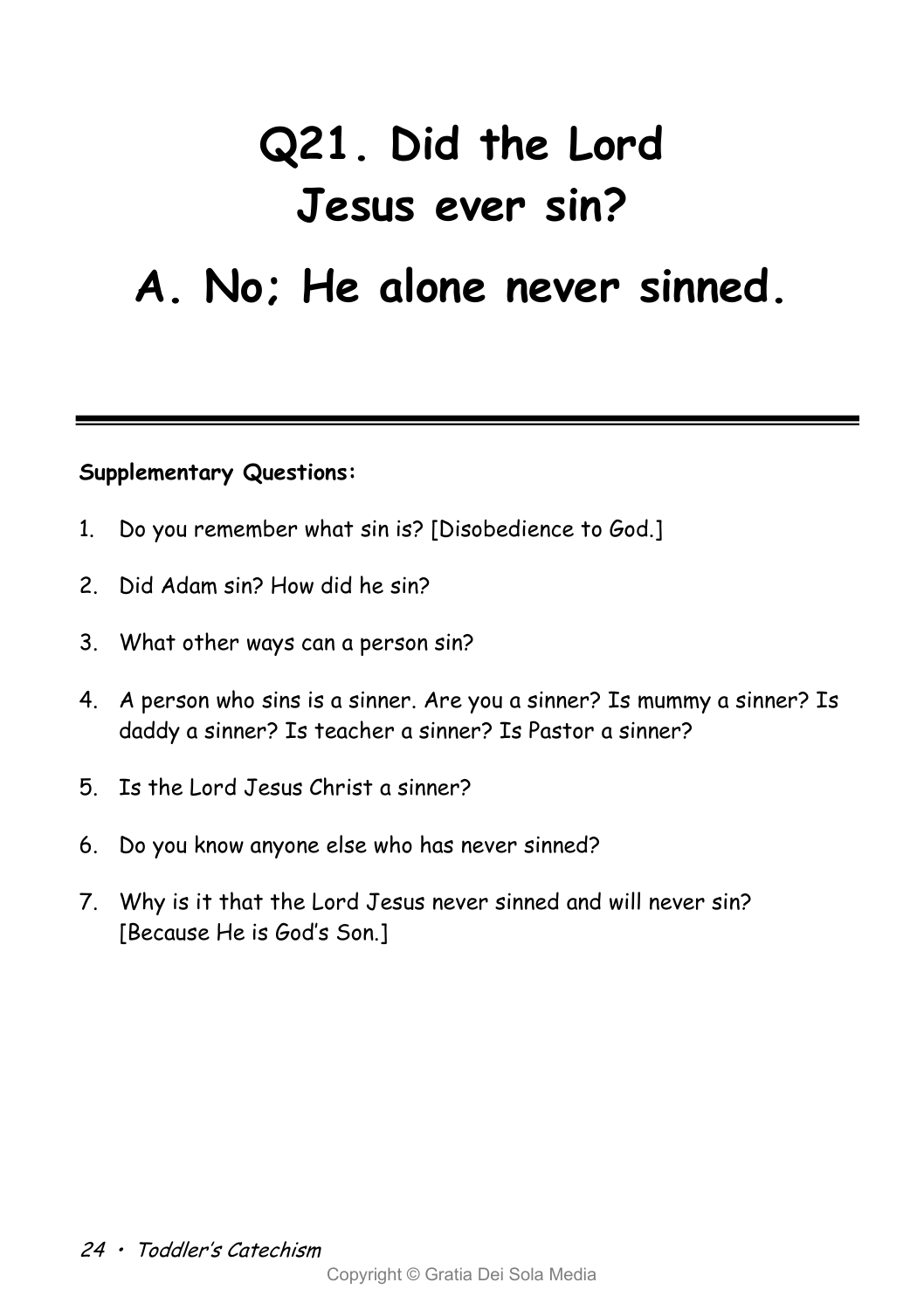## **Q22. What did Jesus do for His people? A. He died for their sin.**

### **Supplementary Questions:**

*[The Lord Jesus Christ lived, suffered and died for His people. However, our focus in this question is on His substitutionary atonement.]*

- 1. Do you remember what the punishment for sin is?  $[Q. 17 death.]$
- 2. Did the Lord Jesus ever sin? [Q. 21 No; He alone never sinned.]
- 3. Did the Lord Jesus need to be punished?
- 4. Did the Lord Jesus need to die?
- 5. Did God's people sin?
- 6. Did God's people need to die and go to hell?
- 7. But God's people are going to heaven. Do you know why?
- 8. The Lord Jesus died on the Cross. Do you know why He died?
- 9. What did the Lord Jesus do for His people?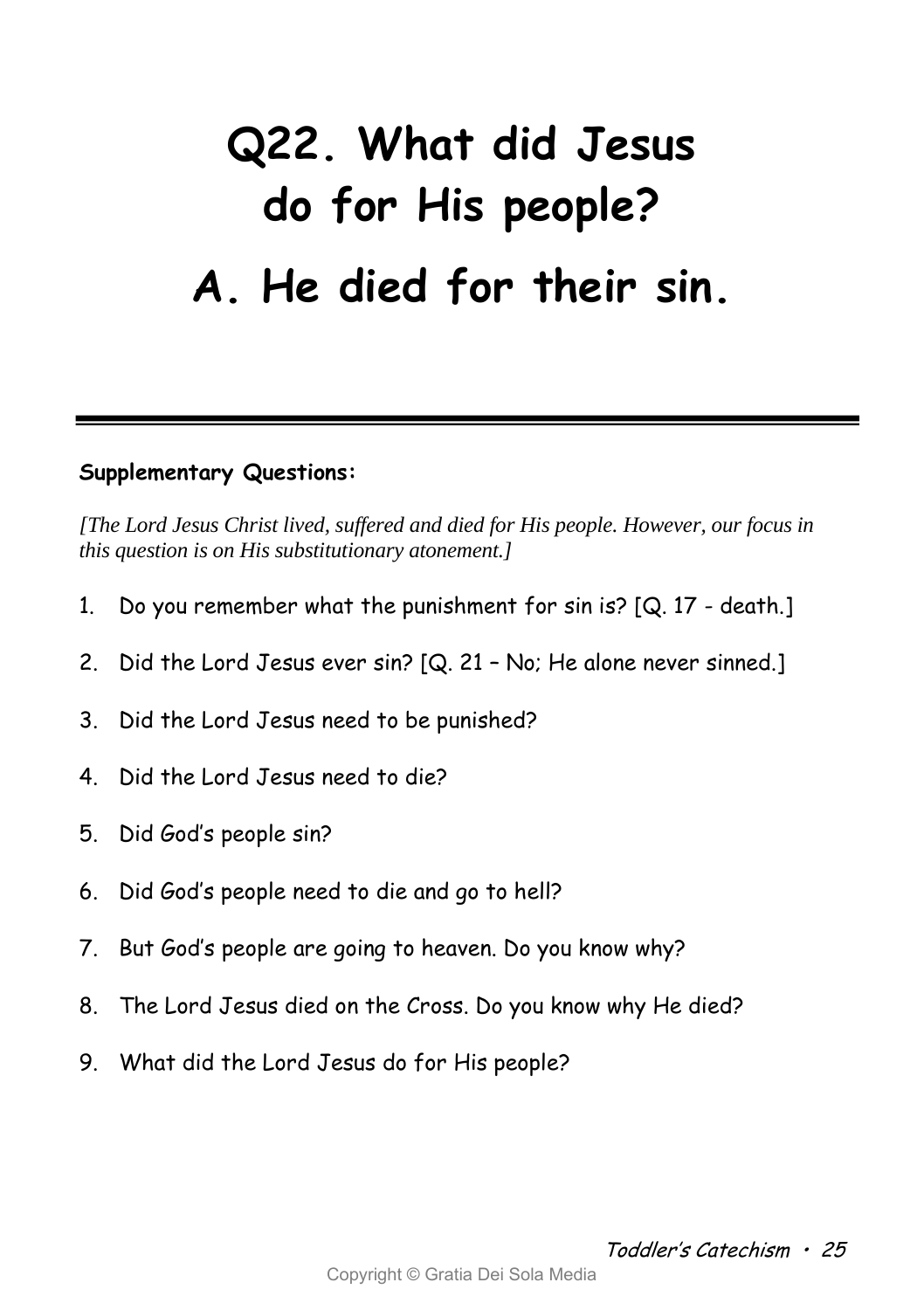# **Q23. Did the Lord Jesus live again? A. Yes; He rose again and**

### **went to heaven.**

- 1. Have you ever seen a dead person?
- 2. Can a dead person wake up and walk?
- 3. Can the doctor make a dead person live again?
- 4. Do you know that the Lord Jesus died but He rose again?
- 5. Do you know how many days He was in the grave? On which day did He rise?
- 6. Can you name some of Jesus' friends who saw Him after He rose from the dead?
- 7. After how many days did the Lord Jesus go to heaven?
- 8. Do you know how He went up to heaven?
- 9. Can you go up to heaven too?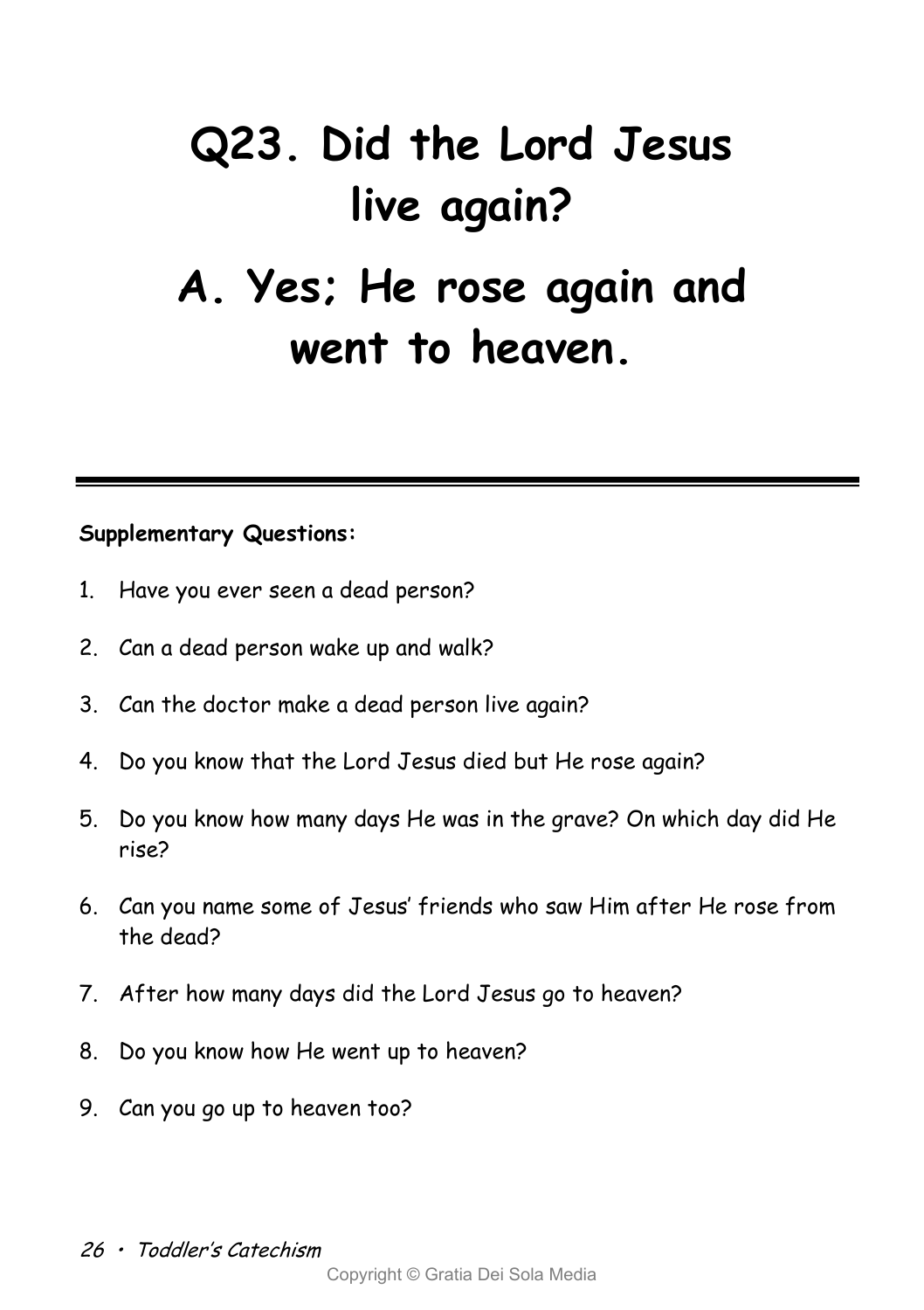## **Q24. Will God punish His people for their sin? A. No; Jesus was punished for them.**

- 1. Have you ever been naughty, and mummy had to spank you?
- 2. After mummy spanked you, did daddy also spank you? [Be prepared for unexpected answers, but lead to the thought that once a punishment is meted out, no further punishment should be given.]
- 3. Do you think God's people deserve to be punished? [Yes; because Adam our first father sinned, and the Bible tells us that we are sinners because of him.]
- 4. But do you know where God's people will go after they die?
- 5. Why do you think they will not go to hell?
- 6. Can you see how much the Lord Jesus loves us?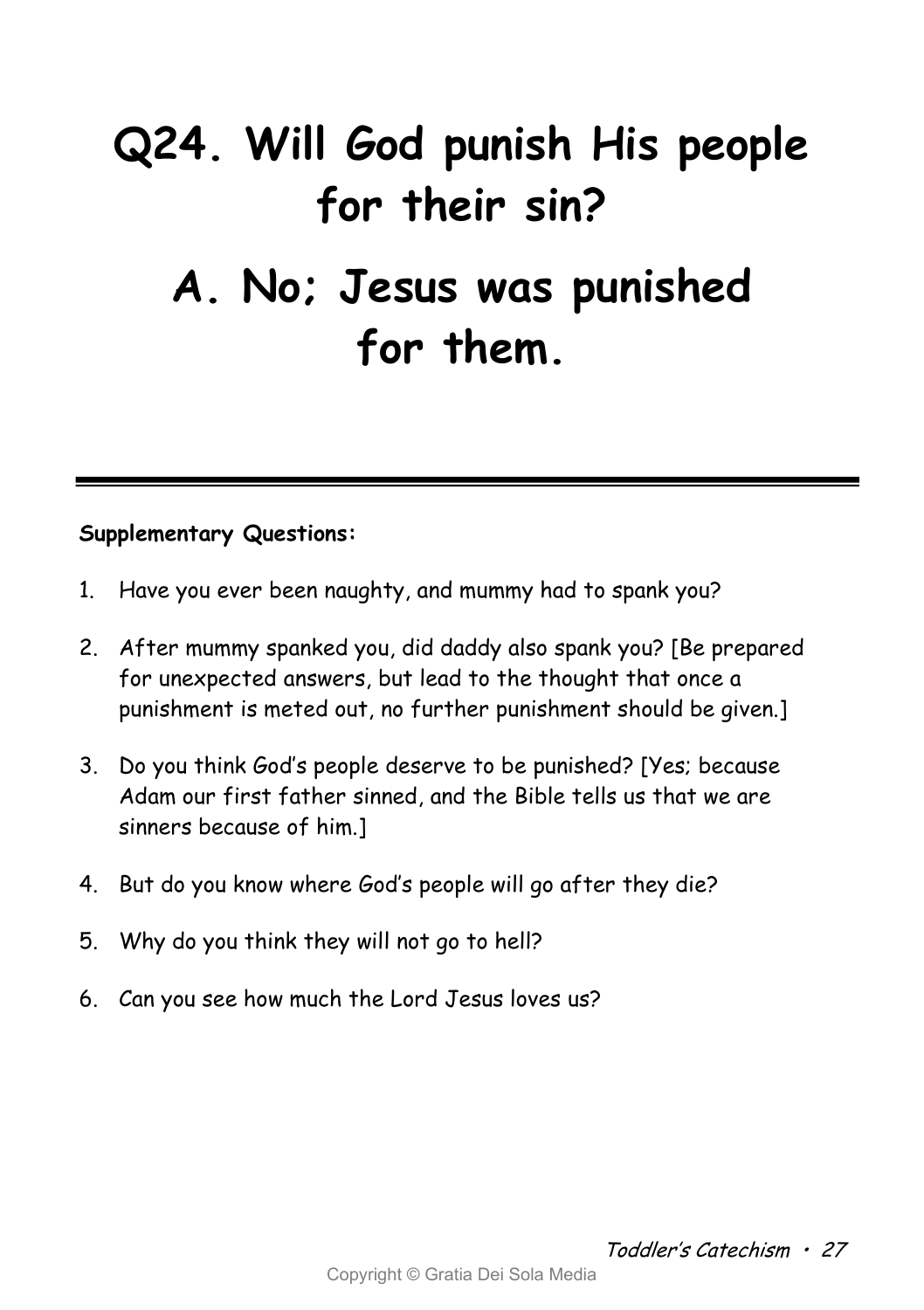# **Q25. How is Christ's work brought to His people? A. By the Holy Spirit.**

- 1. Can you remember what the Lord Jesus Christ did for His people?
- 2. When the Lord Jesus Christ died He bought a gift for His people. Do you know what this gift is called? [Eternal life.]
- 3. If you want to give a gift to a friend who lives far away, what can you do? [Send it through the post office.]
- 4. The Lord Jesus has gone to heaven which is 'far away' from us. Do you know how the Lord Jesus sends the gift He bought for us? [He sent it through the Holy Spirit].
- 5. Do you know who the Holy Spirit is? [He is God.]
- 6. Can you see the Holy Spirit? Can you feel the Holy Spirit?
- 7. I cannot see or feel the Holy Spirit, but He makes me very happy. Do you know why? [Explain how gifts often bring happiness.]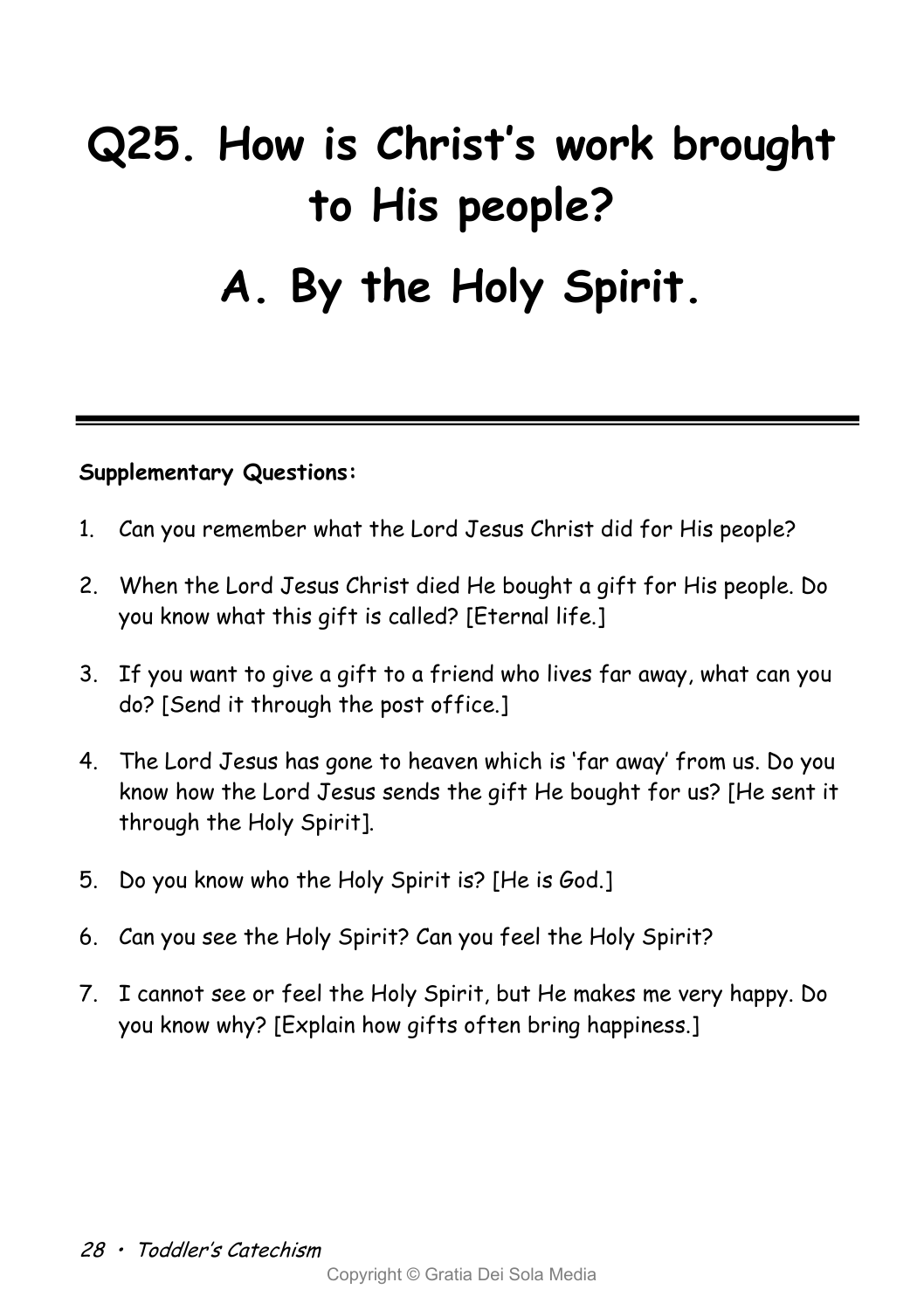## **Q26.What does the Holy Spirit do? A. He gives faith.**

- 1. John is a Christian. Judas is not a Christian. Do you know what John has which Judas does not have? Is it money? Is it houses? Is it faith?
- 2. The Bible says: "For by grace are ye saved through faith; and that not of yourselves: it is the gift of God" (Eph 2:8). Faith is a gift. Do you know Who gives faith to John? [the Holy Spirit.]
- 3. Does John have to pay for faith? [No.]
- 4. Who paid for it? [The Lord Jesus Christ.]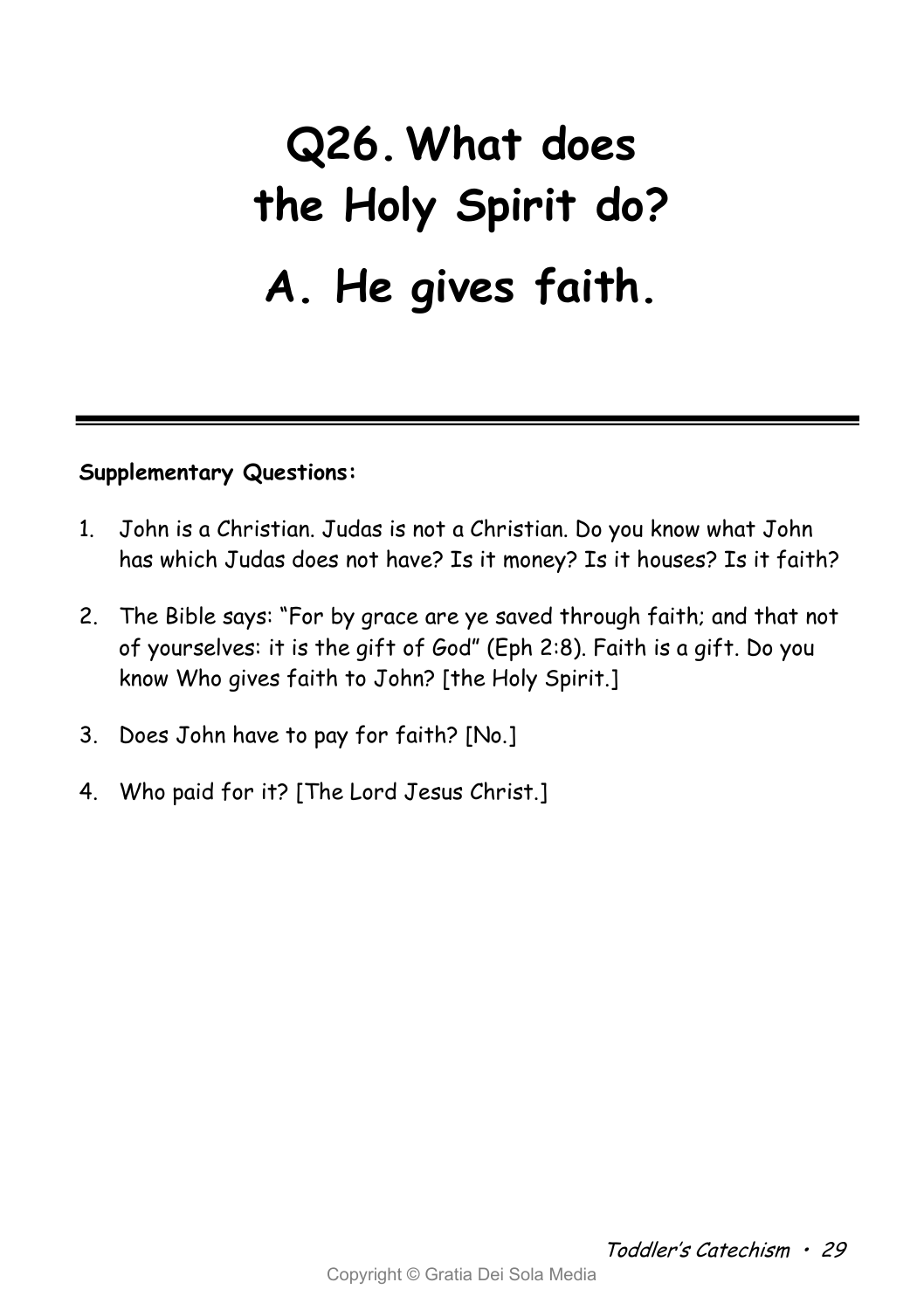# **Q27.What is faith? A. Believing in Christ.**

- 1. Do you remember what the Holy Spirit does? [He gives faith.]
- 2. Do you know what faith is? [Faith is believing in Christ.]
- 3. What does it mean to believe in Christ? [It is to believe that He is the Son of God and that He died for my sin to make me a child of God.]
- 4. Does everyone have faith? [No; those who are not Christians do not have faith.]
- 5. Do you have faith? Do you believe in Christ?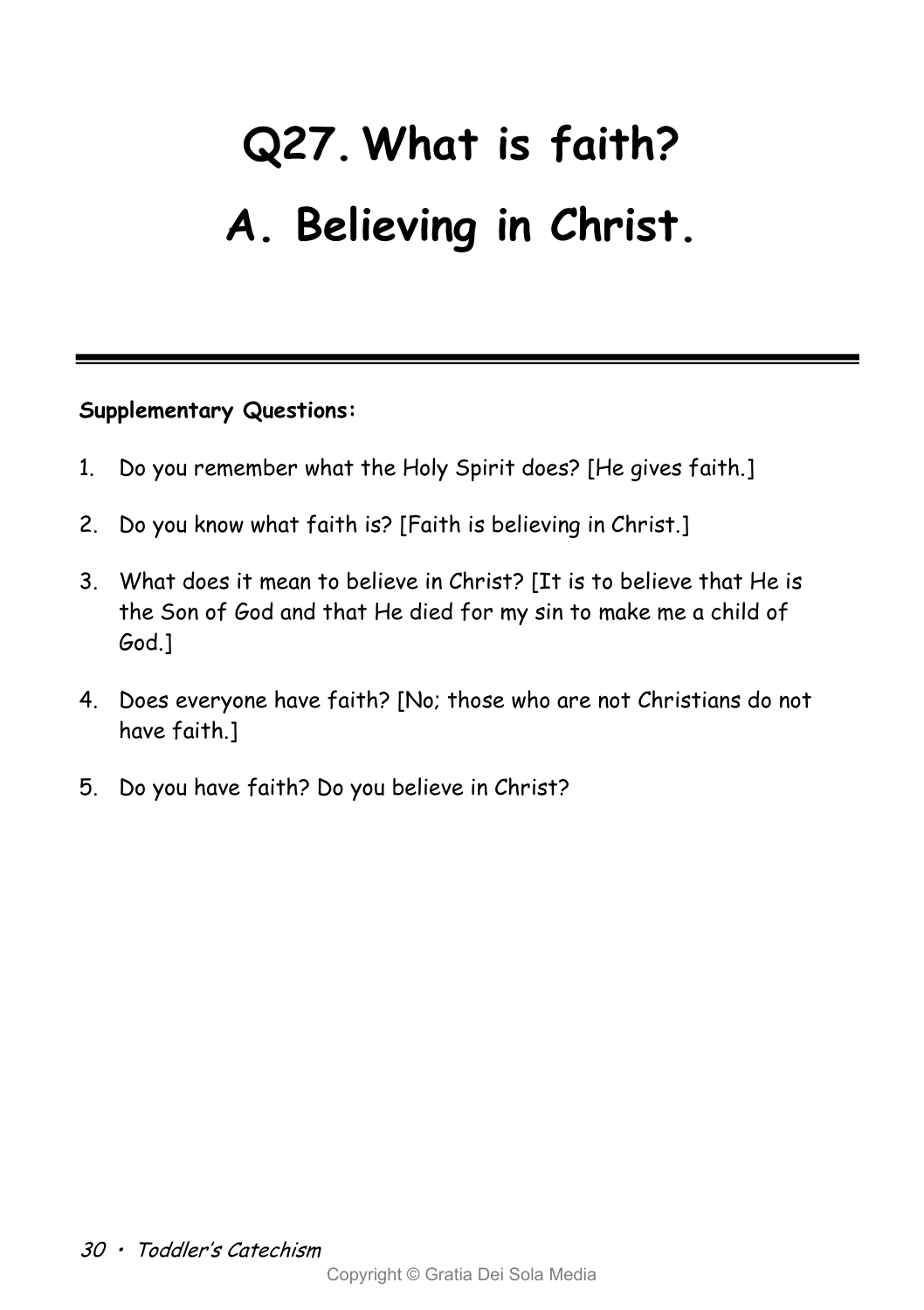## **Q28. How do we know we truly believe Christ?**

### **A. We will produce good works.**

- 1. How many people are there in the world who say they are Christian? Is it 10? Is it 100? Is it 1000? [More than that.]
- 2. Do you think everyone who says he is a Christian truly believes Christ? [No; Judas Iscariot and Simon Magus would call themselves Christians, but they did not truly believe in Christ.]
- 3. Are there many today who are not true believers? [Yes; the Lord tells us that many who will call Him Lord, Lord, at the last day, will be rejected by Him.]
- 4. Do you know where true believers will go when they die? Do you know where false believers will go when they die?
- 5. How do you know if you truly believe Christ?
- 6. What are good works? [Obedience to God's law, being helpful to others.]
- 7. Do you believe Christ?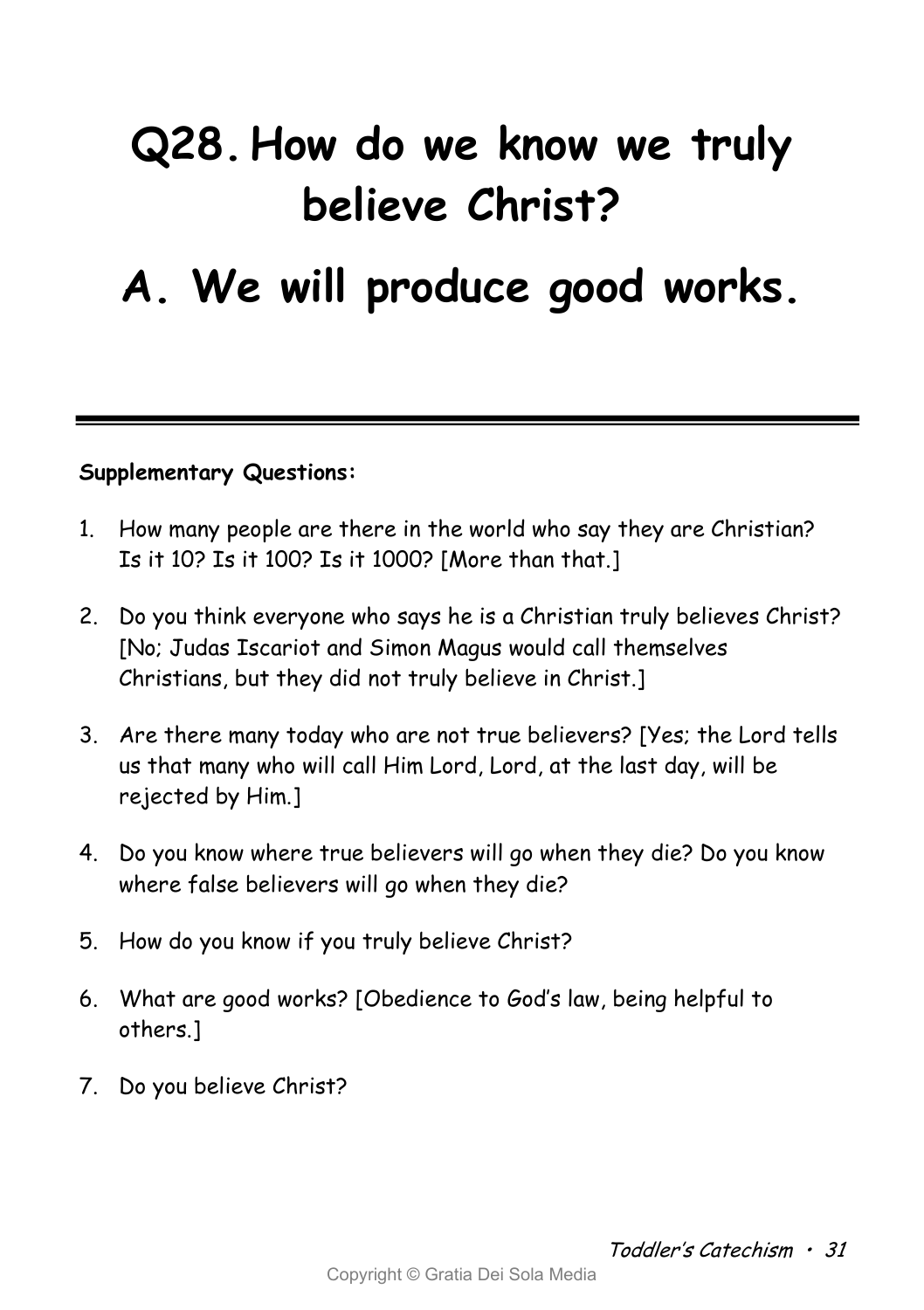# **Q29.Who are Christ's people? A. The Church.**

### **Supplementary Questions:**

[Note that these questions concern the visible church rather than the invisible church as the latter is a concept that may be too difficult for toddlers.]

- 1. What do we call people who believe in Christ? [Christians.]
- 2. Are all people in the world Christians?
- 3. Where can you find Christians? [In the Church.]
- 4. Are God's people in every Church? [No; there are true and false Churches.]
- 5. In what kind of Churches will we not find God's people? [Roman Catholic Church, Mormon Church, etc.]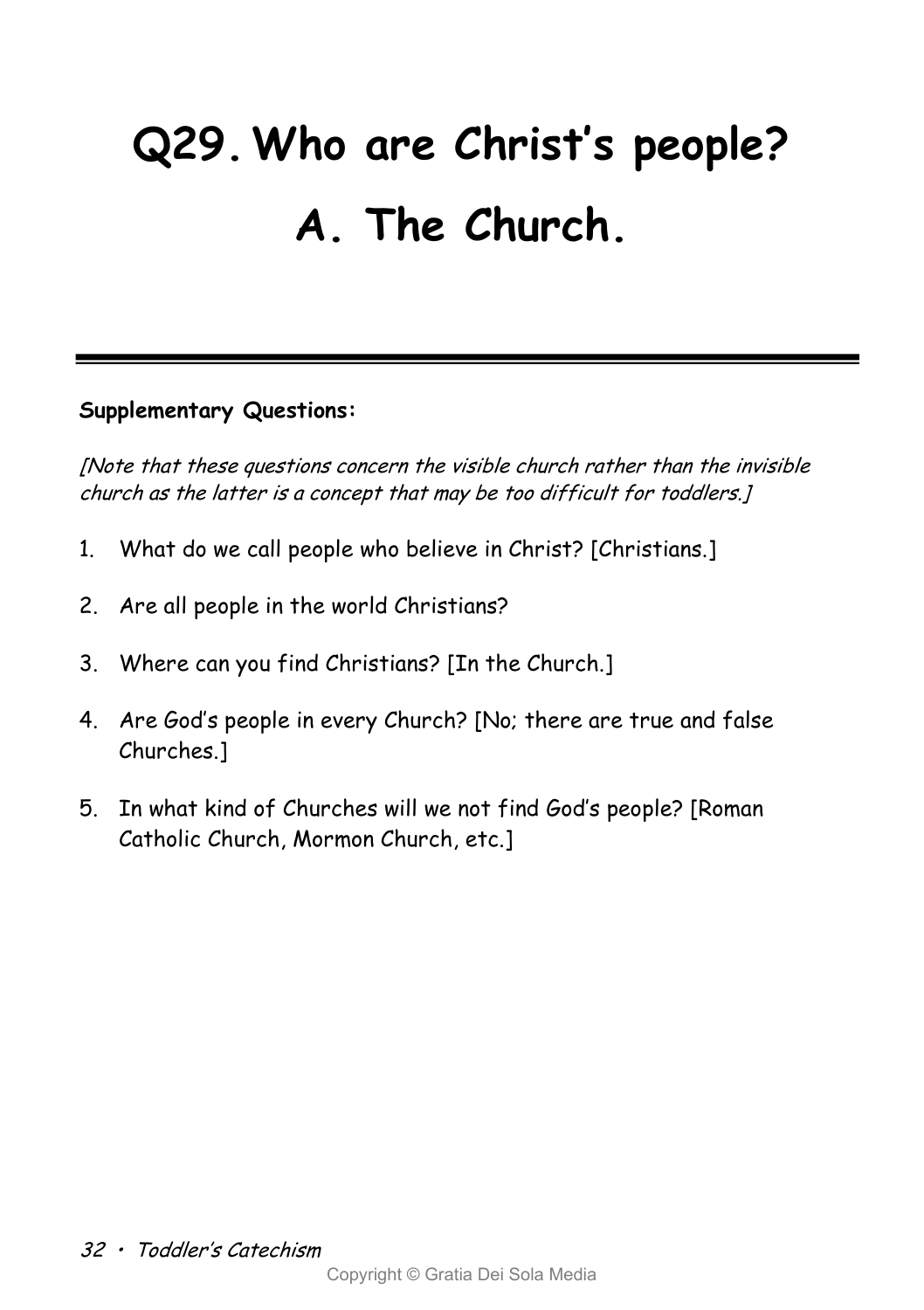## **Q30.What did Christ especially give to the Church?**

### **A. Baptism and the Lord's Supper.**

- 1. Have you been baptised? Can you describe it?
- 2. Have you seen children and adults being baptised?
- 3. Do you know what the Lord's Supper is? Can you describe it?
- 4. Do you eat the bread and drink the wine at the Lord's Supper?
- 5. Would you like to eat the bread and drink the wine?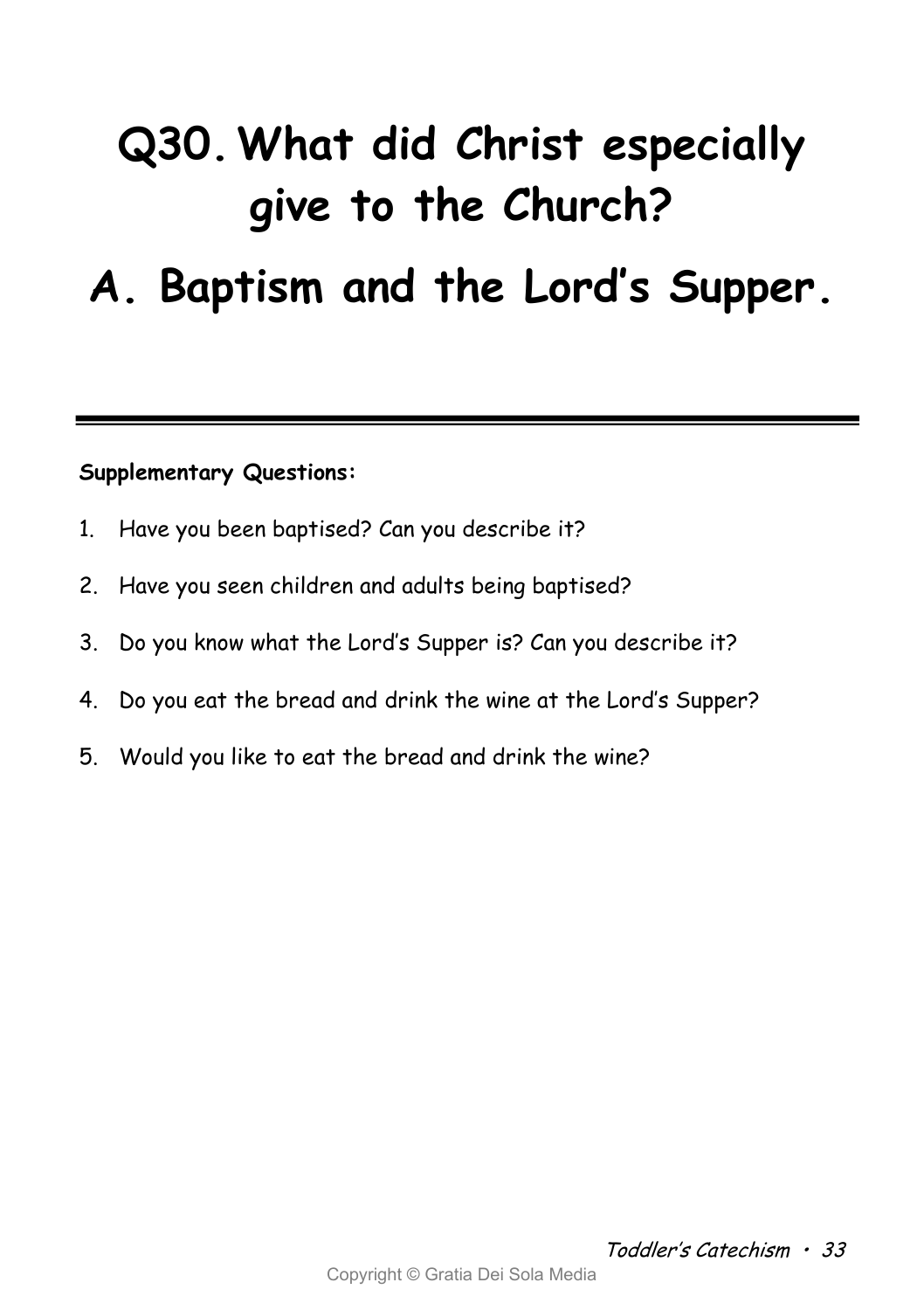# **Q31.What does Baptism show us? A. That we are Christ's people.**

- 1. Do you know what the water in baptism represents? [Blood of Christ and Spirit of Christ.]
- 2. Is everyone in the world washed in the blood of Christ? [No.]
- 3. Who are washed in the blood of Christ? [God's people.]
- 4. Does everyone in the world have the Spirit of Christ? [No.]
- 5. Who are the people who have the Spirit of Christ? [God's people.]
- 6. What does Baptism show us?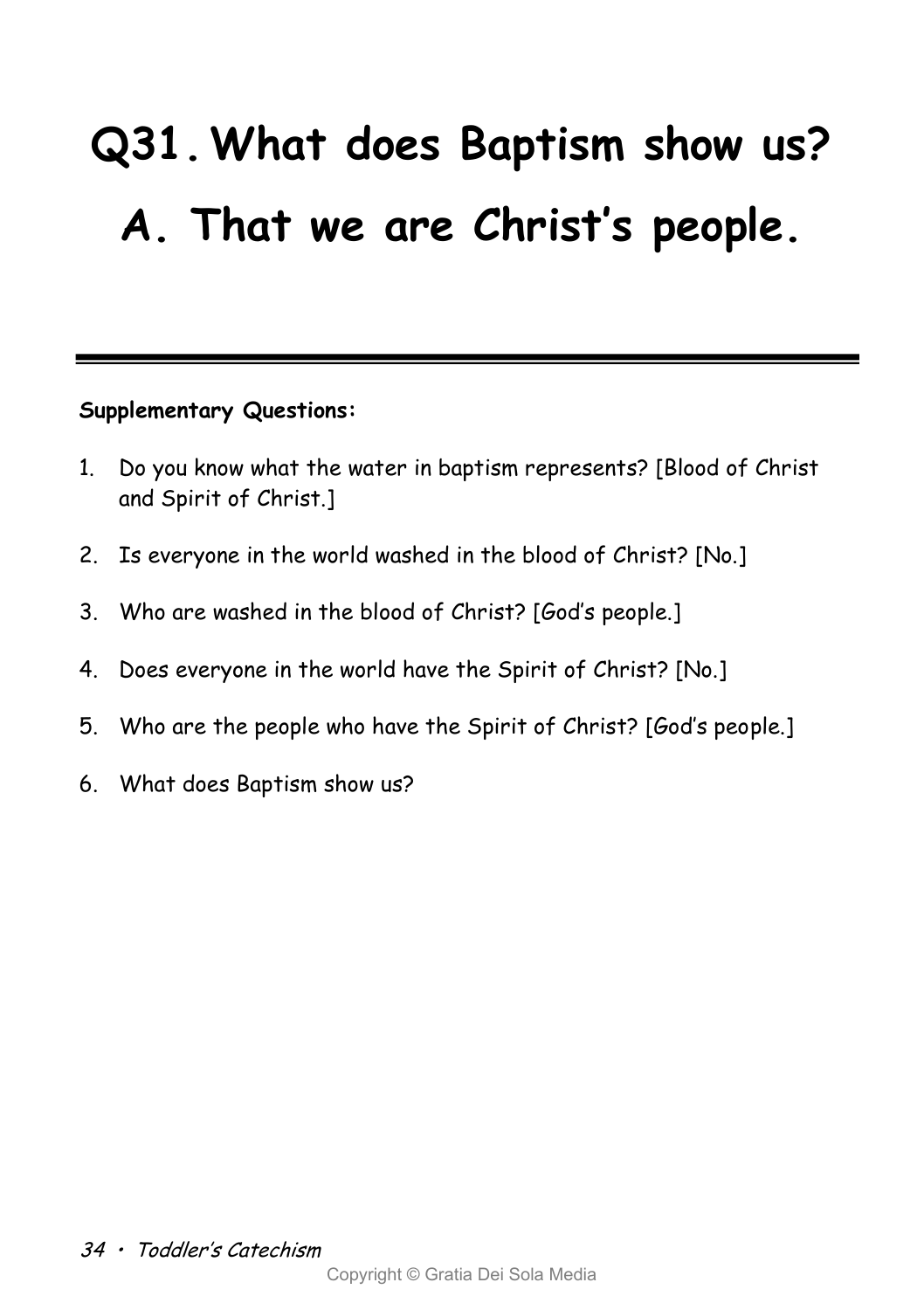## **Q32.What does the Lord's Supper show us?**

### **A. That Christ died for us.**

- 1. What is done at the Lord's Supper?
- 2. What does the bread represent? [The body of Christ.]
- 3. What does the breaking of the bread represent? [Christ's body broken for us.]
- 4. What colour is the wine at the Lord's Supper?
- 5. What does the wine represent? [The blood of Christ.]
- 6. When was the body of Christ broken and His blood shed?
- 7. What does the Lord's Supper show us?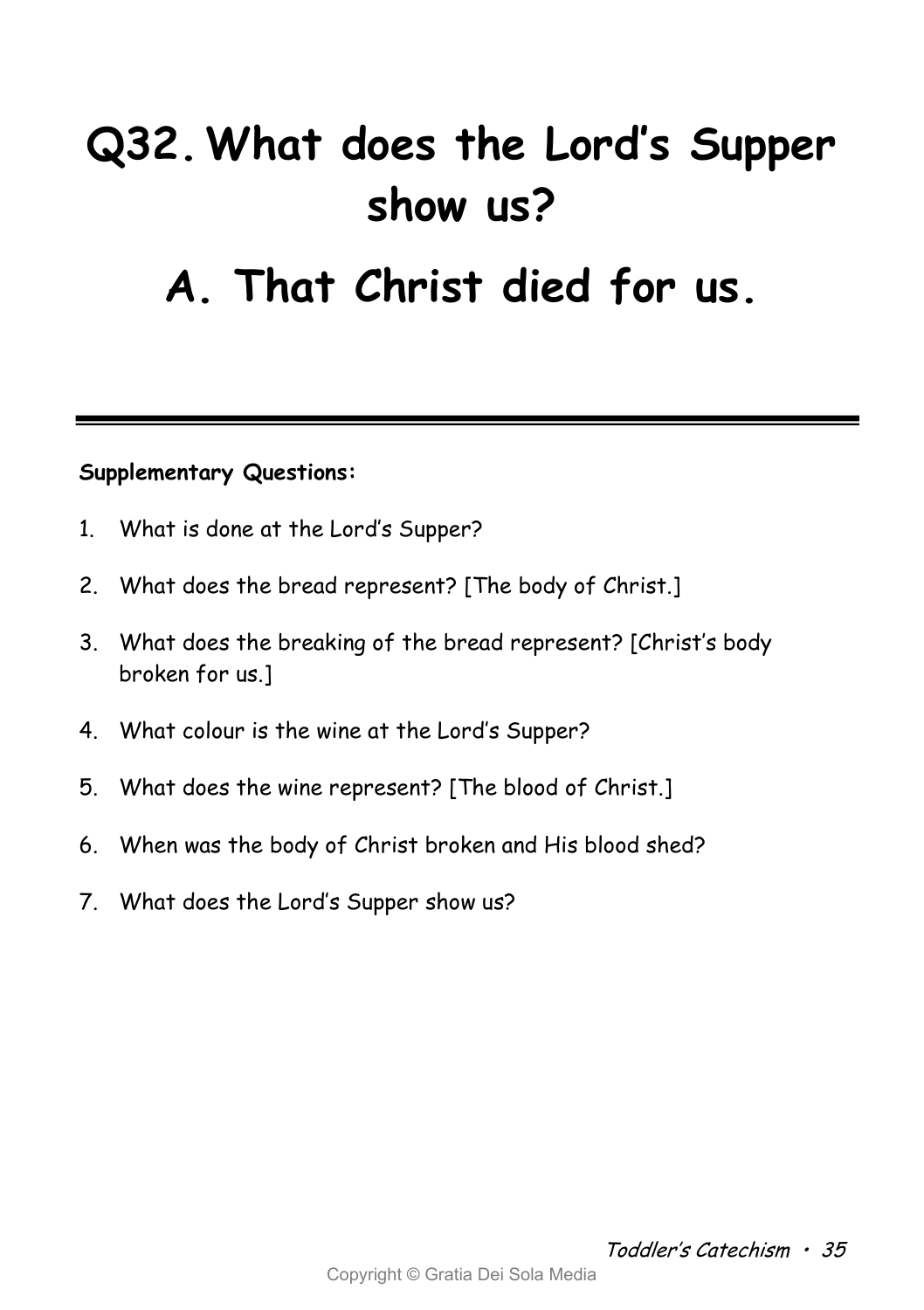## **Q33.Who is the Head of the Church?**

### **A. The Lord Jesus Christ.**

- 1. Is the Pastor the Head of the Church?
- 2. Is the elder the Head of the Church?
- 3. Is the deacon the Head of the Church?
- 4. Is the Lord Jesus Christ the Head of the Church?
- 5. If the Lord Jesus is the Head of the Church, what must we do? [Serve Him and obey Him.]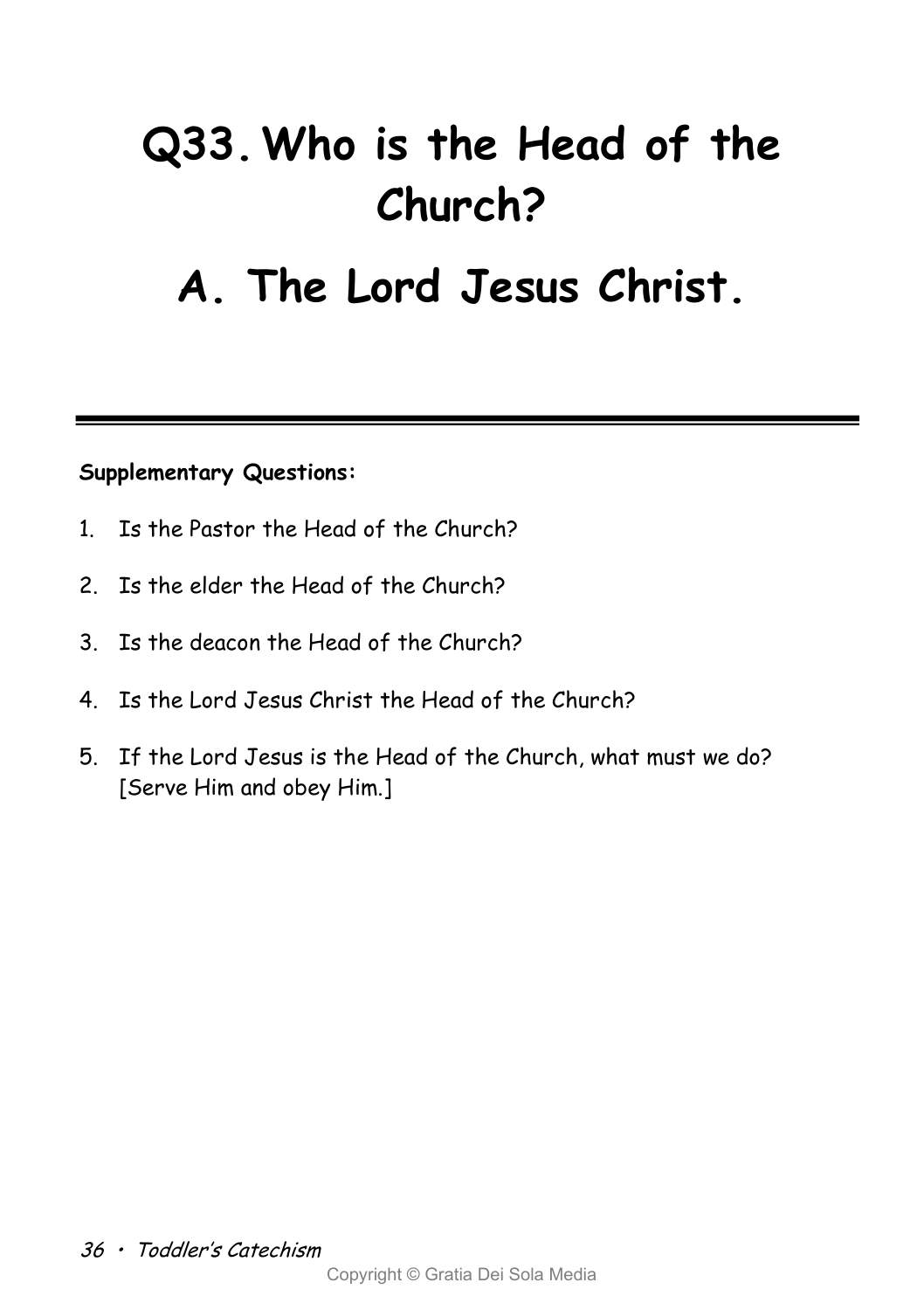# **Q34.What offices has Christ appointed in the Church? A. Elders and Deacons.**

- 1. How many elders are there in our Church?
- 2. What do the elders do? [Rule and teach the Church.]
- 3. How many deacons are there in our Church?
- 4. What do the deacons do? [They distribute the mercies of Christ by taking care of the money in the Church.]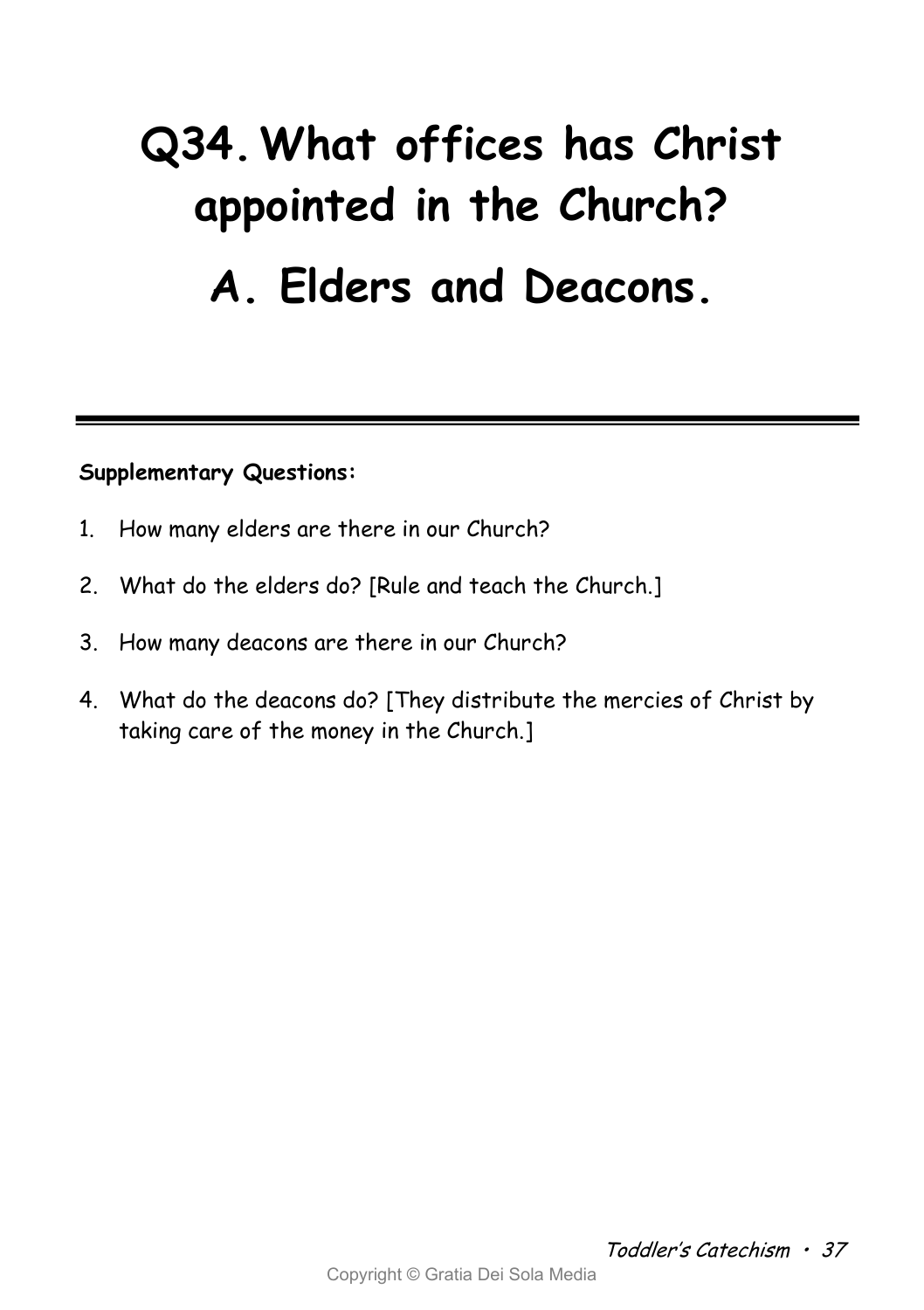# **Q35. Is Christ's Church perfect? A. Not yet.**

- 1. Do you know what it means to be 'perfect'?
- 2. Are you perfect?
- 3. Why do you say you are not perfect?
- 4. Is the Church of Christ perfect today?
- 5. How do we know the Church is not perfect?
- 6. What do you think a perfect Church will be like?
- 7. Will we be perfect one day? [Yes; for the Bible teaches us so.]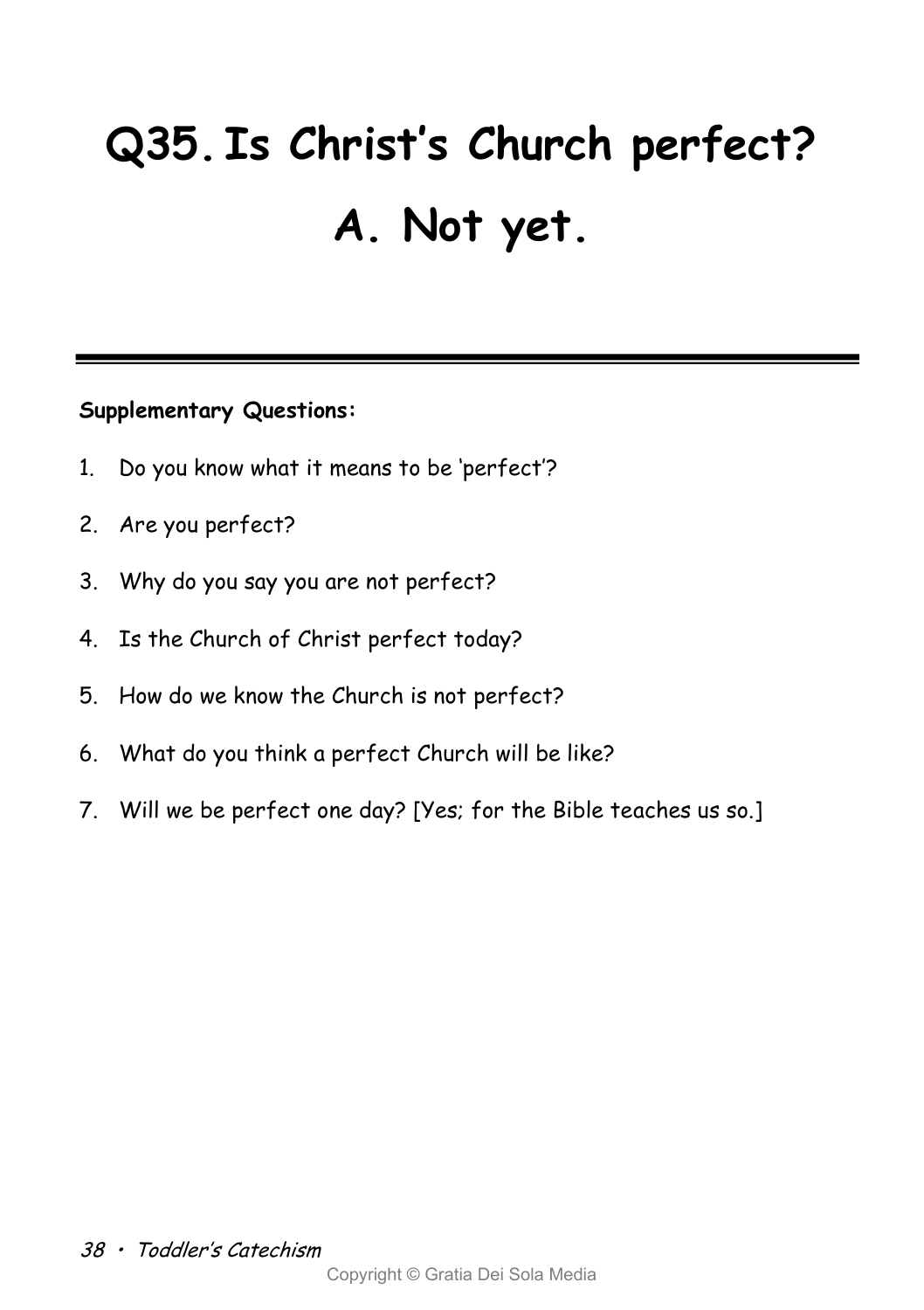# **Q36.When will the Church be perfect?**

### **A. At the Resurrection.**

- 1. Have you ever been to the cemetery?
- 2. Do you know anyone who is buried at the cemetery?
- 3. Do you know what has happened to his/her body? [It has become soil.]
- 4. Do you know that, one day, all the dead will come alive again?
- 5. That day is the day of the Resurrection. Can you say 'Resurrection'?
- 6. What is the Resurrection? [It is when everyone who has died will be raised to life again.]
- 7. On that day those who are alive will have their bodies changed. But those who are dead will be given a new body.
- 8. Do you think the Resurrection will be a happy day? [It will be happy for Christians only.]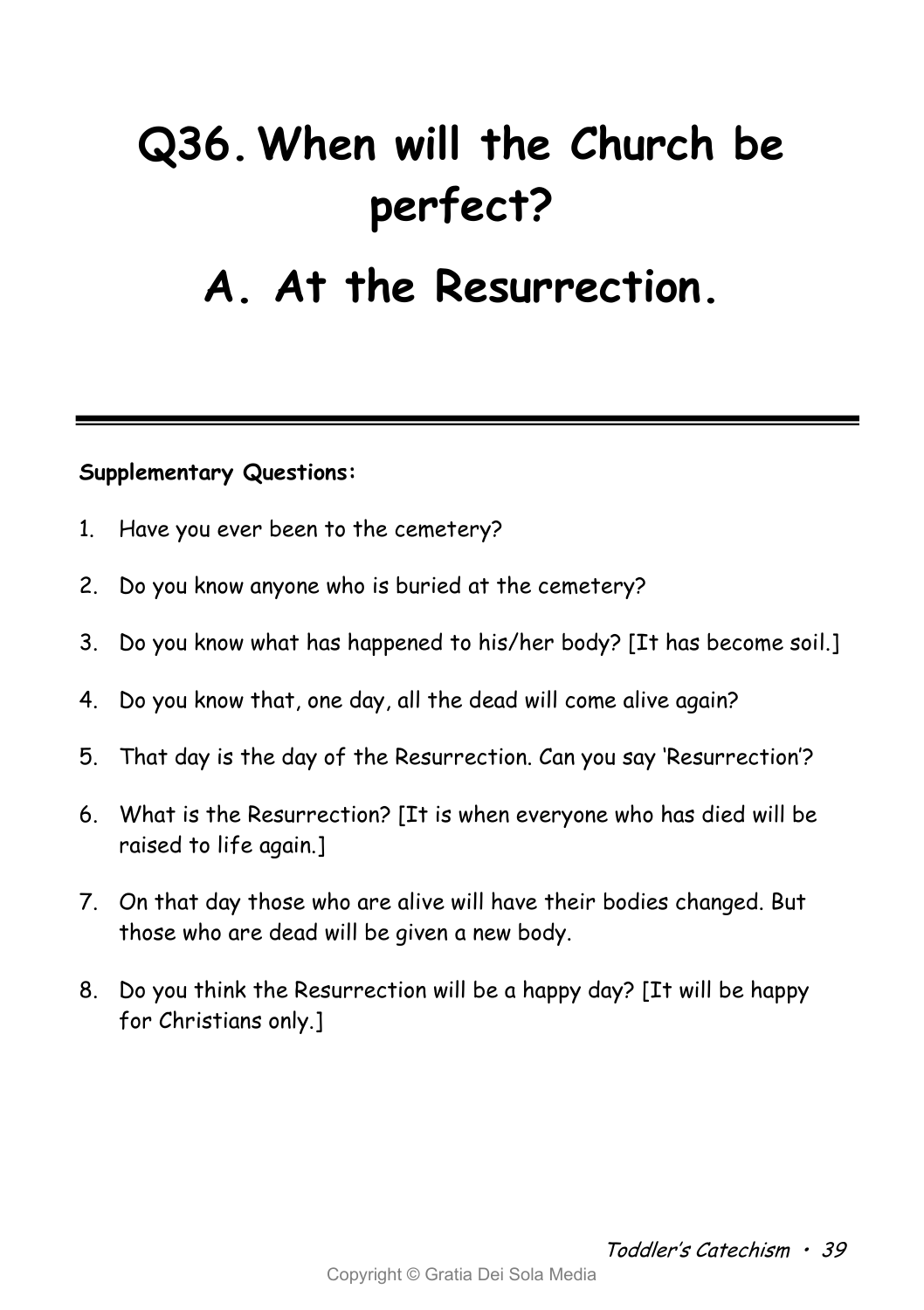## **Q37.What happens at the Resurrection?**

### **A. Christ judges all men.**

- 1. Remember what the Resurrection is? [The dead will be raised.]
- 2. Will the Resurrection be a happy day? [It will be a very happy day for Christians, but a sad day for non-Christians.]
- 3. Do you know why Christians will be happy and non-Christians will be sad? [Because Christ will judge all men.]
- 4. What does it mean that Christ will judge all men? [It is like Christ will mark the work of everyone, the way that our teachers mark our homework 1
- 5. Christ will separate the people into two groups. The sheep on the right and the goats on the left. Christians are sheep. We will be on the right. Will you be on the right or left side?
- 6. The sheep are those whom Christ saves. The goats are those whom Christ condemns. Are you a sheep or a goat?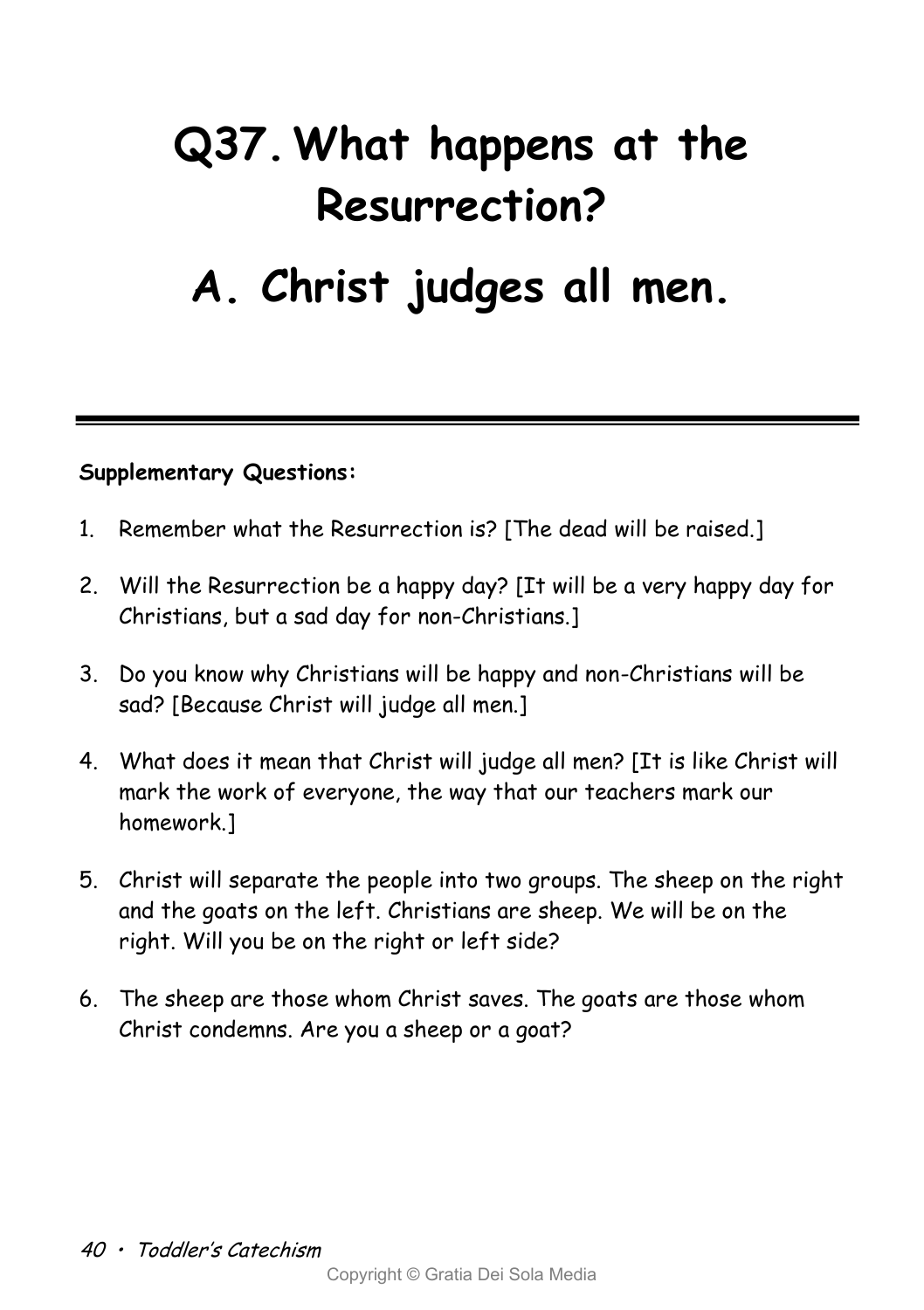## **Q38.What will happen to those whom Christ saves? A. They live with Him forever in Heaven.**

- 1. Remember that at the resurrection, Christ will separate His sheep from the goats?
- 2. Who are the goats? [They are those Christ condemns.]
- 3. Who are the sheep? [They are those Christ saves.]
- 4. Are you a sheep or goat?
- 5. What will happen to those whom Christ saves? [Christ will take them into Heaven. They will live with Him forever in Heaven.]
- 6. Do you know what heaven is like?
- 7. Would you like to go to heaven?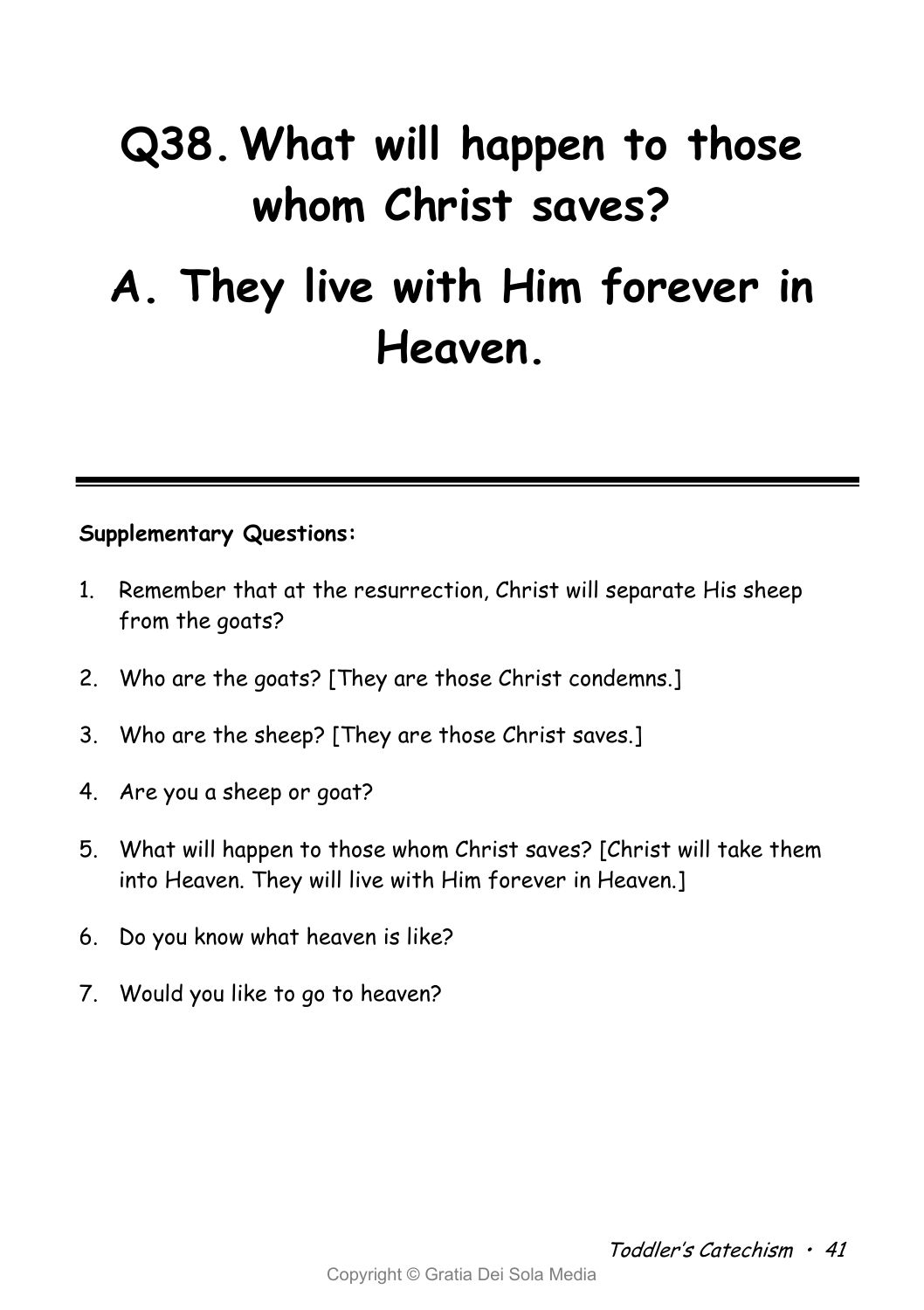# **Q39.What will happen to those whom Christ condemns?**

### **A. They die forever in Hell.**

- 1. Remember that at the resurrection, all the dead will be given their bodies?
- 2. Christians will enjoy heaven with a happy body that has no cuts and no pain. Would you like to have such a body?
- 3. What about the non-Christians? Do you know what kind of body they will have? [They will have a body that has a lot of pain and unhappiness.]
- 4. They will be cast into hell again with their body. Do you know why? [Because they sin against God in their body and soul, so God will punish them body and soul.]
- 5. Do you know what hell is like?
- 6. Do you think anyone will be happy in hell?
- 7. Would you like to go to hell? If not, what must you do?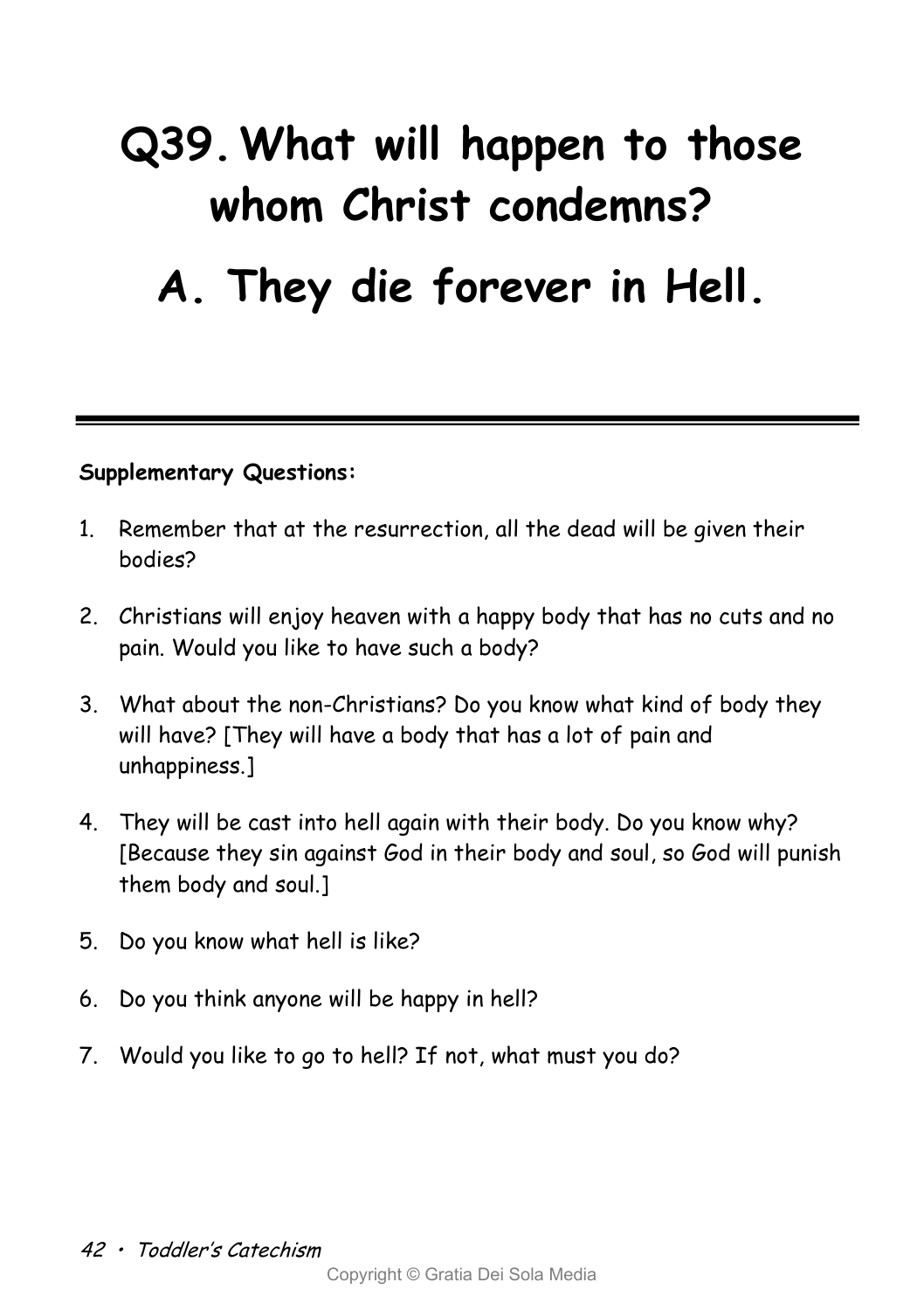# **Q40.Where do we find God's Law? A. In the Ten Commandments.**

- 1. Do your mummy and daddy have any rules for you to follow?
- 2. God has His rules for us too. Do you know what these rules are called? [Law or Commandment.]
- 3. God's Law is in the Ten Commandments. Do you know where to find the Ten Commandments in the Bible? [Exodus 20.]
- 4. The Ten Commandments are very important for us. They are as important as water in the fish tank is to fish. Do you know what will happen if we catch the fish and put it on the table?
- 5. If we do not keep God's Commandments, we are like the fish out of water. Do you know what will happen?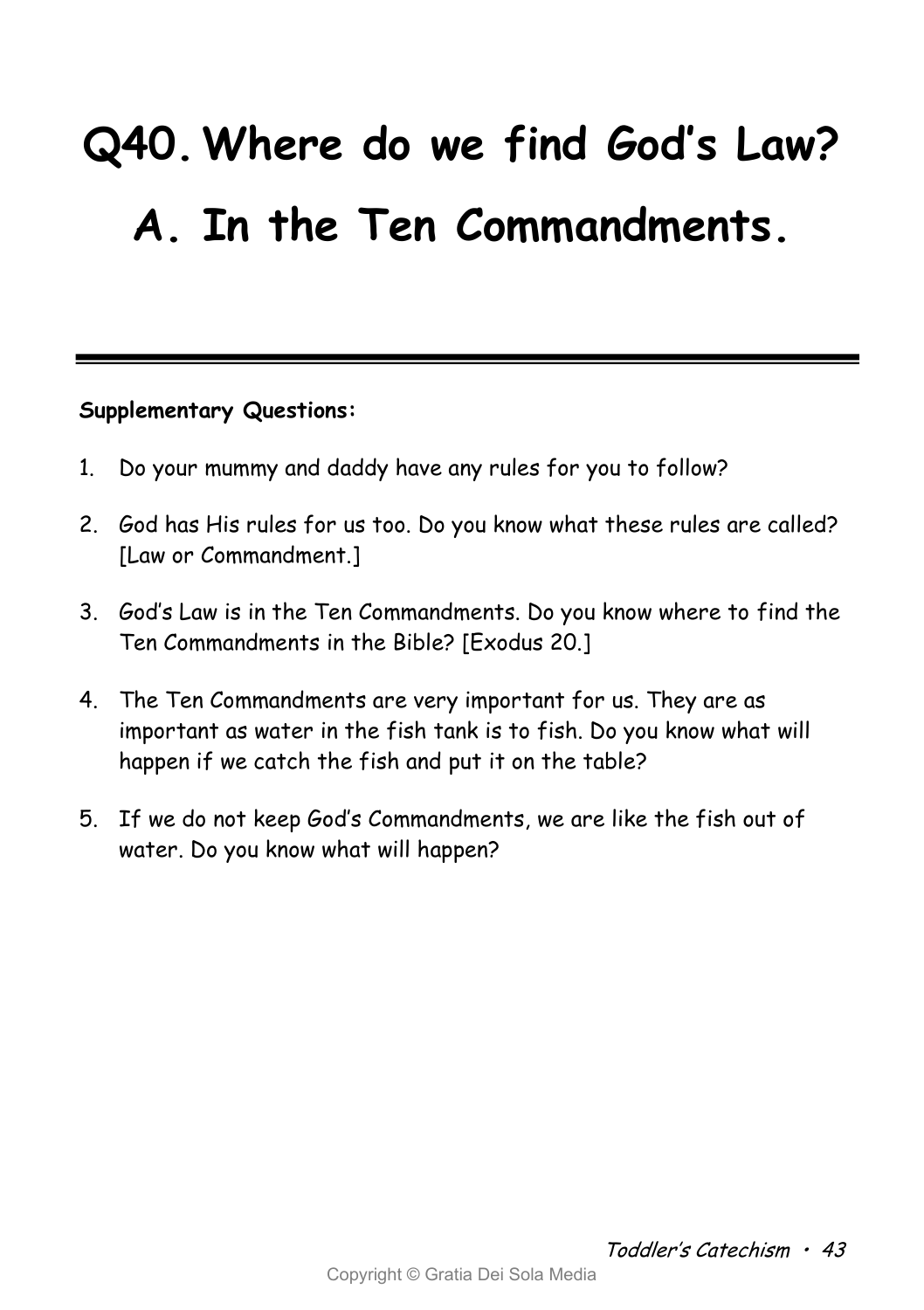## **Q41.What do the Ten Commandments teach us? A. To love God and to love others.**

- 1. Do you love your daddy?
- 2. Do you know how to make your daddy angry? [By disobeying him or by fighting with my siblings or with anyone else.]
- 3. How do you show your daddy that you love him? [By obeying him and by loving my siblings. Your child may suggest "by hugging him," but help him to see that daddy will not hug him if he is naughty.]
- 4. How do you show that you love God? [By keeping His commandments.]
- 5. How do you show that you love others? [By keeping God's commandments too!]
- 6. How many commandments are there in the Ten Commandments? [Ten.]
- 7. Do you know how many commandments teach us how to love God? [4]. Do you know how many teach us how to love others? [6].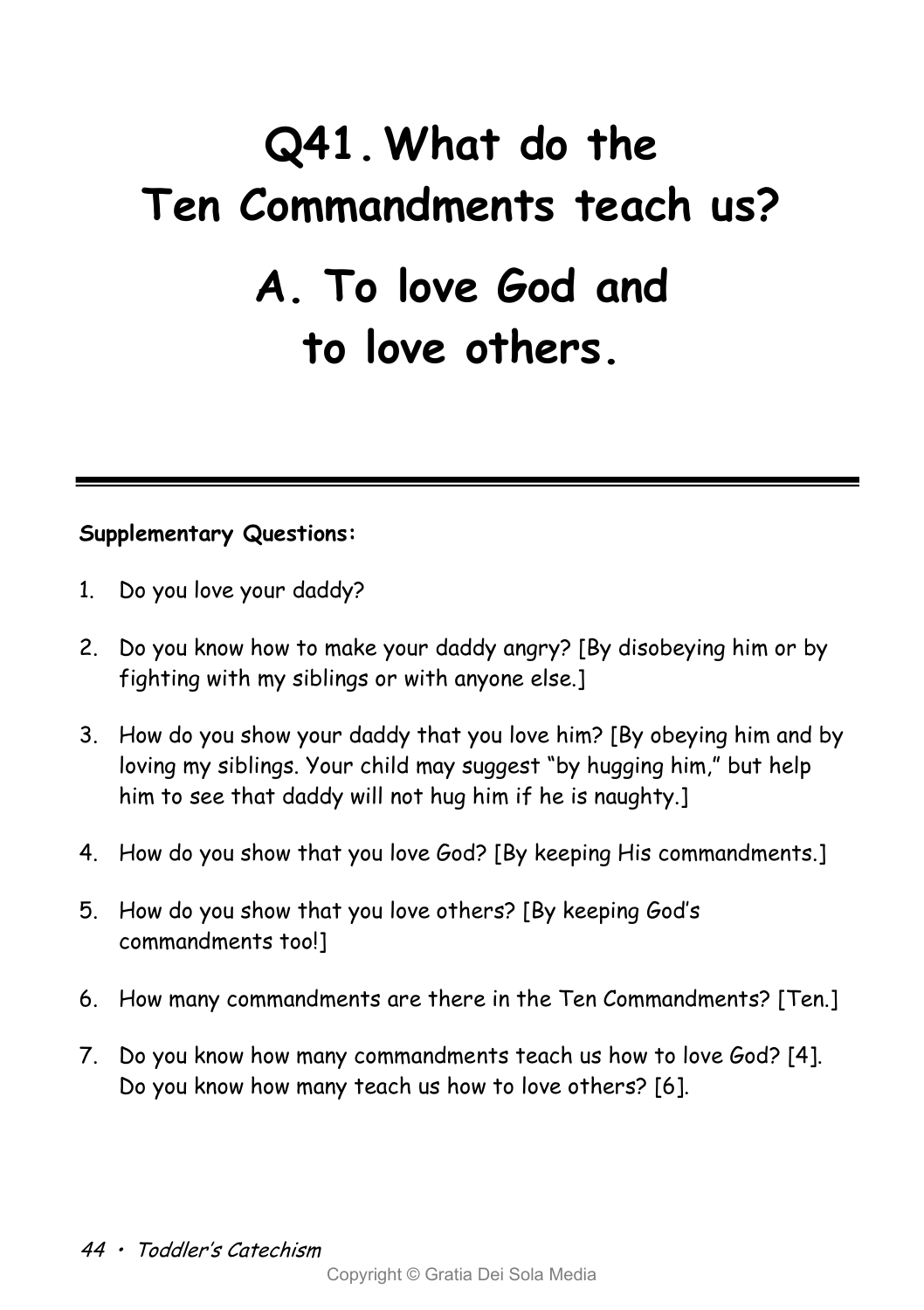# **Q42.What is the First Commandment?**

### **A. Thou shalt have no other gods before Me.**

- 1. How many daddies do you have? [Only one.]
- 2. Can you tell your daddy "I don't want you to be my daddy anymore, I want \_\_\_\_\_\_\_\_\_\_\_\_\_\_ to be my daddy?" Do you think your daddy will be happy if you say that?
- 3. How many gods are there? [Only one true God.]
- 4. What about the idols of wood and stone? [They are false gods.]
- 5. Should we pray to false gods? Do we need to obey false gods? [No, they cannot hear us. They are dead and powerless.]
- 6. Do you think God will be happy if we pray to the false gods?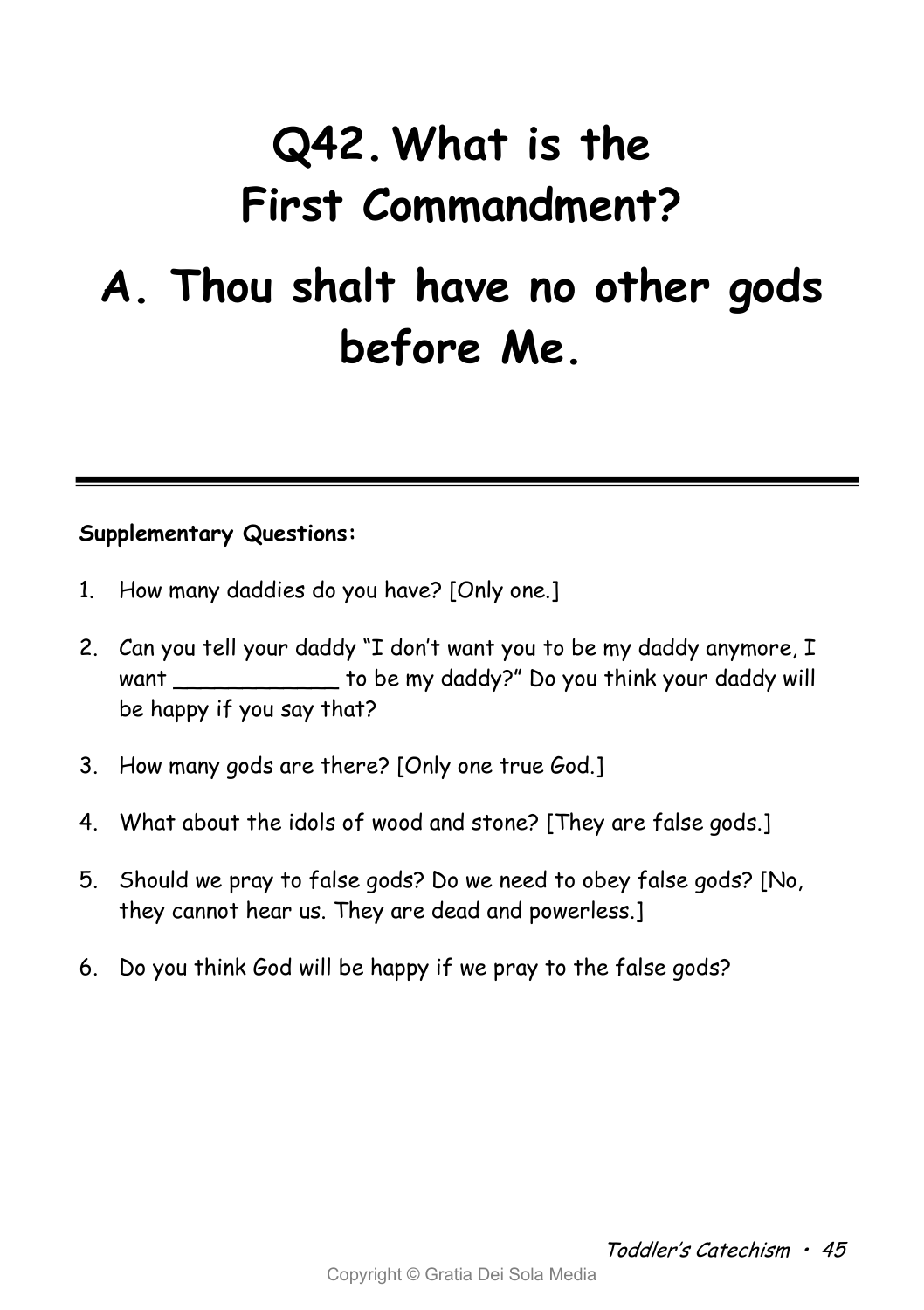# **Q43.What is the Second Commandment?**

### **A. Thou shalt not make unto thee any graven image… [nor] bow down to them**

### **Supplementary Questions:**

*[The 2nd Commandment has to do with the manner of worship, even that whatever is not appointed for the worship of God is forbidden. However, for now we will restrict ourselves to the fact that images may not be used in worship.]*

- 1. Do you know what an image is? [May want to show a model and a photo of a person.]
- 2. Can you make an image of God? Can you take a photograph of God? [If the child has been exposed to some pictures which purport to portray God, he might say 'yes'. If that is the case, immediate correction of the error is important.]
- 3. No one knows what God looks like. Do you know why? Do you know that you cannot see God or take a photograph of God? [Because He is a spirit and does not have a body like us.]
- 4. Since we do not know what God looks like, should we make any image of God?
- 5. God is very angry with people who try to make images of Him. This is what the second commandment teaches us. Should you ever try to draw a picture of God?
- 6. Do you think the church should have any images or statues of the Lord Jesus?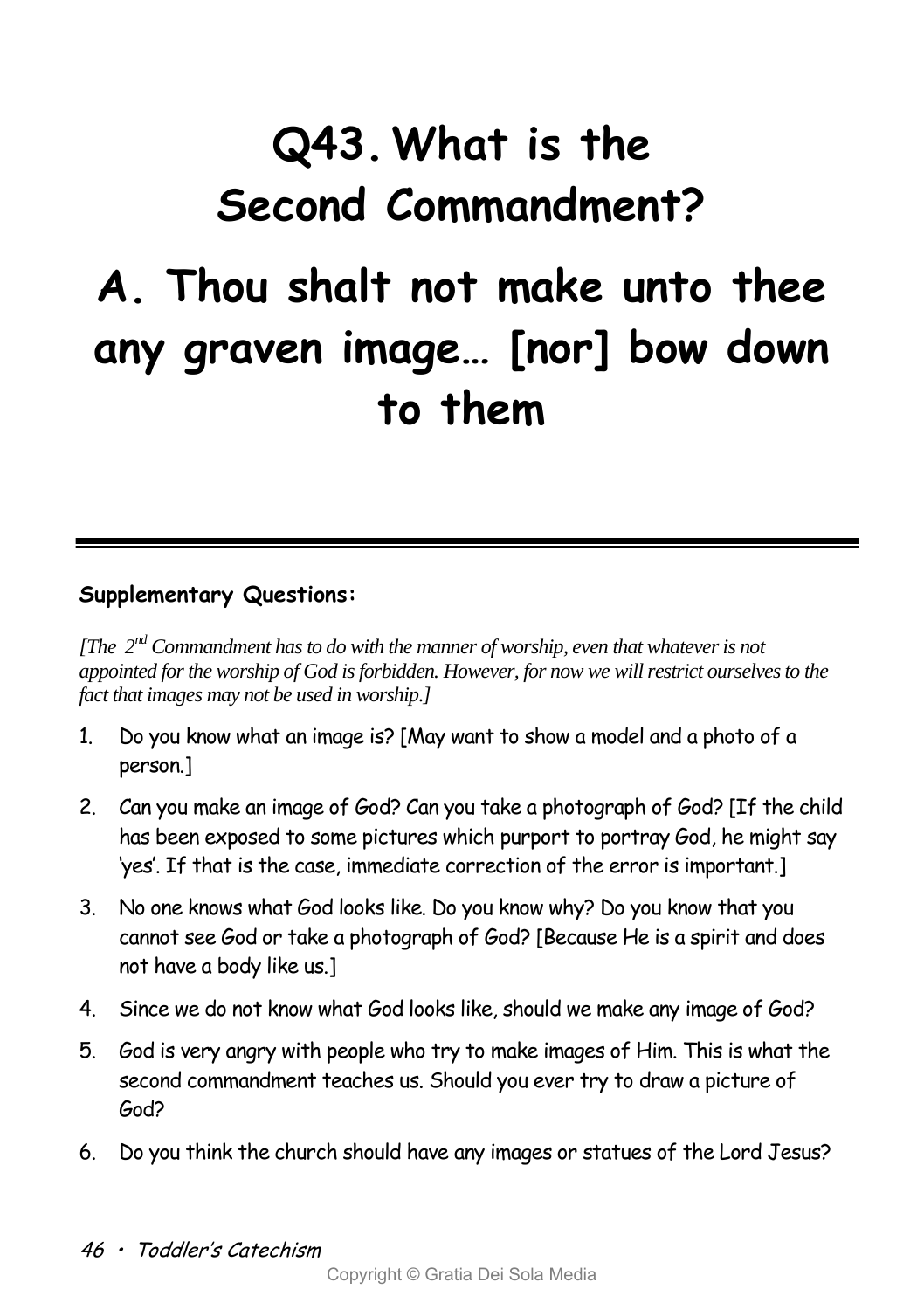## **Q44. What is the Third Commandment?**

### **A. Thou shalt not take the name of the LORD thy God in vain.**

### **Supplementary Questions:**

*[The 'name of God' includes all things whereby God makes Himself known, but for now, we shall restrict it to the most immediate meaning.]*

- 1. What is your surname? Do you know that your surname is your father's name? You bear the name of your father.
- 2. Will your daddy be happy if you say you do not like your surname?
- 3. Do you know what the names of God are? [Jehovah, Jesus, Christ etc.]
- 4. Do you know that you bear the name of God? Are you a Christian? [Your child should know to say 'yes.'] As a Christian, you bear the name of the Lord Jesus Christ.
- 5. Do you think the Lord Jesus will be happy if you behave like a non-Christian, though you bear His name?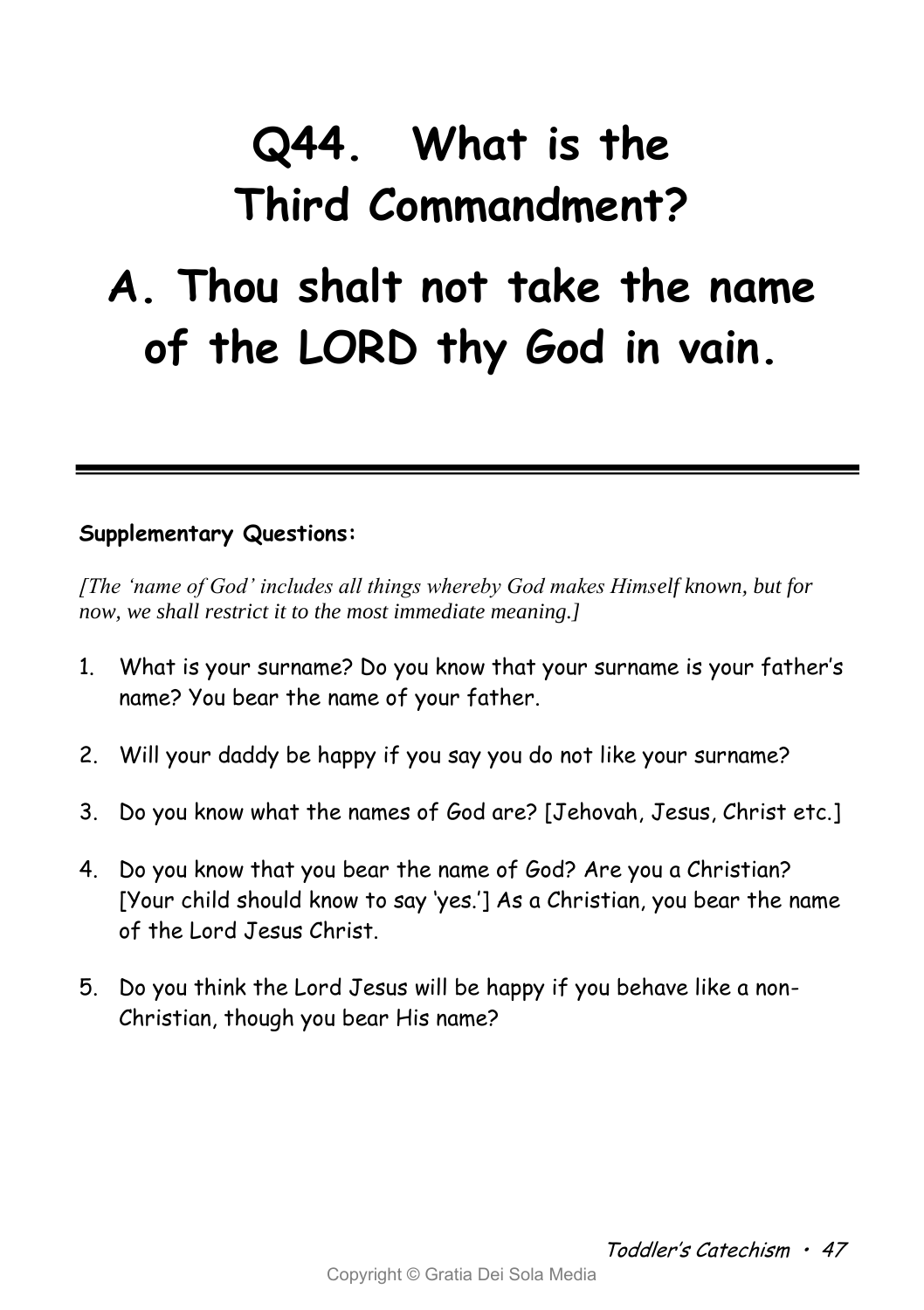## **Q45.What is the Fourth Commandment? A. Remember the Sabbath day, to keep it holy.**

- 1. How many days are there in a week?
- 2. Which day is the Christian Sabbath? ['Sunday'.]
- 3. Do you know another name of the Sabbath? [The Lord's Day.]
- 4. Why is the Sabbath called the Lord's Day? [Because it is a day that belongs to the Lord.]
- 5. What must you do on the Sabbath day? What must you not do on the Sabbath day?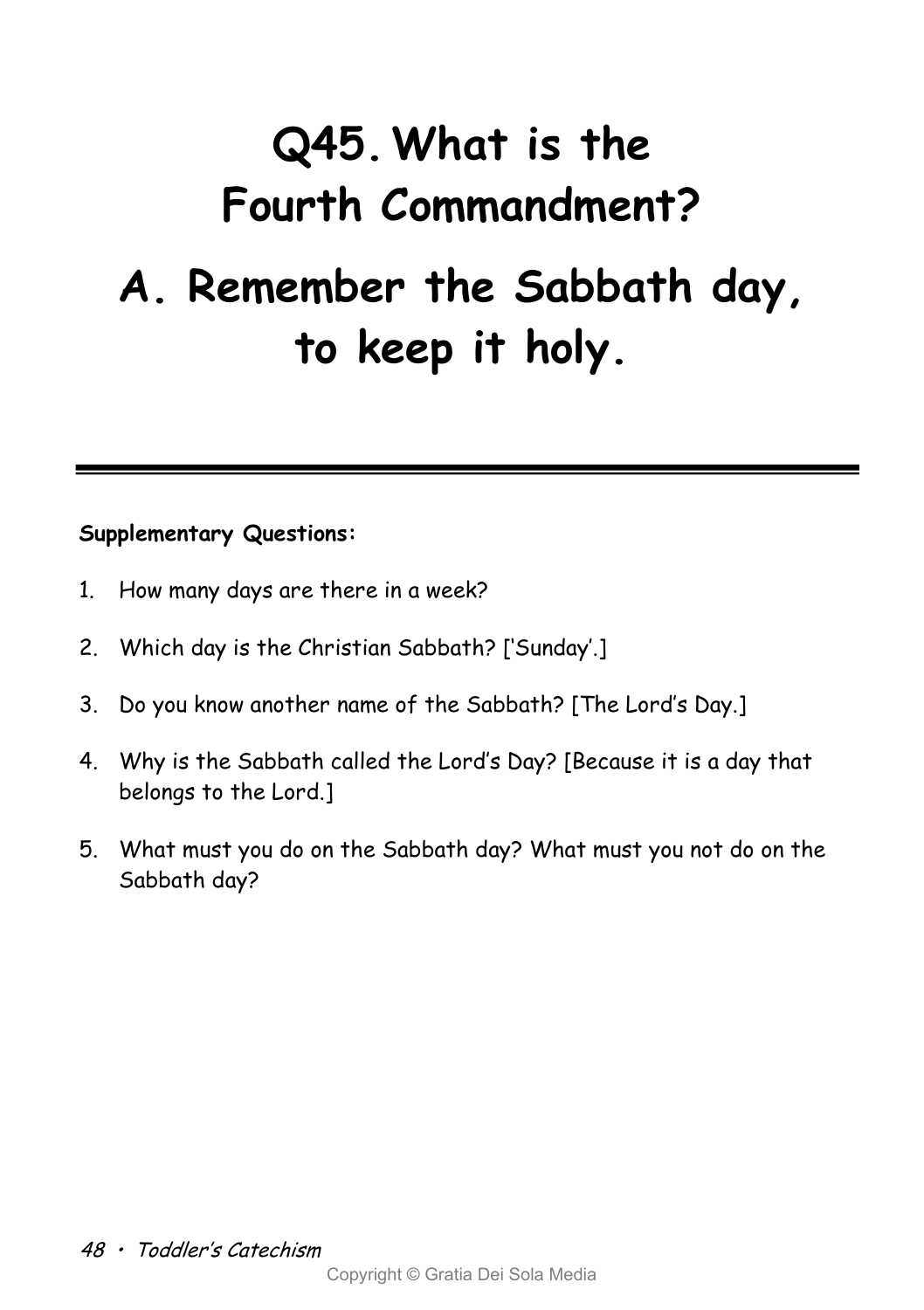## **Q46.What is the Fifth Commandment? A. Honour thy Father and thy Mother.**

- 1. Who is your father? Who is your mother? Do they love you?
- 2. The fifth commandment teaches you that you must honour your father and mother. Do you know what it is to 'honour'? [It means to respect, love and obey.]
- 3. How do you honour your father? [By loving and obeying him.]
- 4. If your father asks you to do something and you take your time to do it, is that honouring him?
- 5. If your mother calls for you from the kitchen, and you pretend not to hear, will you be honouring your mother?
- 6. Can you think of something you can do to honour your parents?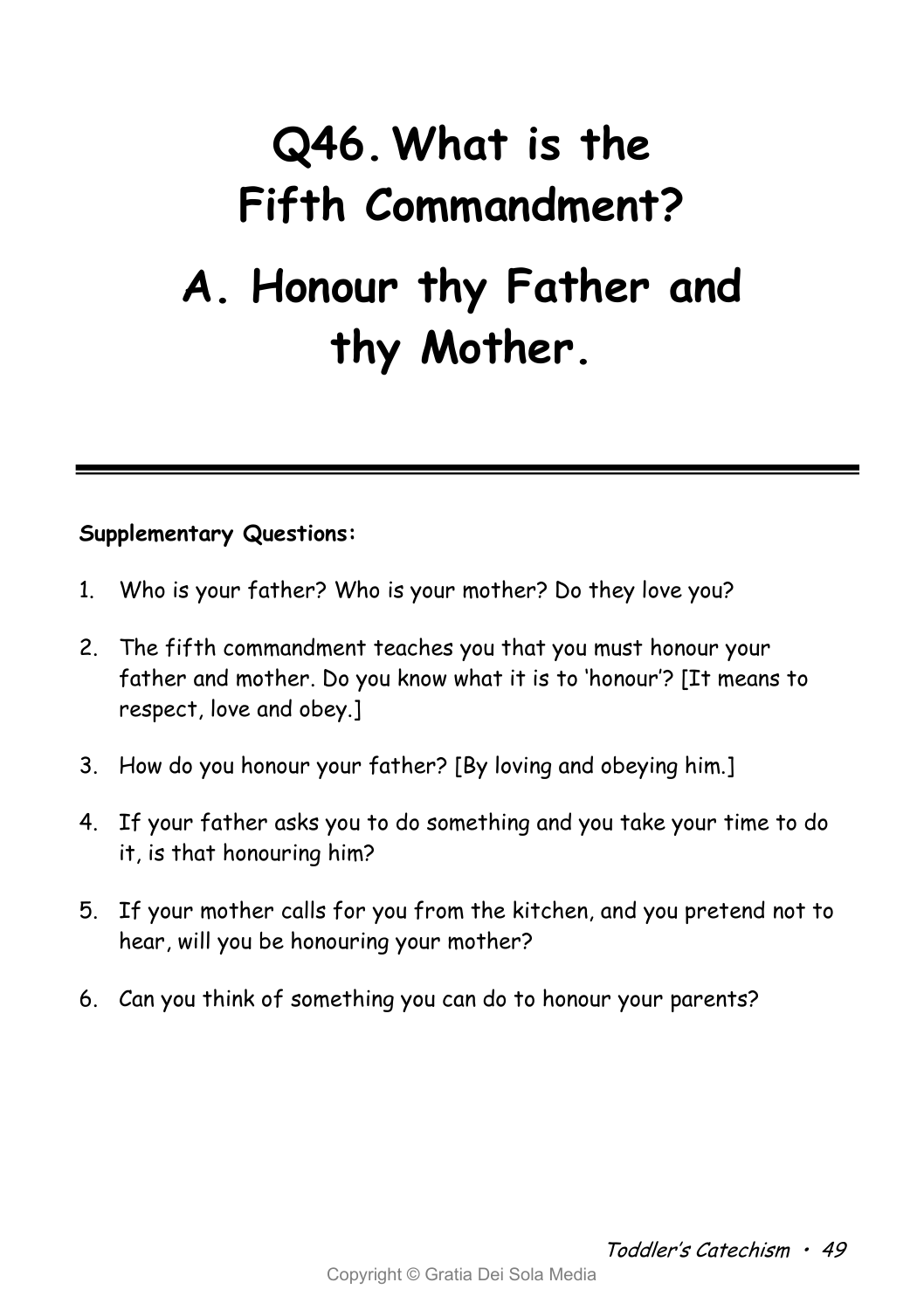## **Q47.What is the Sixth Commandment? A. Thou shalt not kill.**

- 1. Can you kill an ant? What happens to the ant if you kill it?
- 2. God is not telling us we cannot kill ants and cockroaches. He is telling us that we cannot kill another person. Do you know what is the word to describe one man killing another man? [Murder.]
- 3. God teaches us that we cannot murder.
- 4. God is also telling us that we must not quarrel and fight. Which commandment do you break if you fight with your brother or sister?
- 5. If you see two boys fighting in Church, what must you tell them? [Thou shalt not kill.]
- 6. If you fight with someone, what must you do? [Ask him to forgive me and ask God to forgive me.]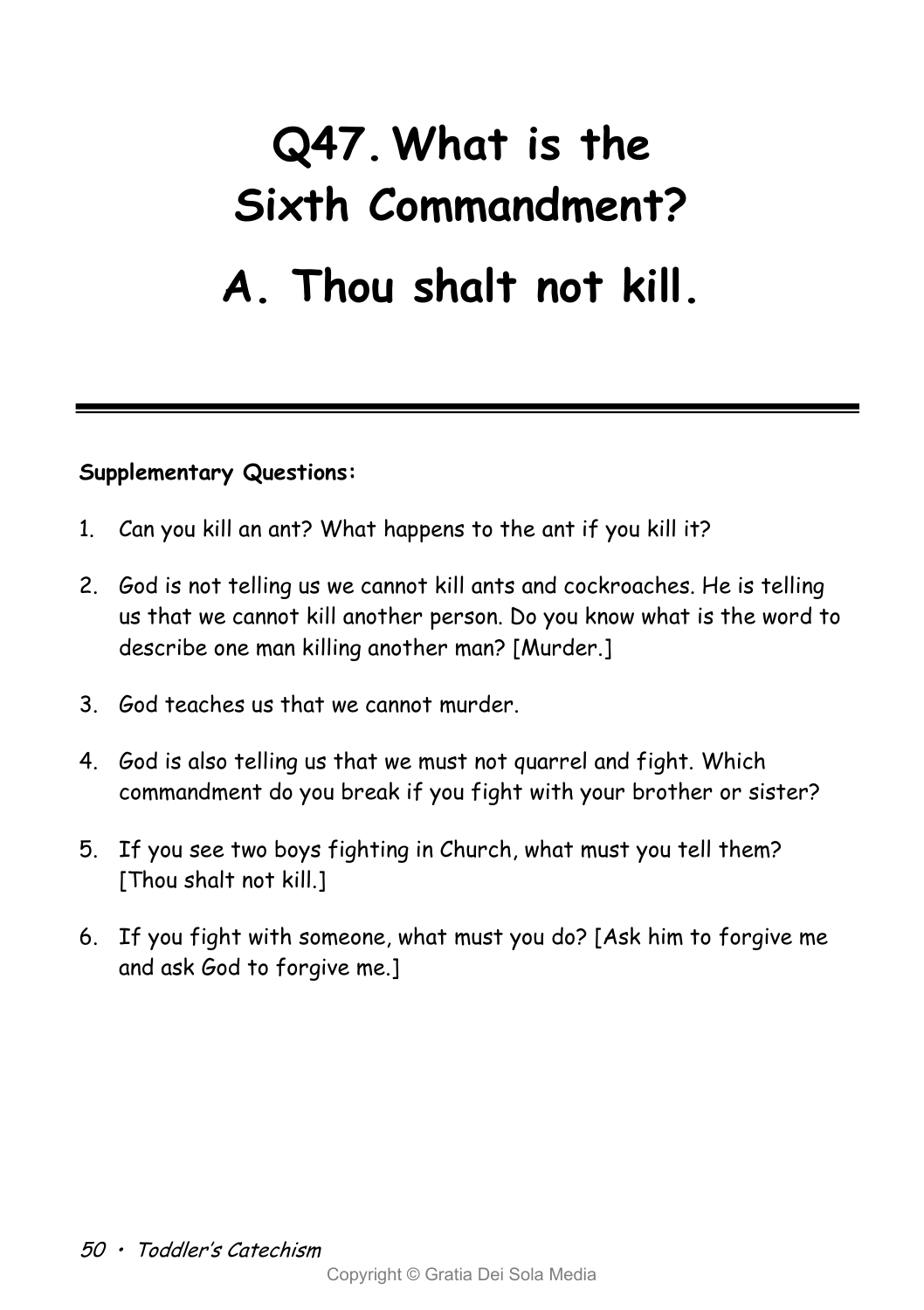### **Q48.What is the Seventh Commandment?**

### **A. Thou shalt not commit adultery.**

- 1. The Seventh Commandment teaches us that a man and a woman cannot share the same bedroom unless they are married.
- 2. Is daddy a man or a woman? Is mummy a man or a woman?
- 3. Do daddy and mummy share the same bedroom? Why? [Because they are married.]
- 4. The Seventh Commandment also teaches us that we must dress properly. Can you tell me how we should dress?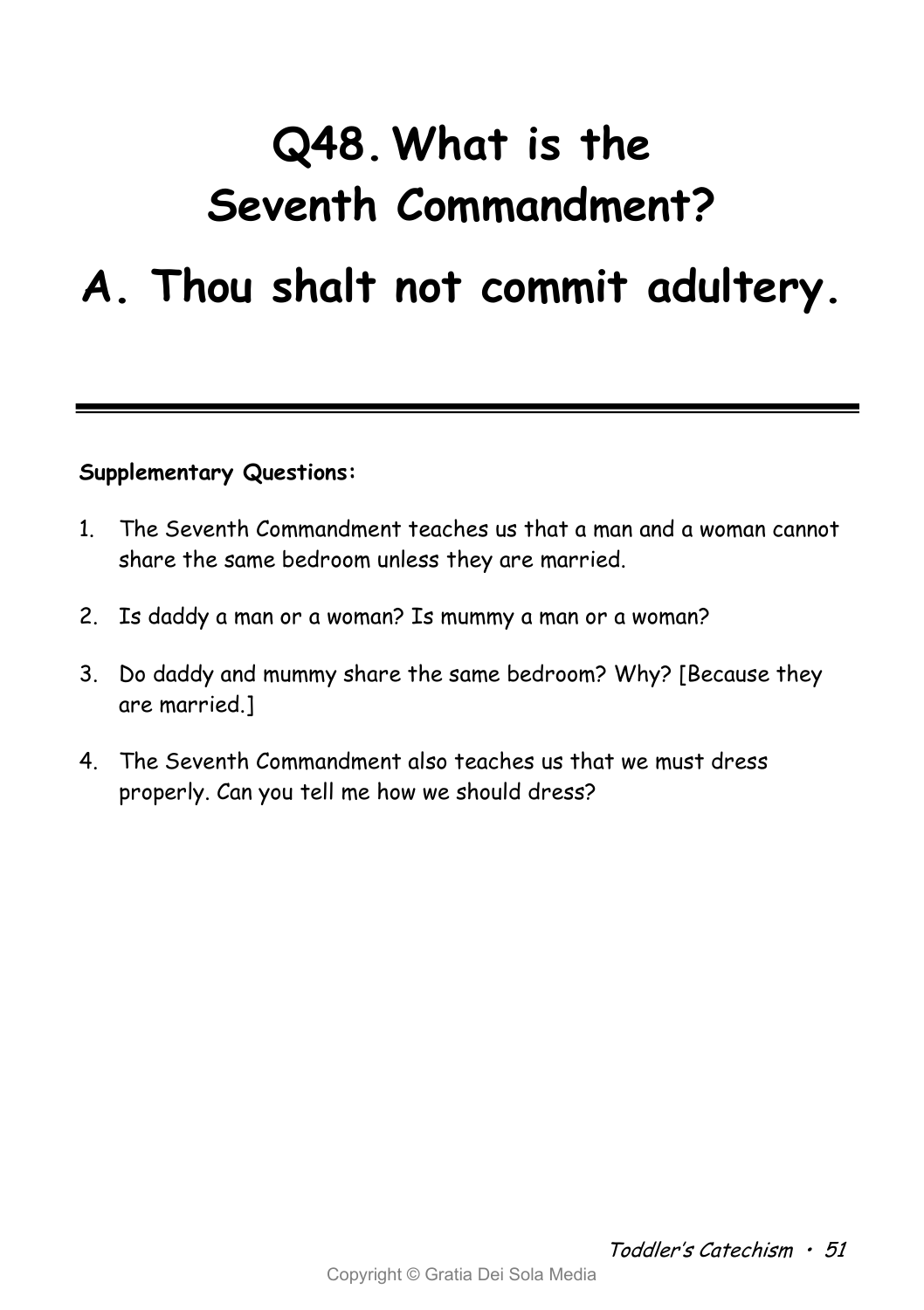## **Q49.What is the Eighth Commandment? A. Thou shalt not steal.**

- 1. Do you know what it is to steal? [It is taking something from someone without permission.]
- 2. What do you call a person who steals something? [A thief; or a robber.]
- 3. If you see a jar of sweets in the Church office, can you take a sweet without permission? Which commandment will you be breaking if you do so?
- 4. Is it right to open your brother's cupboard to take out his toys to play without asking him? [In case the child does not have a brother, adapt accordingly.]
- 5. If you take something without permission what must you do? [Return it and ask God to forgive me for my sin.]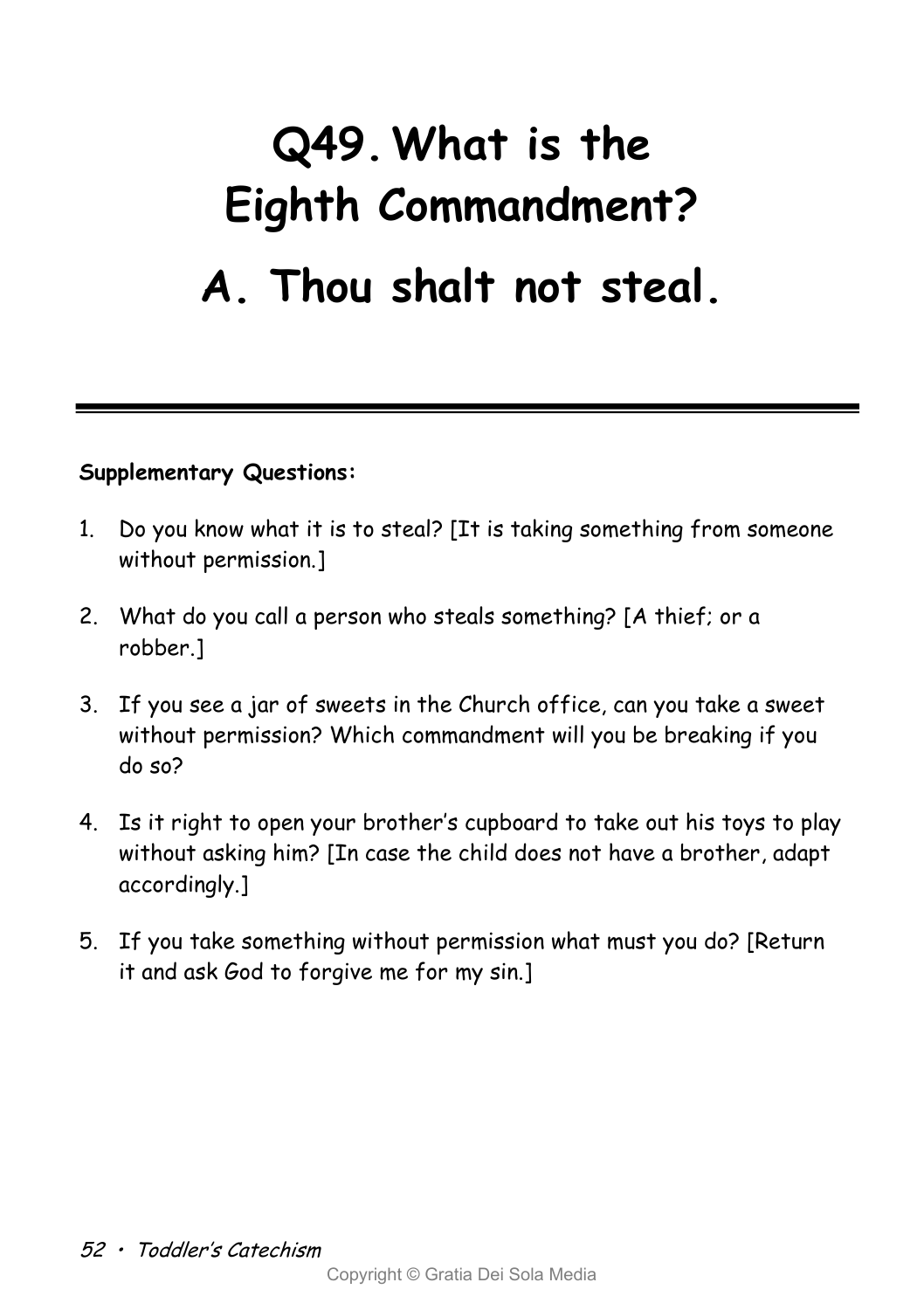## **Q50.What is the Ninth Commandment? A. Thou shalt not bear false witness.**

- 1. Do you know what is it to bear false witness? [It is to tell a lie.]
- 2. What do you call a person who tells a lie? [A liar.]
- 3. If you fought with your brother and you hit him first, can you tell your daddy that your brother hit you first? What would you be doing if you said that?
- 4. If you drew on the wall, and mummy asks you whether you did it, what must you say? If mummy will spank you for drawing on the wall, can you say you didn't draw it?
- 5. If you had told a lie what must you do? [Tell the truth and ask God to forgive me for my sin.]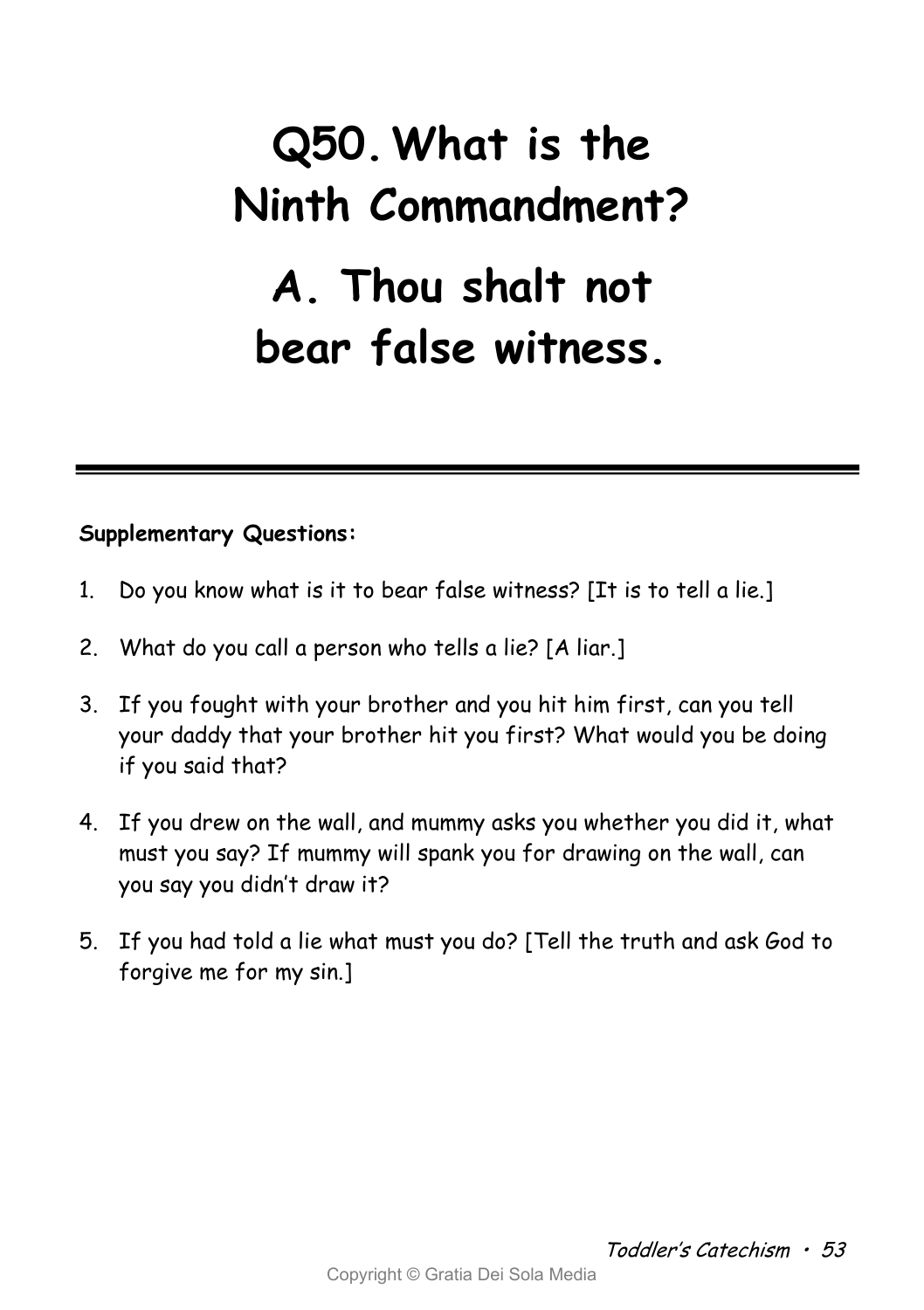## **Q51.What is the Tenth Commandment? A. Thou shalt not covet.**

- 1. Do you know what it is to covet? [It is to want something so badly you keep thinking about it.]
- 2. If you want a sweet, but mummy says no, what must you do?
- 3. Do you know which commandment you break if you stomp your feet and cry because mummy says you may not have a sweet?
- 4. If you keep asking mummy to buy you a toy that your friend has, do you know which command you break?
- 5. If you covet something, what must you do? [Ask God to forgive me for my sin.]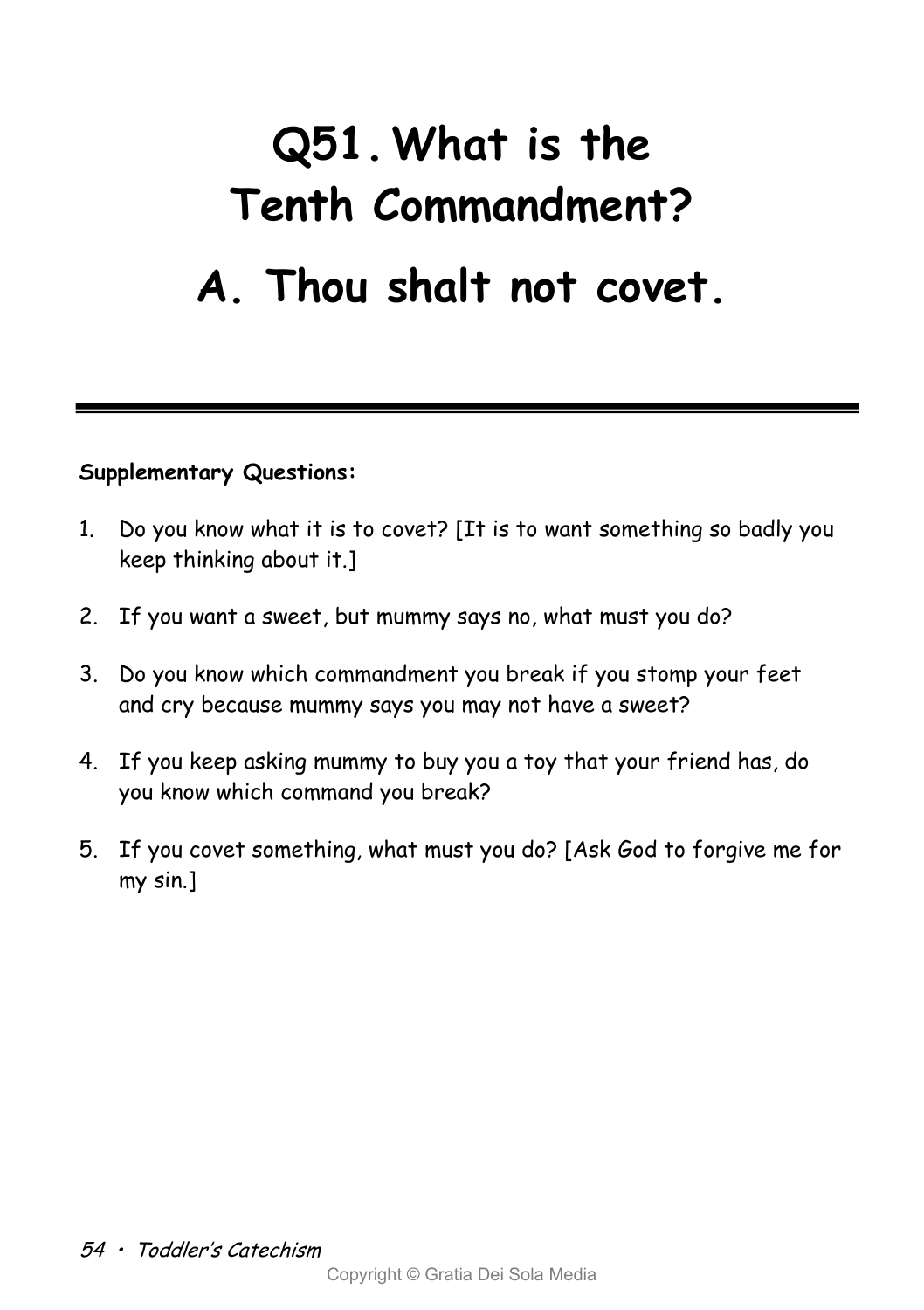# **Q52.What is Prayer? A. Talking with God.**

- 1. Can you see God? [No, but He sees me.]
- 2. Can you hear God? [No, but I hear His word preached.]
- 3. Do you think God can hear you? [Yes, just as He can see me.]
- 4. God loves you. Do you think He would like to hear you talk to Him?
- 5. You can learn how to talk to God by listening to your mummy and daddy pray. Would you like to talk to God?